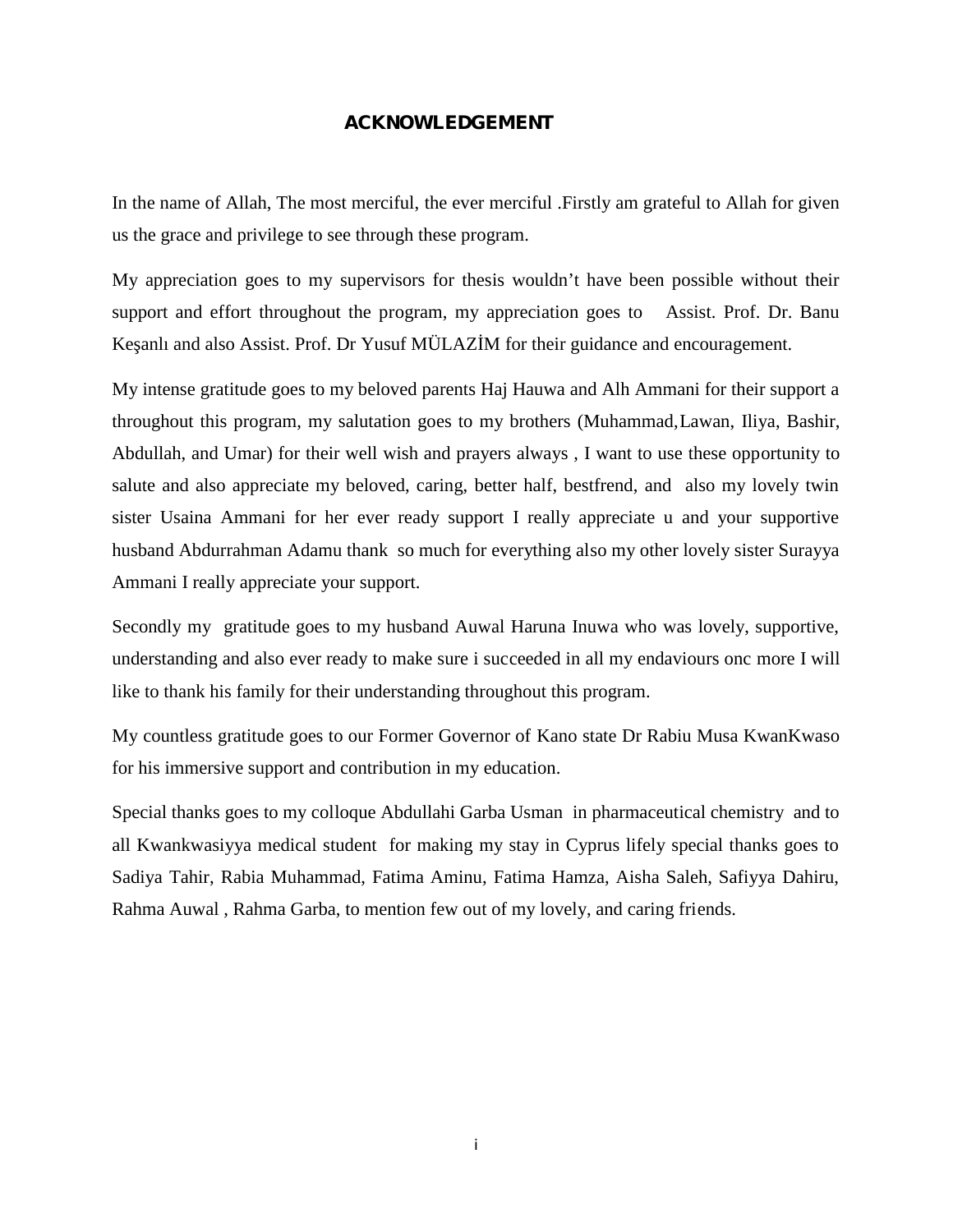#### **ABSTRACT**

2(3H)-Benzoxazolone derivatives are compounds that possesses different biological activity particularly analgesic and anti-inflammatory activities according to the literature, In this research two benzoxazolone derivatives were synthesized. Compound 1 was synthesize using Mannich reaction through modification at the  $3<sup>rd</sup>$  position (under reflux condition). Compound 2 was prepared at room temperature through modification at  $6<sup>th</sup>$  position.

These compounds were prepared to study their effect on analgesic and anti-inflammatory activities of such compounds. The reactions were monitored by TLC and melting point determination, and structural characterization was done by  $FT$ -IR and  $^1$ H-NMR analysis.

**Keywords:** 2(3H) benzoxazolone, Piperazine, Mannich reaction, Analgesics, Anti-inflammatory, Reflux condition.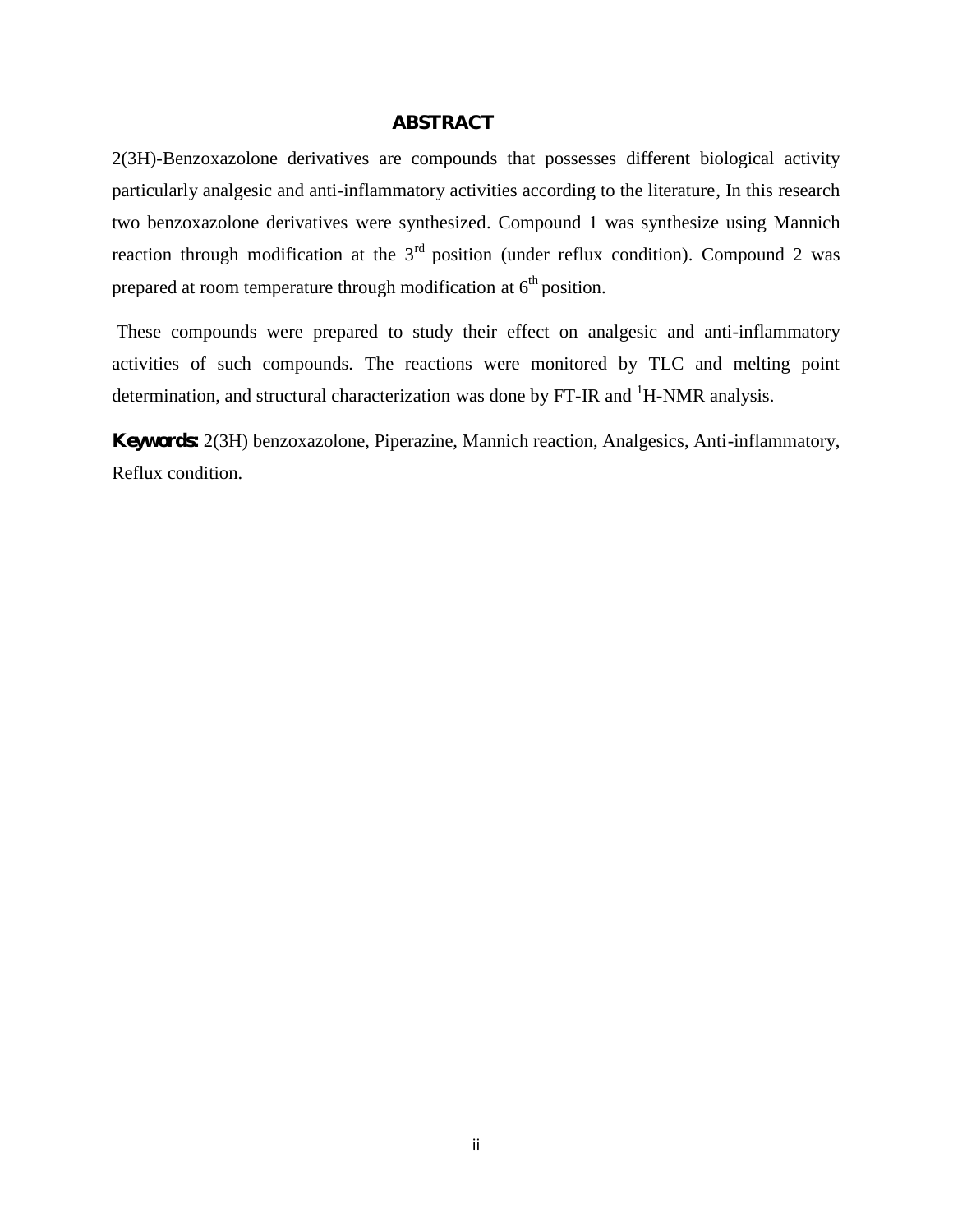## **TABLE OF CONTENTS**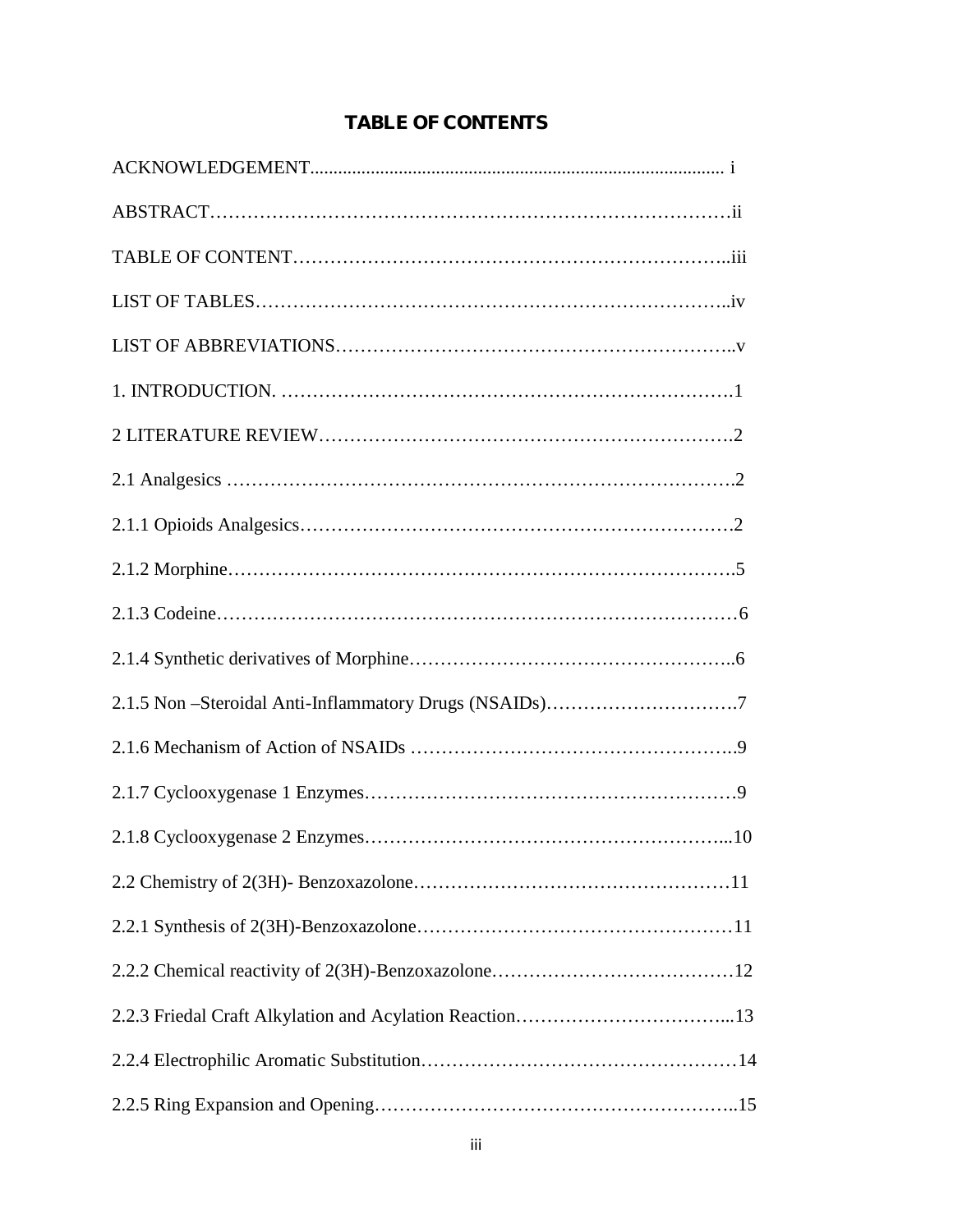| 4.2.1 General Synthetic pathways of synthesize compounds33 |  |
|------------------------------------------------------------|--|
|                                                            |  |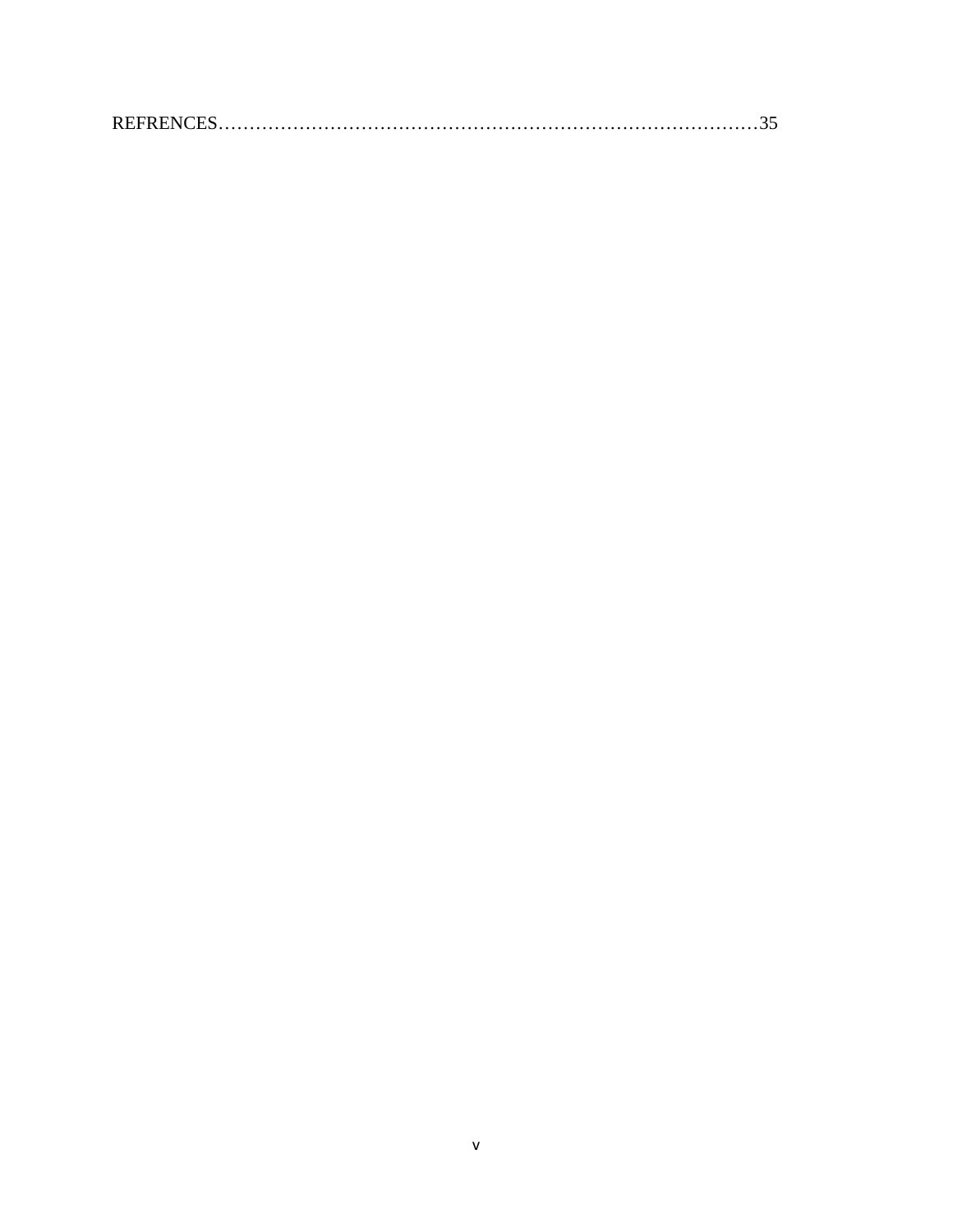## **LIST OF FIGURES**

| Figure 2.14: Synthesis of 2(3H)-benzoxazolone from salicylic acid11 |
|---------------------------------------------------------------------|
|                                                                     |
| Figure 2.16: Synthesis of 2-(3H) benzoxazolone from 2-Aminophenol12 |
|                                                                     |
|                                                                     |
|                                                                     |
|                                                                     |
|                                                                     |
|                                                                     |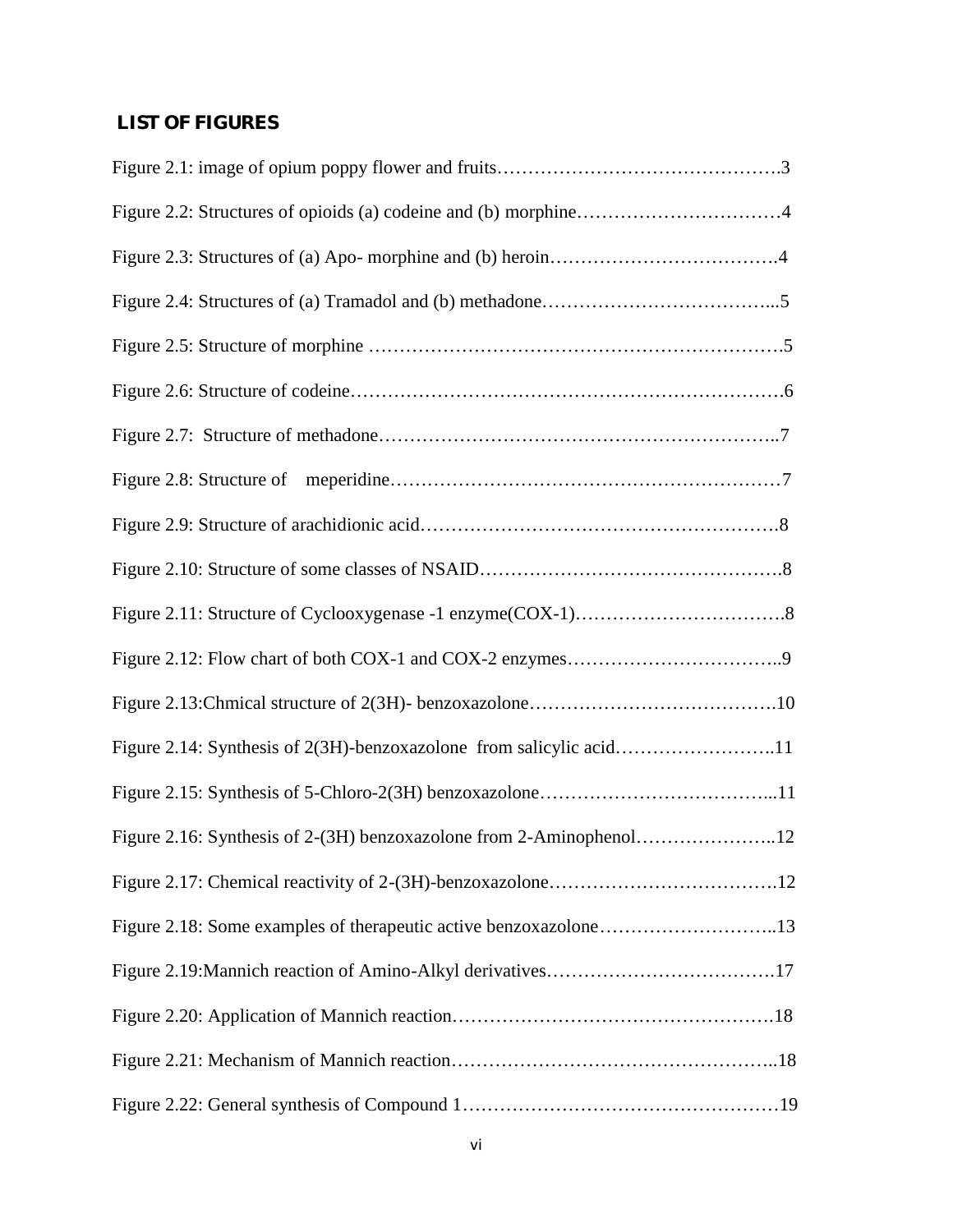| Figure 2.24 : FT-IR spectrum of 3-(4-(2-methoxy-phenylpiperazine-1-yl)-2- (3H)-              |  |
|----------------------------------------------------------------------------------------------|--|
|                                                                                              |  |
| Figure 2.25: FT-IR spectrum of 6-(2-(4-floro phenylpiperazine-1-yl) acyl-2(3H)-              |  |
|                                                                                              |  |
| Figure 2.26: ${}^{1}$ H-NMR spectrum of 3-(4-(2-methoxy-phenylpiperazine-1-yl)-2- (3H)-      |  |
|                                                                                              |  |
| Figure 2.27: <sup>1</sup> H-NMR spectrum of 6-(2-(4-floro phenylpiperazine-1-yl) acyl-2(3H)- |  |
|                                                                                              |  |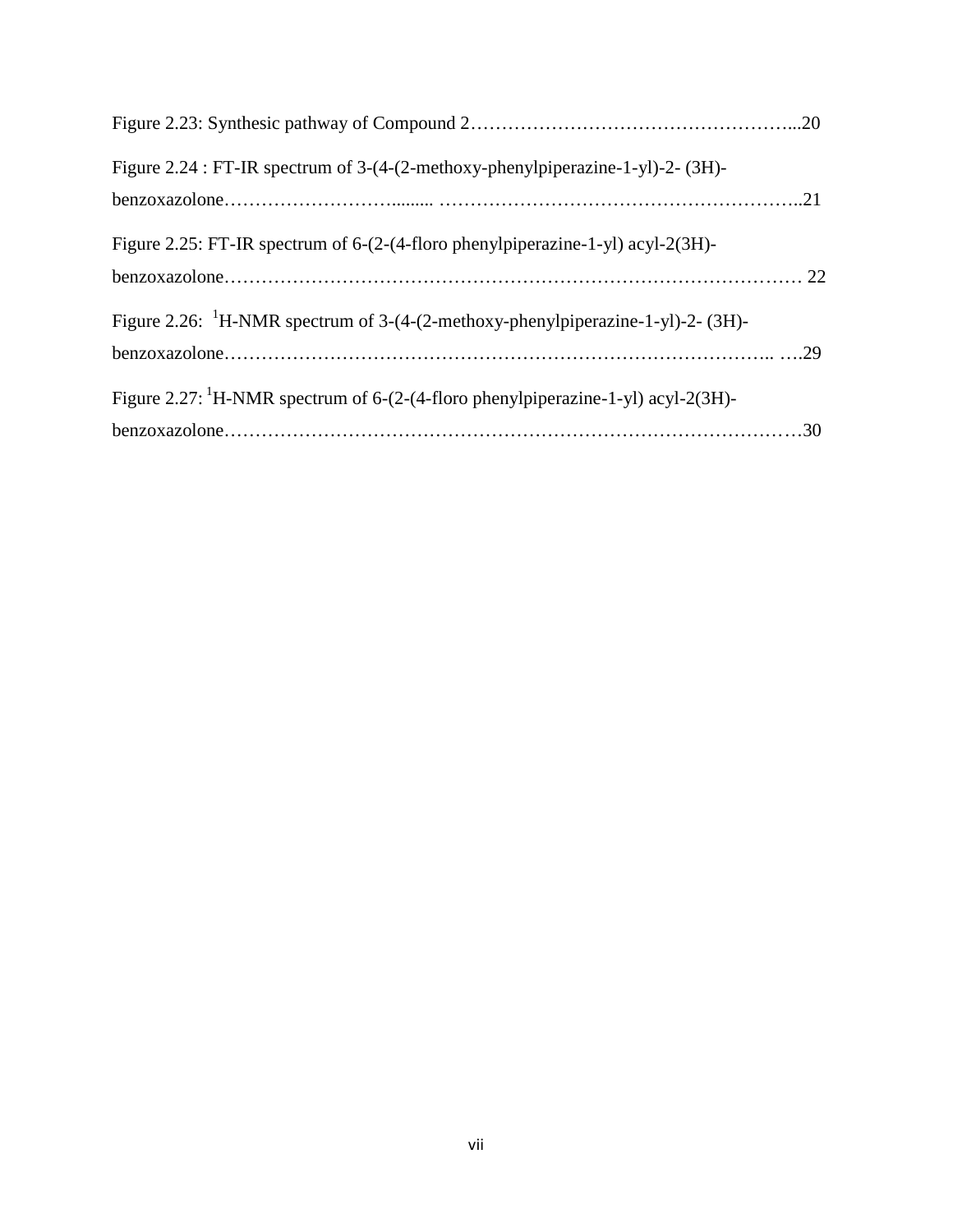## **LIST OF TABLES**

| Table 1: Chemical names numbering, and structures of the synthesize              |  |
|----------------------------------------------------------------------------------|--|
| $compounds. \dots 128$                                                           |  |
| Table 2: Comparism between the $R_f$ values and melting point, of the synthesize |  |
| $compounds. \dots 30$                                                            |  |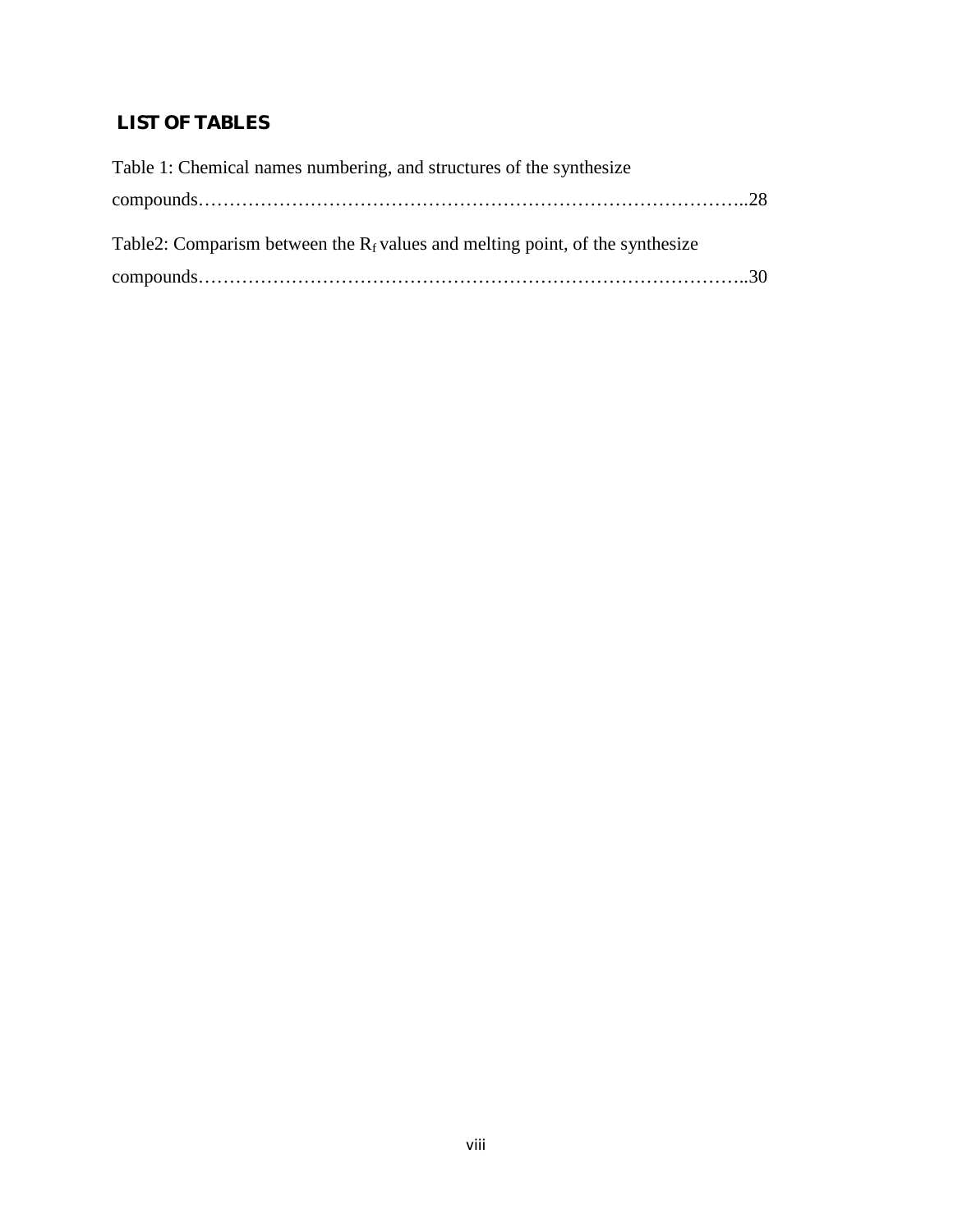## **LIST OF ABBREVIATIONS**

NSAIDs Non-steroidal Anti-inflammatory Drugs

| Polyphosphoric acid<br><b>PPA</b> |  |
|-----------------------------------|--|
|-----------------------------------|--|

- DMF Dimethylformamide
- COX Cyclooxygenase
- FT-IR Fourier Transform Infrared
- NMR Nuclear Magnetic Resonance
- UV-Vis Ultraviolet-visible
- TLC Thin Layer Chromatography
- DMSO Dimethyl Sulfoxide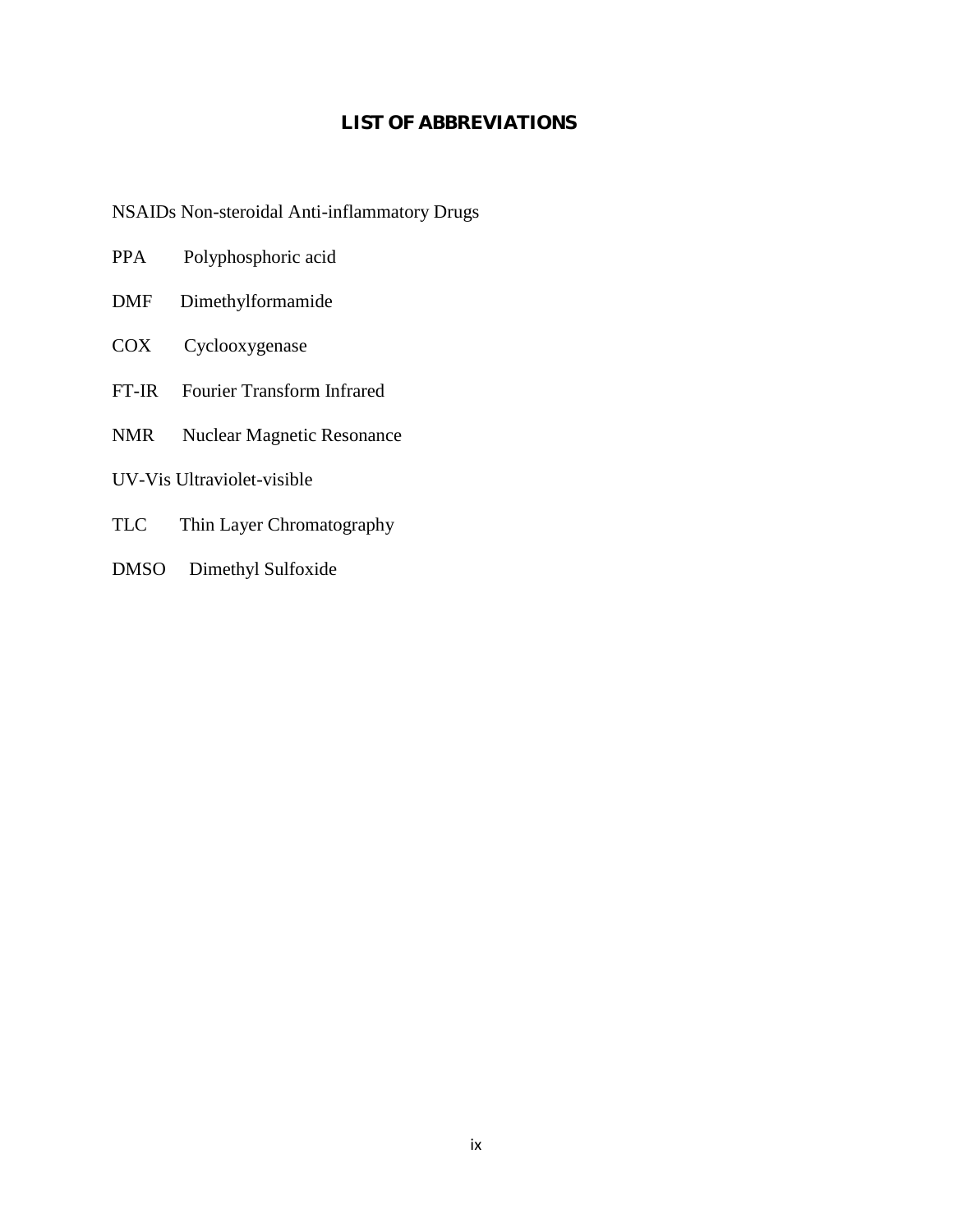### **1INTRODUCTION**

2-Benzoxazolinone derivatives are molecules which are very important and relevant interms of their biological activities. They play a vital role pharmacologically as they serve as an anti-inflammatory, anti-analgesic,hypnotic,and anti-pyretic agents(1-5).Scientific research shows that 2-benzoxazolinone derivatives which have substituent at position 3, 5,6 and 7 have analgesic activity (which is the ability to reduce pain).

2(3H)-Benzoxazolone having halogenated substituents have been reported to have various biological activities such as anticonvulsant, antioxidant and antimicrobial activities. Furthermore, 2 (3H)-benzoxazolone and its 5-chloro derivatives possess great biological activities such as anti-tumor, anti-HIV, anti-microbial activities. Also, research have shown that 5-choloro-3-methyl-2(3H)-benzoxazolone rings have antibacterial and antifungal activities (6-7).

The main purpose of this research is to synthesize some 2-(3H)Benzoxazolone derivatives that had been modified at position  $3<sup>rd</sup>$  and  $6<sup>th</sup>$  position in effort to prepare COX-2 selective inhibitors with less side effects.. The compound is further purified using recrystallization, melting point, and also TLC was conducted to check the purity of the compounds.They are subsequently characterized using Nuclear magnetic resonance  $({}^{1}H\text{-}NMR)$  and Fourier Transform Infrared (FT-IR).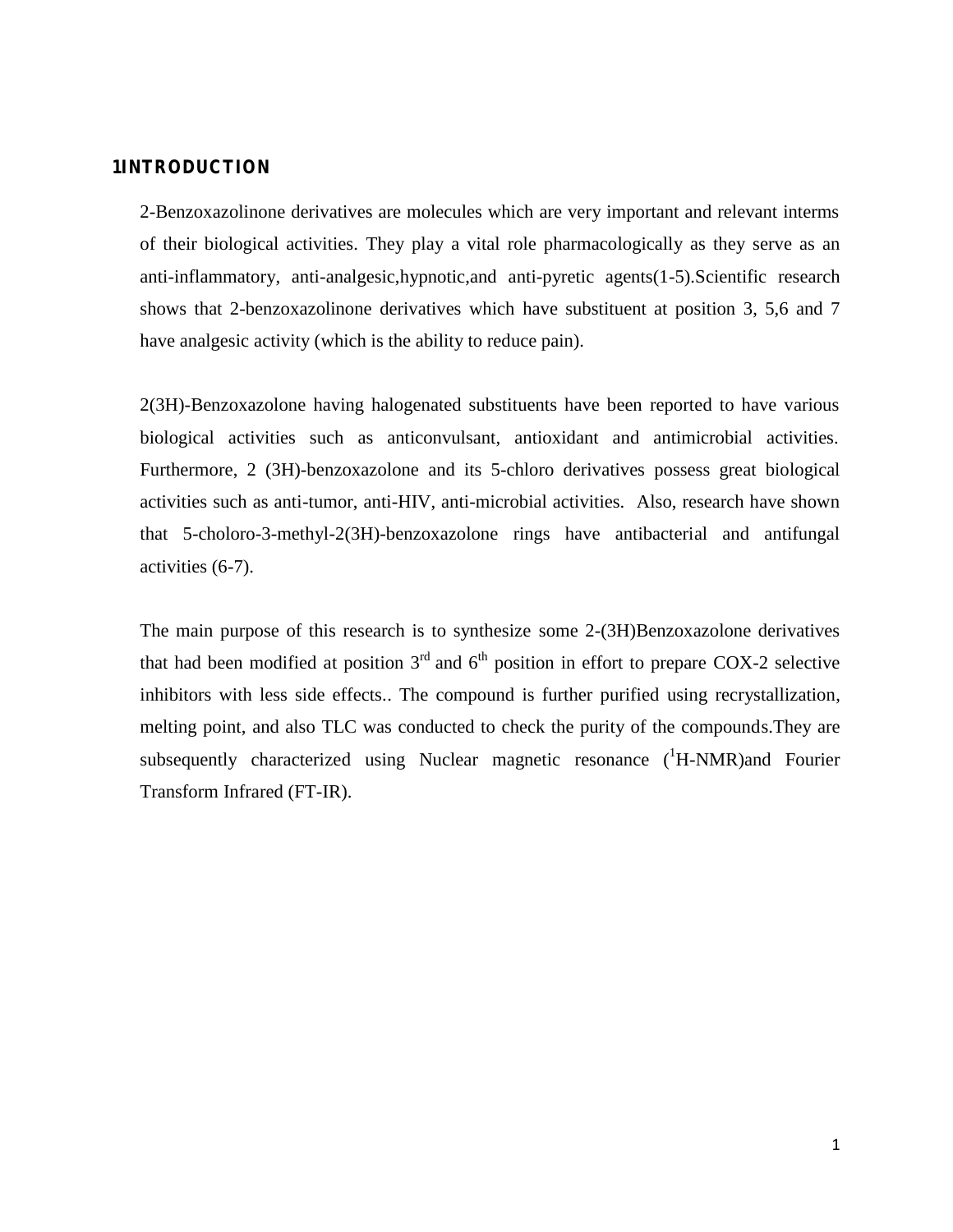## **2 LITERATURE REVIEW**

#### **2.1. Analgesics**

Pain is an unpleasant and unwanted sensation feel in the body due to some weakness in our immune system.Pain can be terminated or reduce with some groups or members of drugs called analgesics.

Analgesics are members or group of drugs that relieve someone from pains due to injury or sickness,they act in various ways in our body in the central nervous and peripheral nerves.The central nervous system (CNS) analgesics cast their effects on the brain and spinal cord example morphine and also theperipheral nervous system(PNS) analgesics act outside the brain and spinal cord exampleNSAIDS (8-9).Analgesic can be categorized into various classes base on their similarity in termsof theirmechanism of action,example; non-steroidal anti-inflammatory drugs and narcotics (opioids), Also analgesic can be classified base on the nature of the pain that is from mild to moderate to severity of the pain example, on-steroidal anti-inflammatory drugs (NSAIDS) andacetaminophen are used for mild to moderate pains, while weak opioids such as codeine are used for moderate to severe pains.

## **2.1.1 Opioid (Narcotic) Analgesics**

Opioids are derived from opus a greek word which mean Juice' it is obtain from unripe side capsule of poppy plant.This are analgesics that is pain reliever that act on the nervous system by binding to its receptor in brain,spinal cord and other part of the body like the gastrointestinal track to mediate both psychotropic and somatic effects of opioids.Opioidscan be obtain naturally and synthetically base on their nature of production they can be classified into 3 categories:

- 1. Natural occurring opioid; (found in plants)example morphine and codeine
- 2. Semisynthetic opioids example;Hydrocodone,buprenorphine, and oxycodone.
- 3. Synthetic opioids example;Tramadol,Fentanyl,and meperidine.

Some opioids binds to its receptors(mu, kappa, delta, and sigma)activates it and produce a biological responds by reducing the pain, in other words they act as agonist example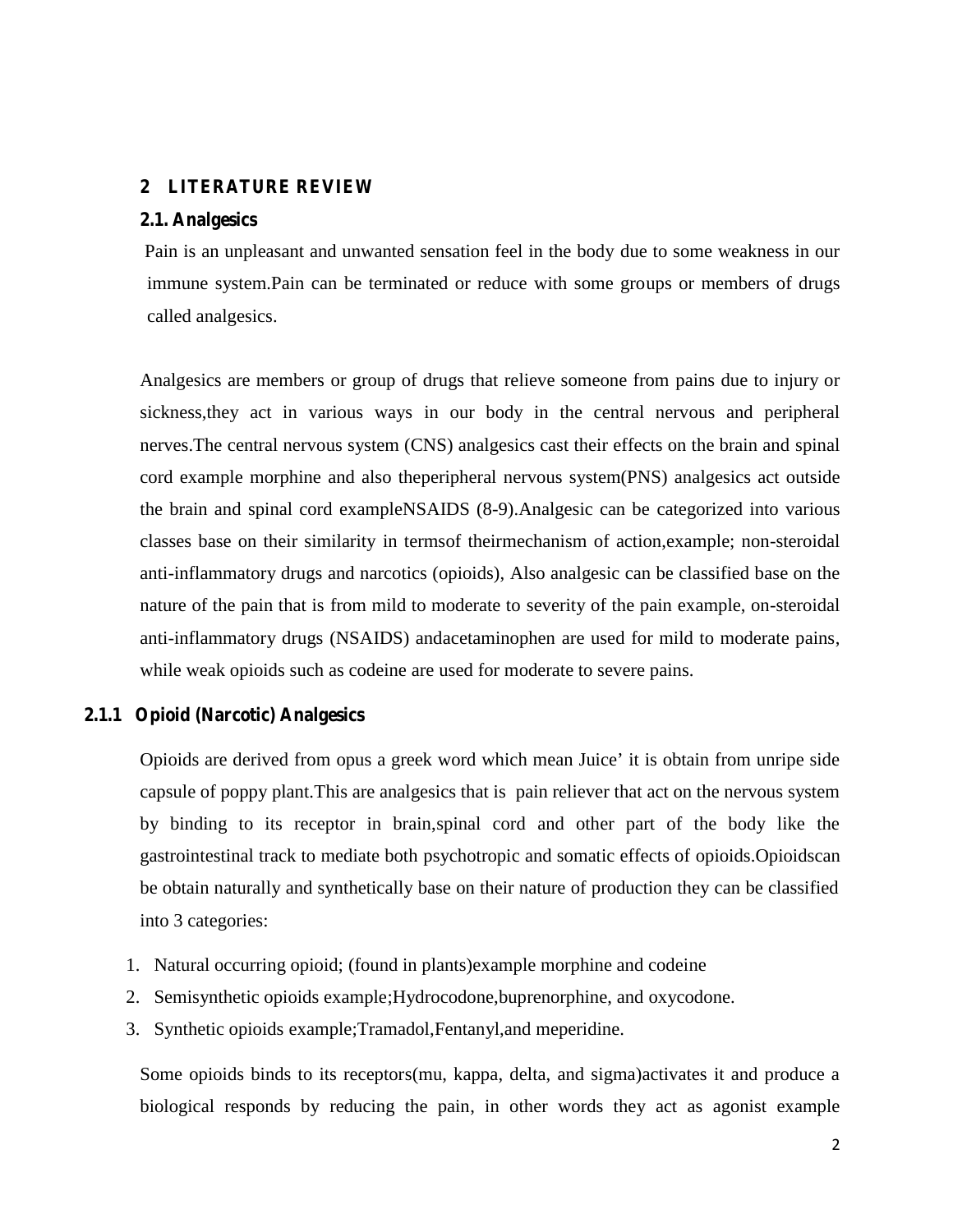morphine and some gives opposite effect that is blocking the response and also at the same time can provide positive response. Opioids as pain relievers also have some effects when overdosed as they can cause serious effect to the body such as addiction, respiratory depression,seizure, and even death(10)



**Figure 2.1** Image of Opium poppy flower and fruit



Codeine Morphine

**Figure 2.2** Chemical structures of Opioids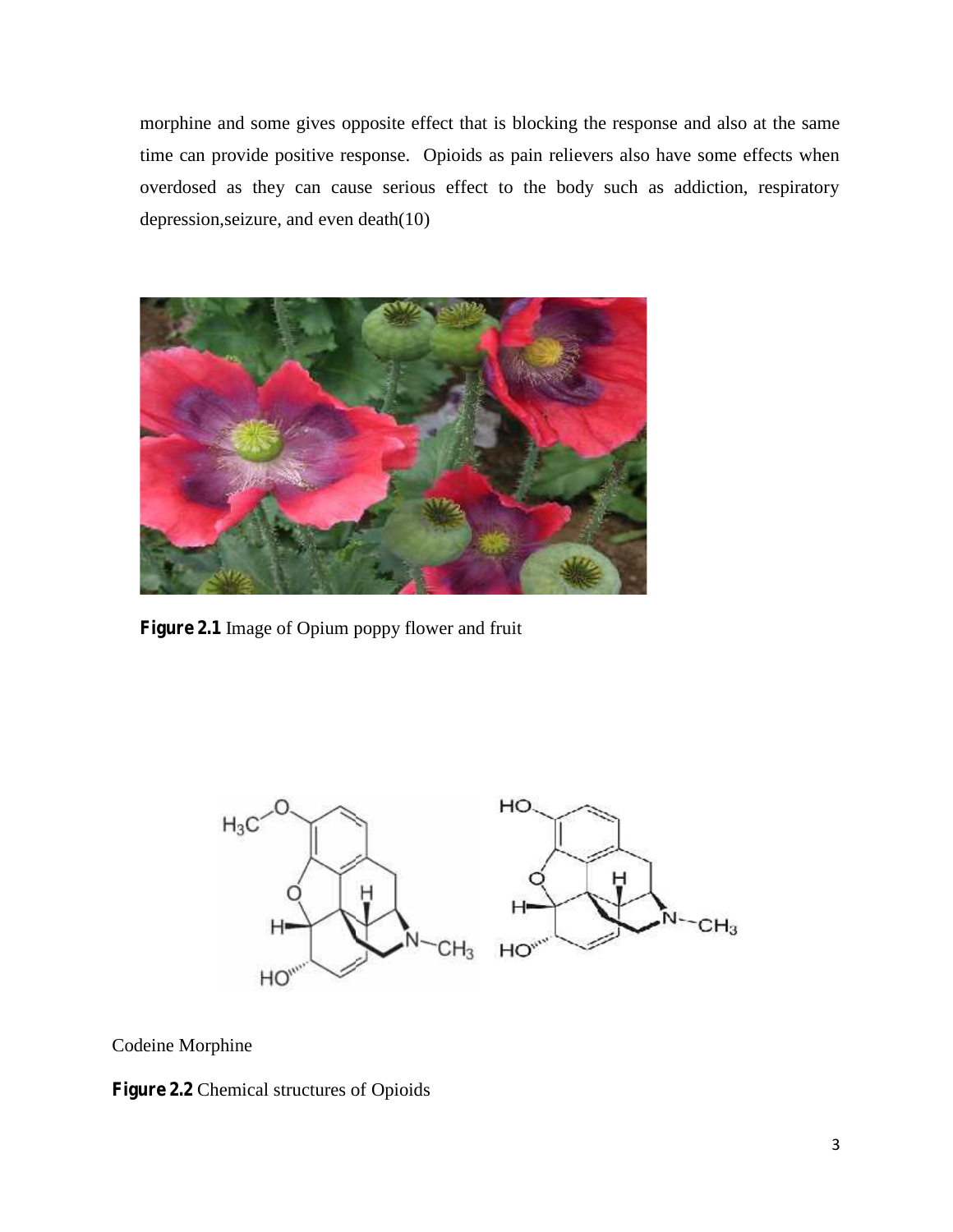

Apo morphine Heroin **Figure 2.3** Chemical structures of semi synthetic opioids.



Tramadole Methadone

**Figure 2.4** Chemical structures of synthetic derivative opium alkaloid.

## **2.1.2 Morphine**

Pure morphine was first obtained from dried poppy resin in early 1800s by a german scientist called Friedrich W. Serturner. The compound was named "Morphium" which was named after the Greek god of dreams (11). Morphine is a strong analgesic use in the reduction or termination of moderate to severe pains,it manifest its effect on CNS and also smooth muscle. Apart from been a pain reliever,morphine cause effect on the body upon use for long time as it might cause addiction, overdoseslow down breathing and even cause death.Morphine works by binding to and activating a specific receptor involving in controlling of brain functions.The ability of Morphine to reduce pain is enhanced via G-protein coupled with GCPR (heptahelical receptor).Figure 2.3 Chemical structures of semi synthetic<br>opioids.<br>H<sub>3</sub>C<br>H<sub>3</sub><br>H<sub>3</sub>C<br>H<sub>3</sub><br>Methadone<br>mundialstructures of synthetic derivative opium alkaloid.<br>Tructures of synthetic derivative opium alkaloid.<br>Functures of synthetic d Apartmorphine Heroin<br>
Was H<sub>3</sub>C CH<sub>3</sub><br>
H<sub>3</sub>C CH<sub>3</sub><br>
H<sub>3</sub>C CH<sub>3</sub><br>
H<sub>3</sub>C CH<sub>3</sub><br>
H<sub>3</sub>C CH<sub>3</sub><br>
H<sub>3</sub>C CH<sub>3</sub><br>
H<sub>3</sub>C CH<sub>3</sub><br>
H<sub>3</sub>C CH<sub>3</sub><br>
H<sub>3</sub>C CH<sub>3</sub><br>
H<sub>3</sub>C CH<sub>3</sub><br>
<br>
Pigure 2.4 Chemical structures of synthetic derivative opium alk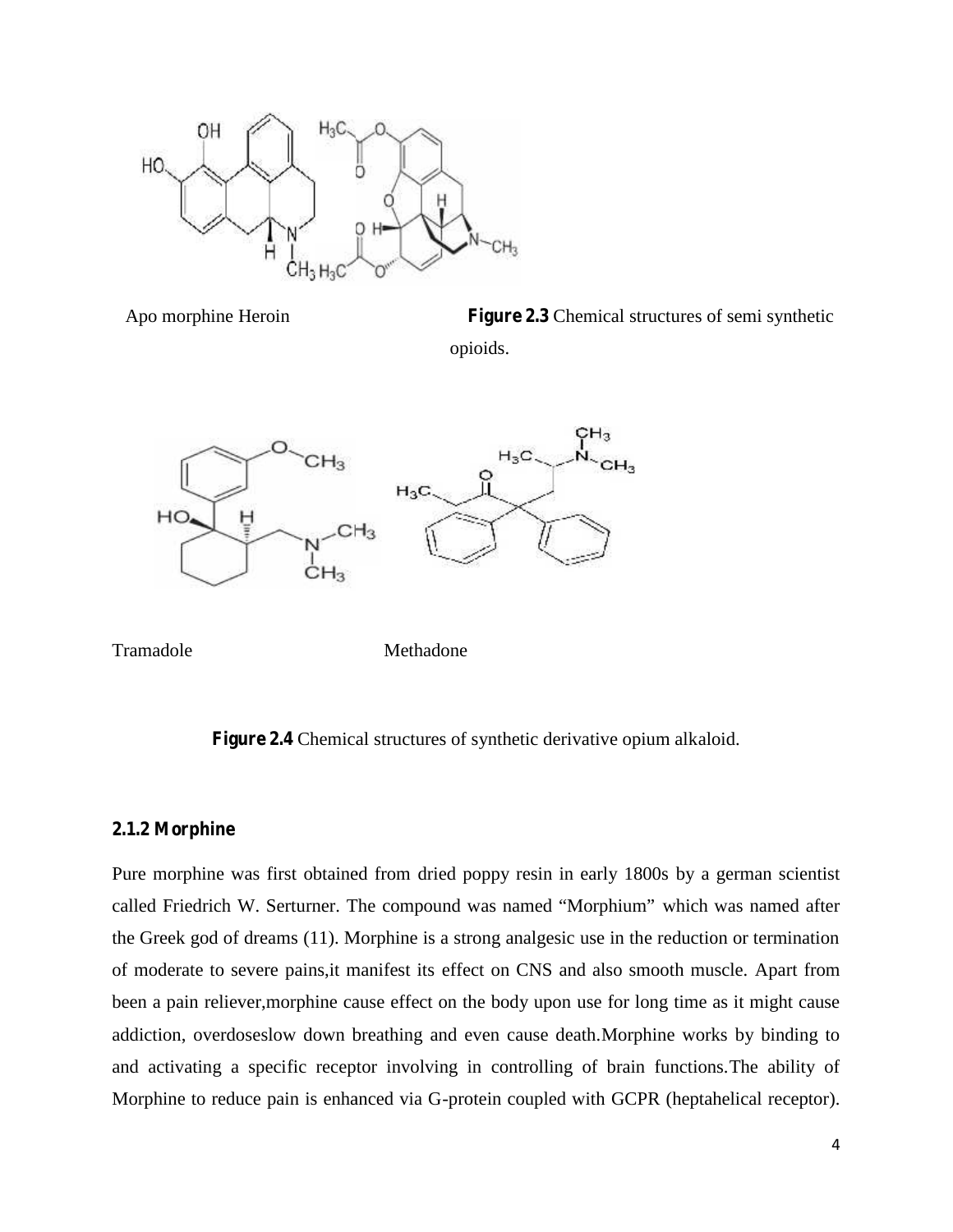The metabolites of Morphine has the ability to interact with neurons thereby helps in changing neuronal communication, which in turn affect the consciousness, sensation and perception of an individual (12).



**Figure 2.5**: Chemical structure of Morphine

#### **2.1.3 Codeine**

Codeine is also found in poppy plant but only in minute amounts, Due to its low concentration it is typicallyobtained from codeine. Most of the morphine extracted from opium is normally converted to codeine. Codeine also is used as an analgesics to reduce, eliminate or cure pain in patients. Through metabolism codeine is converted to morphine (13- 14) bility of Morphine has the ability to interact with neurons thereby helps in changing<br>normalication, which in turn affect the consciousness, sensation and perception of an<br>Figure 2.5. Chemical structure of Morphine<br>define



**Figure 2.6** Chemical structure of Codeine

#### **2.1.4 Synthetic derivatives of Morphine**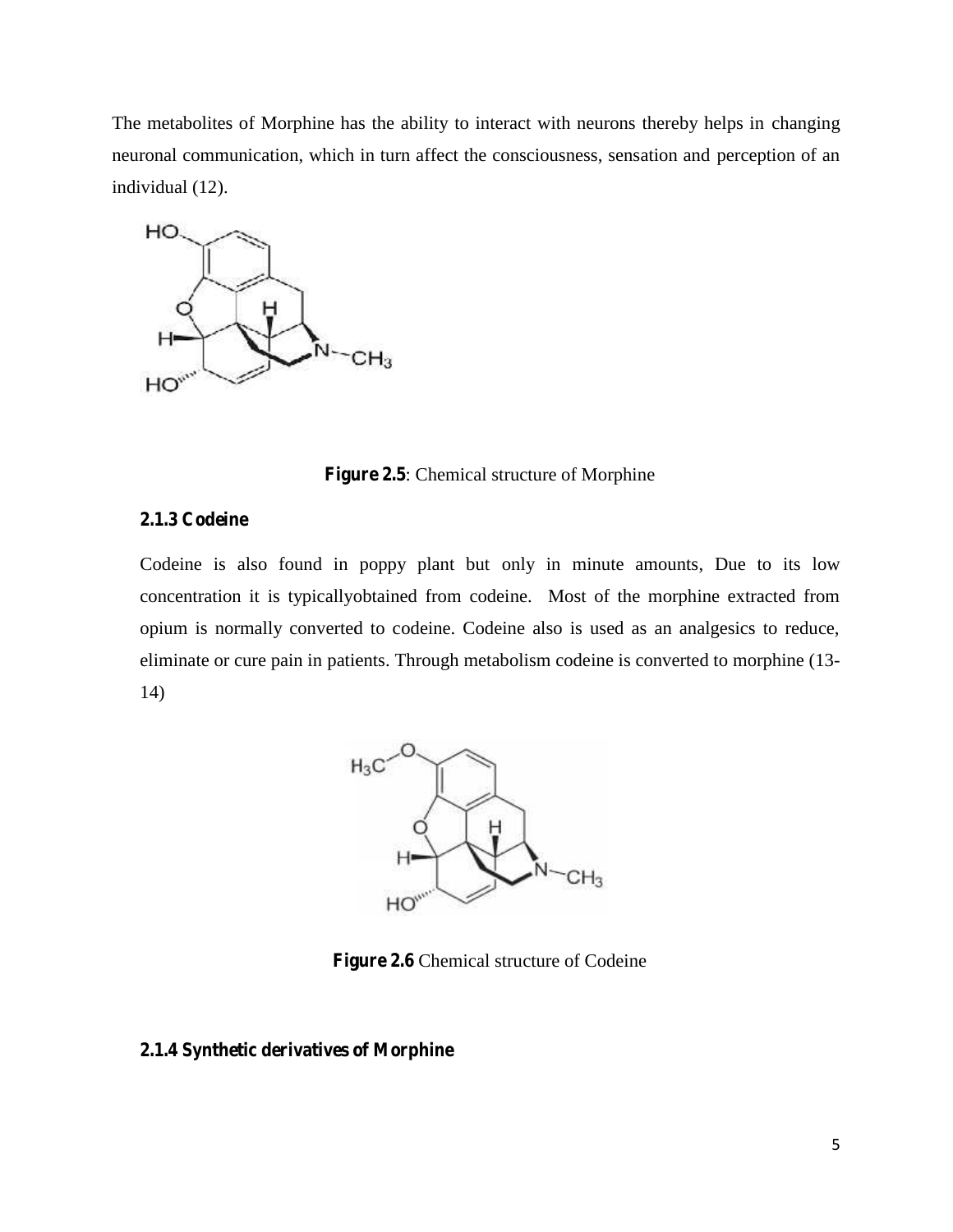Generally there are two compounds that resemble morphine. These compounds have almost the same characteristics with morphine. One of these compounds is methadone (6-(dimethyl amino)-4, 4-diphenyl-3-heptanone) it's a synthetic opioid which is more toxic as well more active than morphine. It has analgesic property, it is used in reducing many kinds of pain. It is also used in place of morphine especially to prevent addiction due to the fact it prevents Morphine abstinence syndrome (15). The structure of methadone is given below. Generally there are two compounds that resemble morphine. These compounds have almost<br>the same churacteristics with merphine. One of these compounds have thandene (6-dimently<br>nation) 4, 4 diphenyl 3-heptanone) it's a synth



**Figure 2.7** Chemical structure of 6-dimethylamino-4, 4-diphenyl -3 heptanone (Methadone).

On the other hand we have Meperidine (1-methyl-4-phenyl-ethyl ester). This is the common derivative of Morphine. The synthetic opioid drug was first synthesized since 1932 by a chemists known as Otto Eishib, it also have many pharmacological activities such as local anesthetic property, mild antihistamine as well as analgesic properties (16). The structure of Meperidine is given below.



**Figure 2.8** Chemical structure of meperidine **2.8**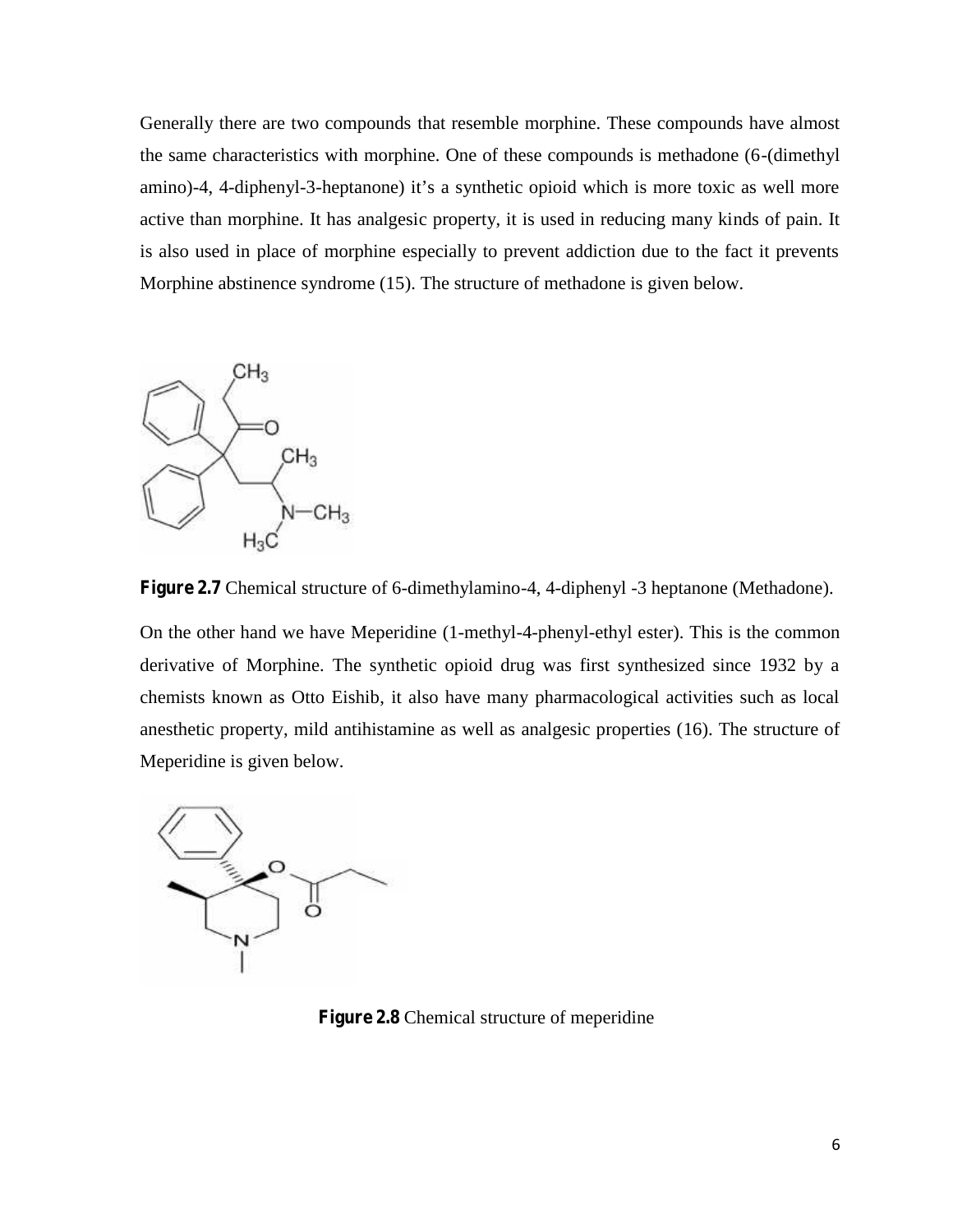#### **2.1.5 Non-Steroidal Anti-Inflammatory Drugs (NSAIDs)**

These drugs are also known as Non-narcotic analgesics and Anti-inflammatory Drugs. This NSAIDs group of drugs includes salicylates and the aspirin. The primary site of action of this drugs is the cyclooxygenase (COX) enzyme, which acts as a catalyst in the conversion of prostaglandin and endoperoxides from arachidionic acid. Non-steroidal anti-inflammatory



**Figure 2.9** Chemical structure of arachidionic acid.

Almost all the NSAIDs including the aspirin have antithrombotic effects, antipyretic effects, analgesic and anti-inflammatory effect. Examples of NSAIDs are ketorolac, ibuprofen, indomethacin, naproxen, mefenamic acid, meloxicam and tolmetin.NSAIDs base on chemical structures can be classified into some classes as follows(17). drugs is the cyclooxygenase (COX) enzyme, which acts as a catalyst in the conversion of<br>prostaglandin and endoperoxides from arachidionic acid. Non-steroidal anti-inflammatory<br>and the metricular of the microseticalstructur

- 1. Propionic acid example ibuorofen and naproxen.
- 2. Salicylic acid and esters example aspirn and diflnisal.
- 3. Carbo and Heterocyclic acid example ketorolac and indometacin. 2. Salicylic acid and esters example aspirn and diflnisal.<br>3. Carbo and Heterocyclic acid example ketorolac and indor<br>4. Phenylacetic acid example dichlofenac and cateflam.
- 
- 5. Enoloic acid example meloxicam and piroxicam.
- 6. Non-acidic acid example nabumetone.

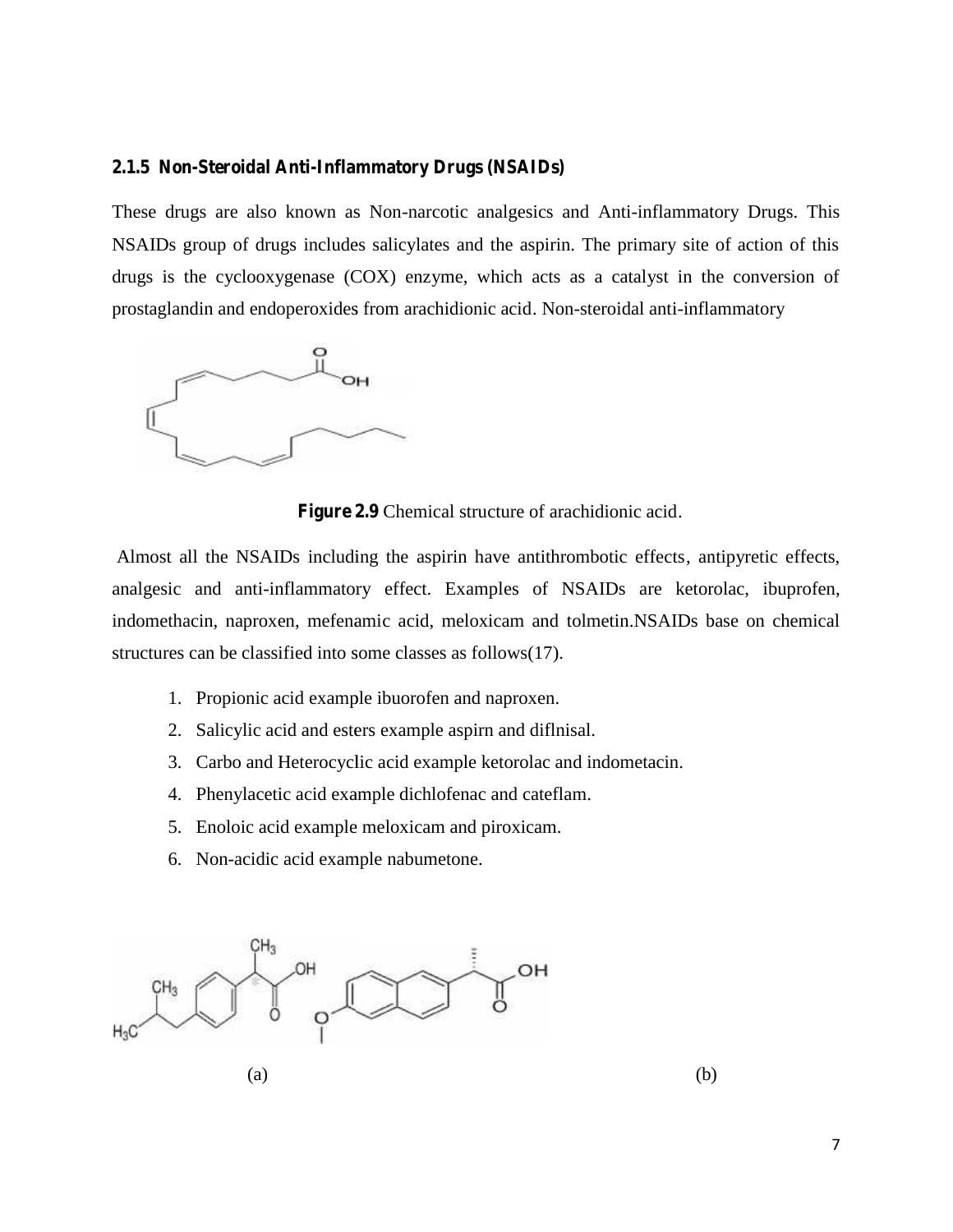

aspirin diflunisal

Structures of salicylic acid NSAIDs.



ketorolac indomethacin indomethacin indomethacin indomethacin indomethacin indomethacin indomethacin indomethacin indomethacin indomethacin indomethacin indomethacin indomethacin indomethacin indomethacin indomethacin indo

Structures of heterocyclic NSAIDs.



dichlofenac meclofenamic acid

Structures of Phenylacetic acid NSAIDs.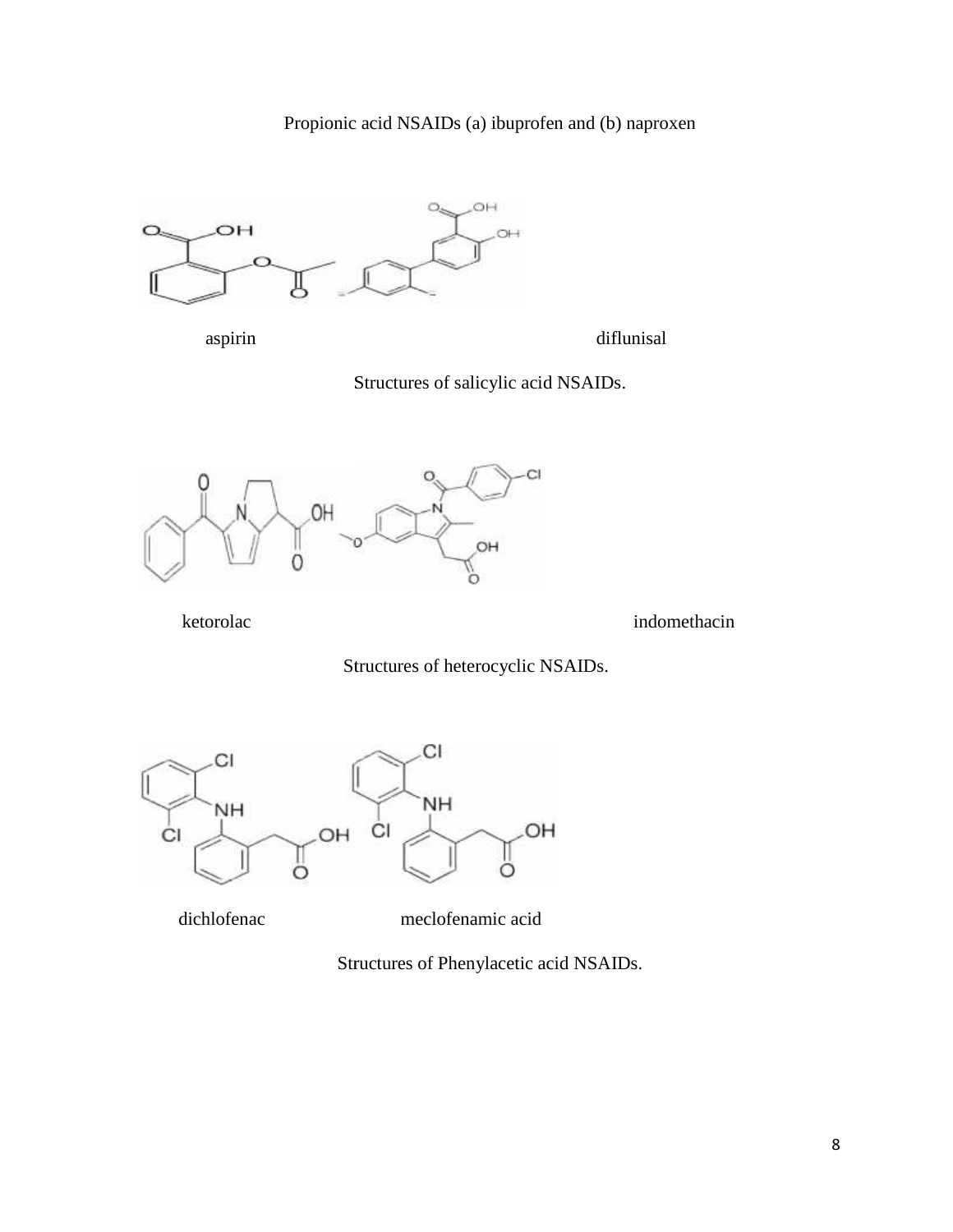

piroxicam

Structures of enoloic acid NSAIDS



Structure of non-acidic NSAIDs nabumetone

**Figure 2.10** Chemical structures of some classes of NSAIDs are shown above

## **2.1.6 Mechanism of Action of NSAIDs**

Non-steroidal-inflammatory drugs are drugs that inhibit the cyclooxygenase enzymes COX-1 and COX-2 enzymes which are responsible for catalytic convertion of arachnoids to prostaglandins. COX-1 enzymes produce prostaglandins which found in the body in all tissues and cell, it provides protection to gastrointestinal tracts, blood clots. COX-2 isoenzymes plays a role in pains,inflammation and fever.NSAIDs have a great effect when it inhibit COX-1 leading to complications like ulcer, bleeding and cardiovascular effect (18- 19).Depending on the selectivity of the isoenzymes,NSAIDs are categorized into 2 types. Structure of non-acidic NSAIDs nabumetone<br>
2.1.0 Chemical structures of some classes of NSAIDs are shown above<br>
2.1.6 Mechanism of Action of NSAIDs<br>
Non-steroidal-inflammatory drugs are drugs that inhibit the cyclooxygenas

a) Non-selective NSAIDs; This drugs inhibits both COX-1 and COX-2 (dichlofenac and indomethacin) which cause effect in the body.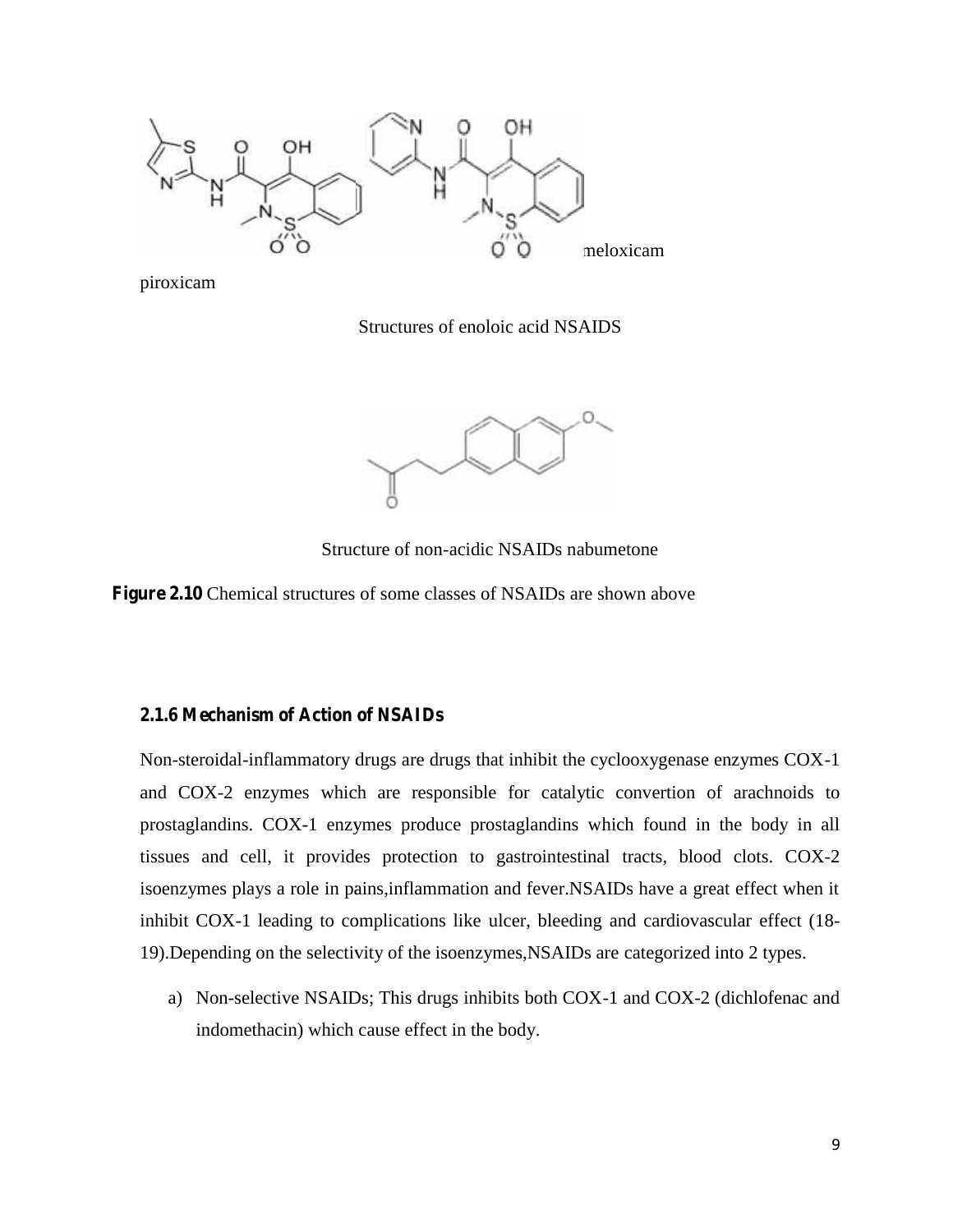b) COX-2 selective drugs: Inhibits COX-2 enzymes causing better effects in gastric mucosa and blood clots examples of some of COX-2 selective drugs are Celecoxin and bextra (valdecoxib)

## **2.1.7 Cyclo-oxygenase-1 (COX-1) Enzyme**

This is one of the two isoforms of the cox enzymes that have been identified. Cox-1 enzyme is normally expressed constitutively in many tissues (peripheral nervous system), it produces prostaglandins that protect the gastric mucosa, vasoconstriction of the blood vessels and also enhances blood clotting (20-21). When this enzymes are reduced by non-steroidal antiinflammatory drugs it leads to ulcers in stomach, bleeding, abdominal pain and also heartburn mayoccur. Therefore selective inhibition of the enzymes by some selective non steroidal is enhance to avoid the inhibition of COX 1 enzymes.Drugs like aspirin, indomethacin,and piroxicam are selective inhibitors of this enzyme (COX-1),some are slightly selective such as ibuprofen,



naproxen and also etodolac.

**Figure 2.11**Structure of cyclo-oxygenase-1 (COX-1) Enzyme

### **2.1.8 Cyclo-oxygenase-2 (COX-2) Enzyme**

This is the other isoform of the COX enzyme which also produce prostaglandins that promotes pain,fever and also inflammation.They are induce by pro-inflammatory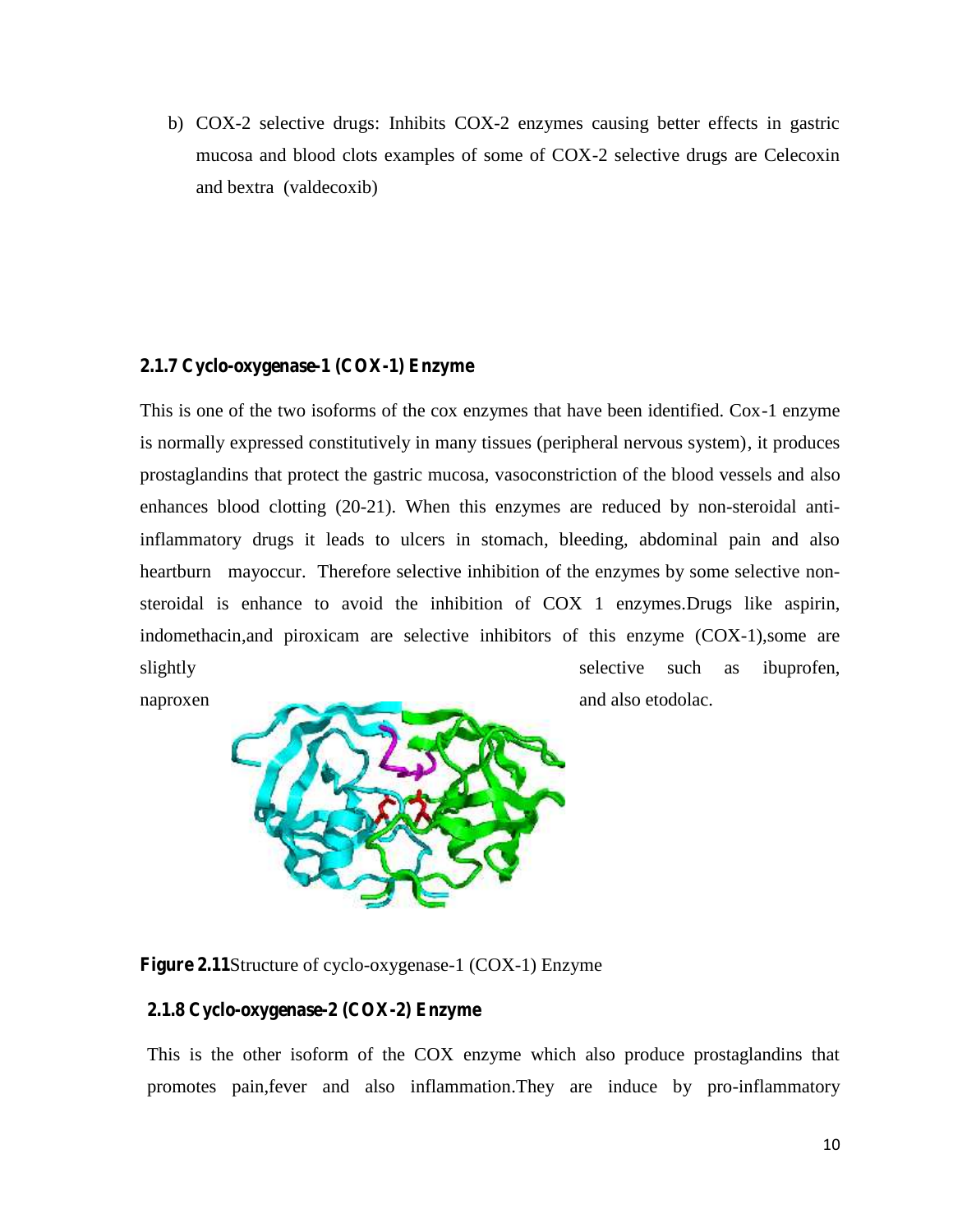cytokines,they are different types of drugs use to inhibit COX-2 enzyme known as COX-2 selective drugs.According to some studies COX-2 enzymes also plays a role in angiogenesis.Below is a chart showing the activity of the isoenzymes in Figure 2.24.



**Figure 2.12**Flow chart of arachidionic acid showing both COX-1 and COX -2 enzymes

#### **2.2. Chemistry of Benzoxazolone**

This is a heterocyclic bicyclic aromatic ring that composed of a carbamate in conjugation with a benzene ring. It has both hydrophilic as well as lipophilic properties. It has a dipole moment of about 4.47 debye which is one of the reason of its hydrophilic properties. It also have a pka value of 8.7 and it is considered as a slightly weak acid in aqueous solution. 2 (3H)-Benzoxazolone is a compound of biological as well as pharmacological interests because it has been reported to have many pharmacological activities such as antifungal, antibacterial, anticancer, anti-HIV, analgesics and anti-inflammatory effects (22-23).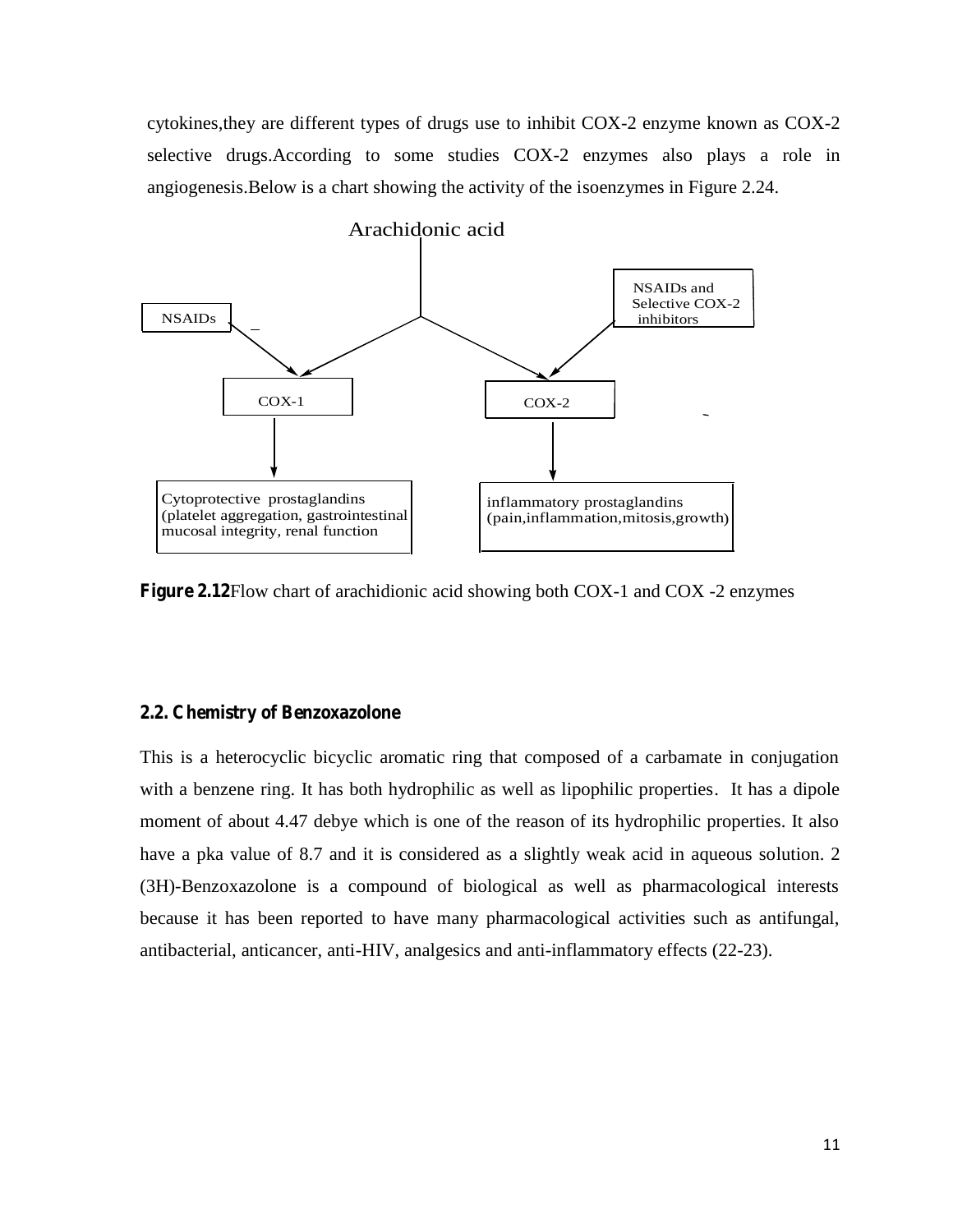

**Figure 2.13** Chemical structure of Benzoxazolone

## **2.2.1 Synthesis of 2(3H) Benzoxazolone;**

2(3H) benzoxazolone have various ways of synthesis it can be synthesis by reaction of salicylic acid,ammoniaazide and vilsmeier complex. (24)



**Figure2.14**Synthesis of 2(3H) benzoxazolone from salicylic acid

Derivatives of 2(3H) benzoxazolone as 5-chloro2 (3H) benzoxazolone can be obtain by reaction of 2-Amino-4-Chlorophenol hydrochloride and urea in the presence of 60%sulfuric acid (25)



**Figure2.15** Synthesis of 5-Chloro-2(3H) benzoxazolone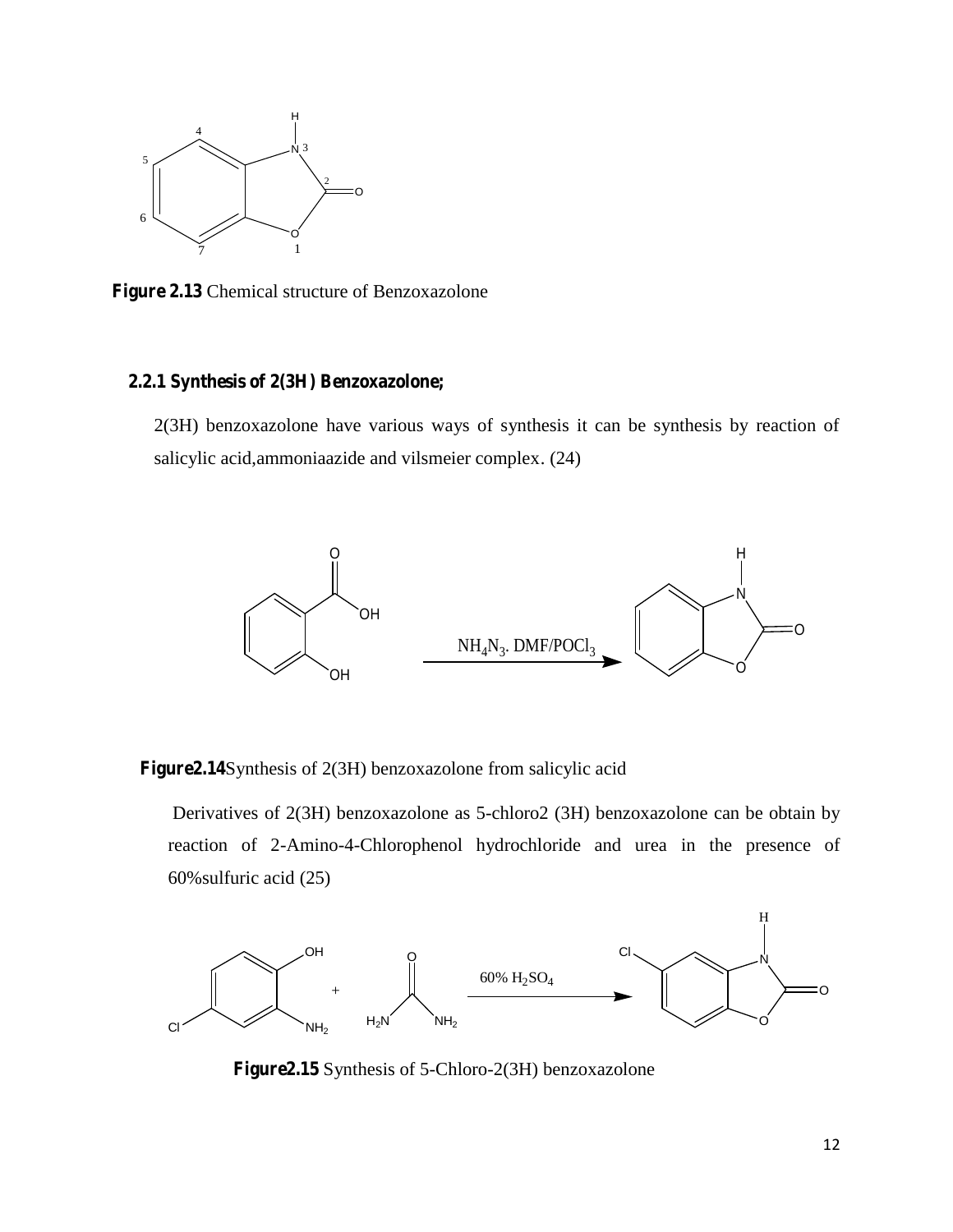2(3H) benzoxazolone can also be obtain from synthesizing of 2-aminophenol and carbonyldiimidazole in dry tetrahydrofuran using reflux



**Figure2.16**Synthesis of 2(3H) benzoxazolonefrom 2-Aminophenol.

#### **2.2.2 Chemical Reactivity of Benzoxazolone**

2- (3H)-benzoxazolone has the ability to undergo mainly three kinds of chemical reactions which includes:-

- 1) N-Substitution
- 2) Electrophilic aromatic substitution.
- 3) Ring opening and expansion.

## **2.2.3N-Substitution**

This N-substitution occurs at position 3 where the amide permit vital transformation due to its ability to be converted into enol or enolate.The alkylation reaction is conducted under basic catalyze condition whereas the acylation is conducted under acidic –base catalyze condition. Alkylation of2(3H) benzoxazolone under base-catalyzed condition generate (b), and under acid base catalysis generates(c) which is the N-acylation. (26)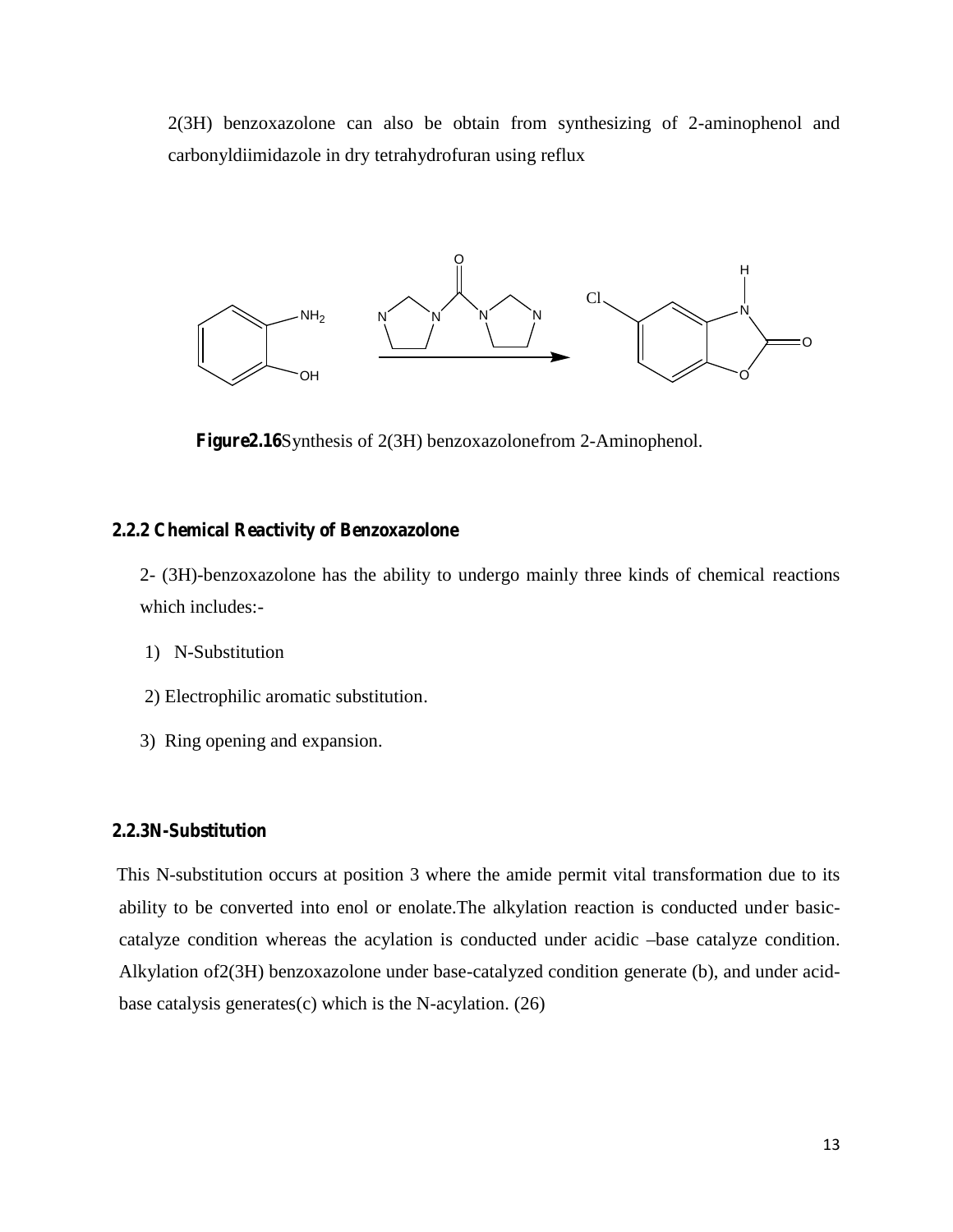

**Fig 2.17** showing (b)alkylated benzoxazolone and (c) acylated benzoxazolone

#### **2.2.4Electrophilic Aromatic Substitution**

The electrophilic aromatic substitution reaction occurs mostly at 6 position in which reactions sulfonation, halogenation,nitration,and chloro-sulfonation can be observed. This process is not only for the above mentioned reactions which are easy and straight forward ,Aromatic electrophilic substitution also can be done on more difficult Friedel Craft reactions(27).Because of the electron-rich nature of 2(3H) benzoxazolone,it is further protonated by Lewis acid present in the reaction media,which serves as electrophilic attack of acylium ion.To tackle this problem, the reaction can be done using a less reactive electrophilic species as (PPA) or by using AlCl3.DMF complex to give the 6-acyl derivatives.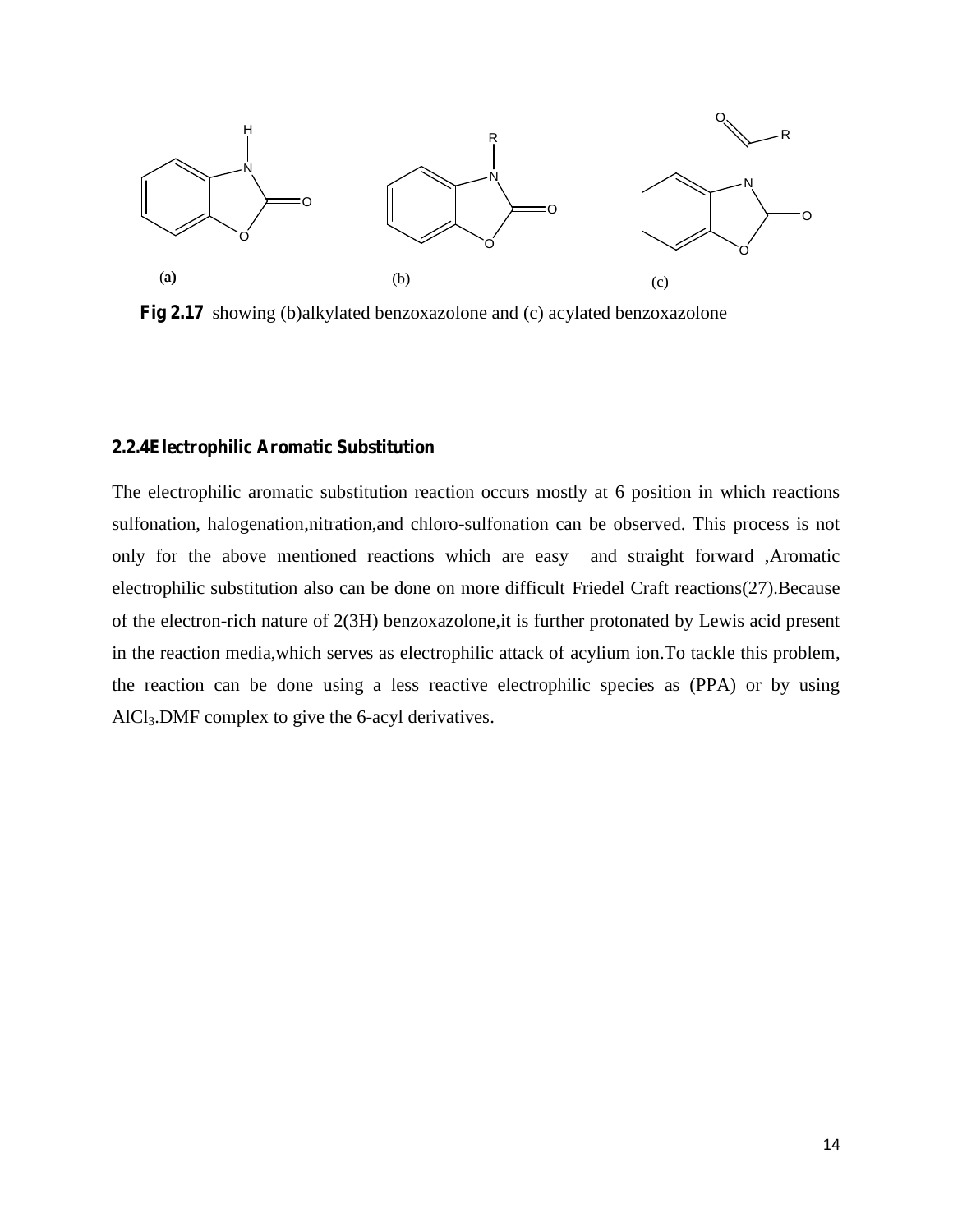

## **2.2.5Ring Expansion and Opening**

This is a series of opening and closing of the ring process firstly 2(3H)benzoxazolone is hydrolyze in basic media fastly due to it fairly or poorly stability in acidic media(28) The steps are as follows.

**Step1;**2(3H) benzoxazolone is hydrolyzed in the basic media leading to opening of the ring forming 2-Amino Phenol.

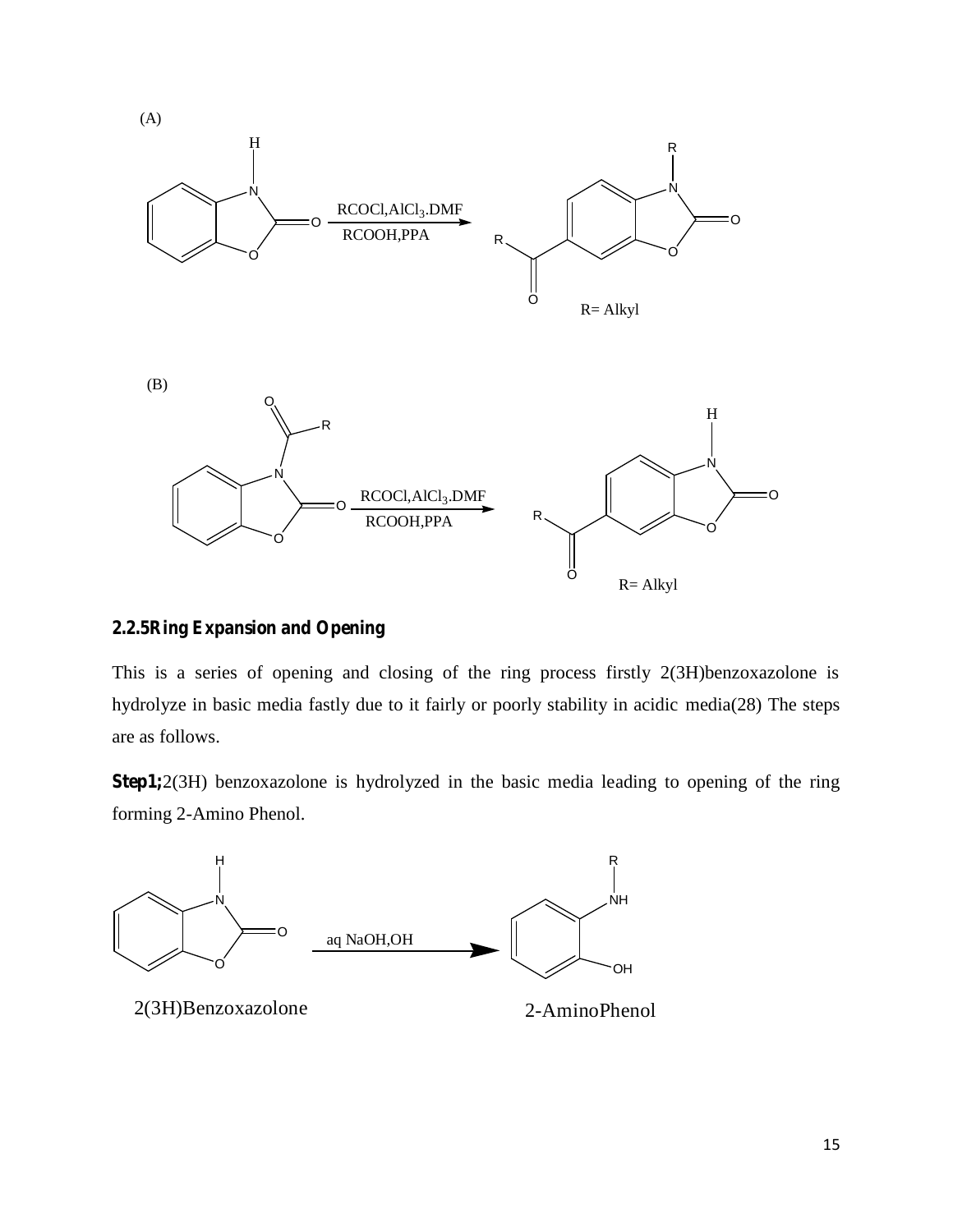**Step 2**The 2-Amino Phenol undergoes acylation at the 4 position to form 4-acetobenzoxazolone derivatives.



**Step 3** So also the closure of 4-Acyl benzoxazolone derivatives leads to the formation of 5-Acyl- 2(3H) benzoxazolone derivatives.



**Step 4**; Ring expansion can also be done at the acylated 4-position of 2(3H)benzoxazolone derivative forming a ketone derivative of benzoxazinoneand also some path can be obtain from 2-amino phenol.



#### **2.2.6 Therapeutic Application of 2(3H) Benzoxazolone**

2-(3H) benzoxazolone is found widely distributed in natural plants and is of great interest for various pharmacological activities such as anti-inflammatory, analgesics, anti-HIV, anti detoxification(29,30 31). Benzoxazolone and its bioisoteres have been of great interest in medicinal chemistry due to its capacity to behave like a phenol or catechol moiety in a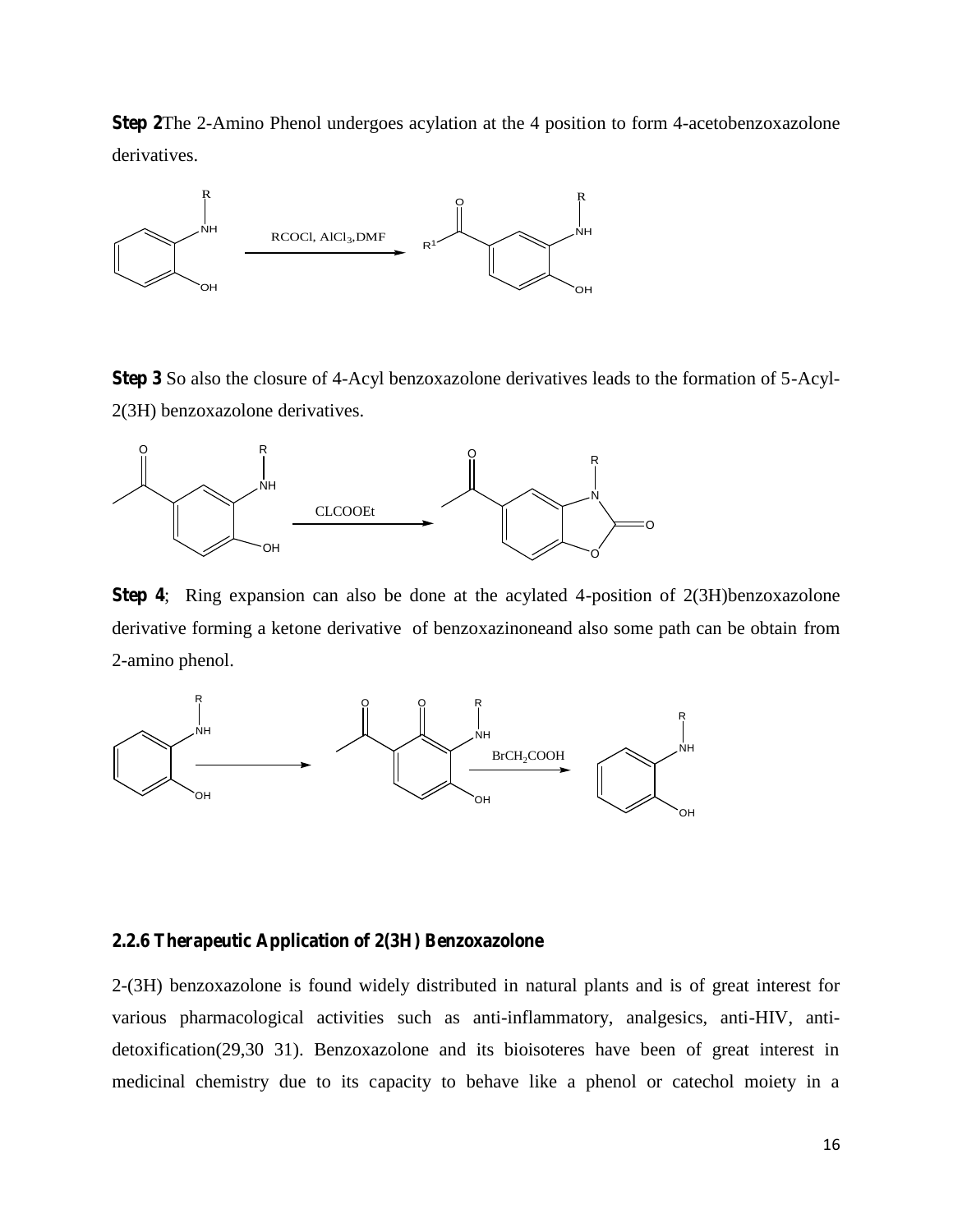metabolically stable template and assumed as a structure when incorporated in a pharmacological probes (32).

As stated earlier in the literature on the importance of benzoxazolone in analgesic activity made by modification at position 3, 5, and 6 was conducted in order to screen their antinociceptive properties.

**5-chloro-3H-benzooxazole(Paraflex):** This is a benzoxazolone derivative which is a central muscle relactant with sedative properties(33) .



5-chloro-3H-benzooxazole

**6-Bromo-5-chloro-3H-benzooxazole-2-one(vinizine) :**2(3H)-benzoxazolonederivative use for repallant and prevention of germs, bacteria, parasite, and other diseases .



6-Bromo-5-chloro-3H-benzooxazole-2-one

**6-methoxy benzoxazolone** : A benzoxazolonederivztive possessing anti-fungal, anti-microbial, and also insecticide properties.



6-methoxy benzoxazolone

**4-(5-Chloro-2-oxo-1,3-benzooxazole -3(2H)-yl) butanoic acid:** It ethyl ester and amide are found as most potent antinoceptive and anti-inflammatory agent(34).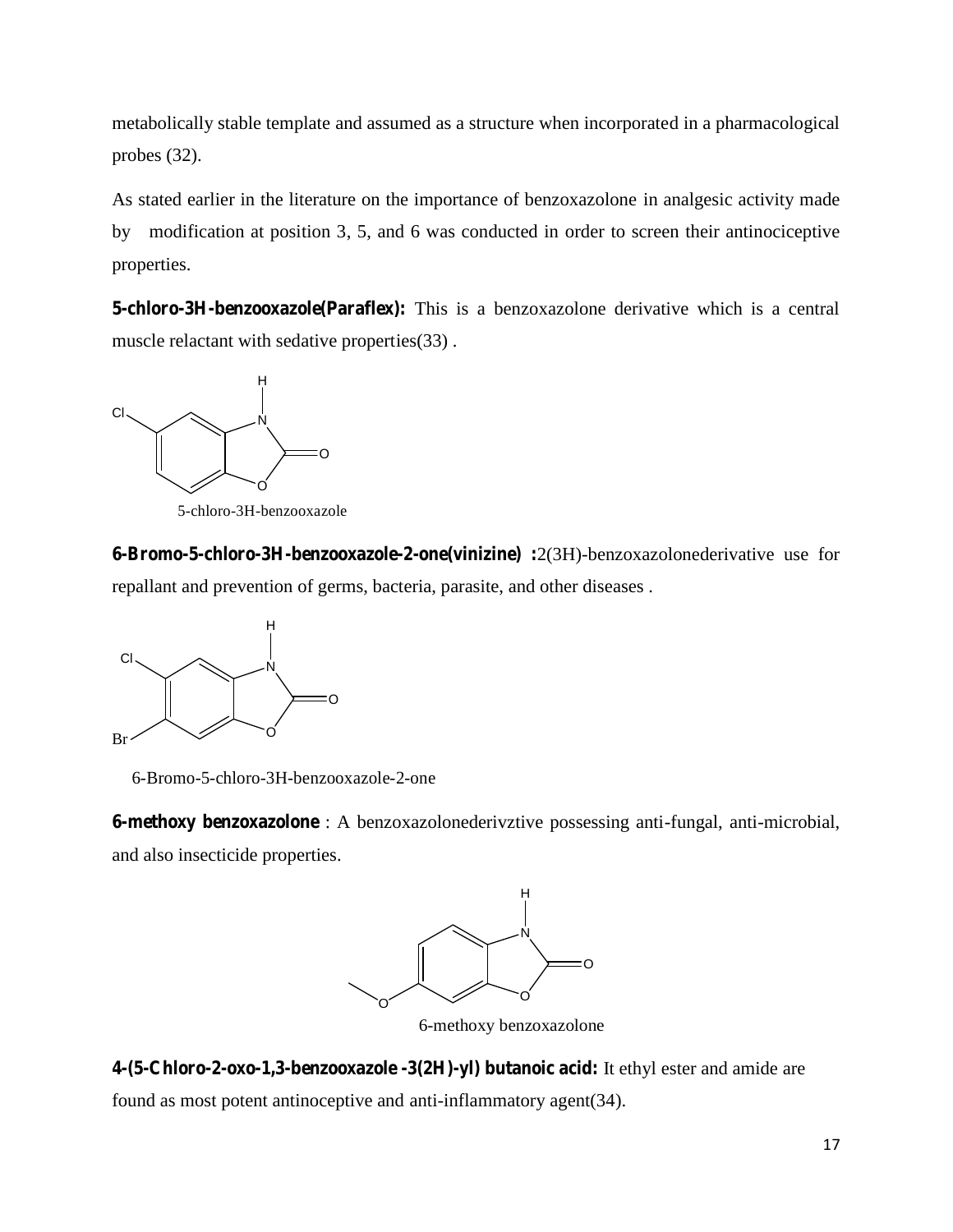

4-(5-Chloro-2-oxo-1,3-benzooxazole-3(2H)-yl)butanoic acid acid

**Figure 2.18**Some examples of therapeutic active benzoxazolone

#### **2.3 Mannich Reaction**

Mannich reaction is a kind of reaction which involve the condensation of ammonia or primary/secondary amine with a formaldehyde and a hydrogen atom of pronounced activity(35).In other words it involve the condensation of three compounds an aldehyde,amino methylation from an amine and another compound with an acidic methylene moiety (36).This type of reaction is used in the synthesis of organic chemical as well as many range of pharmaceutical precursors(37). Mannich reaction is a kind of reaction which involve the condensation of am<br>primary/secondary amine with a formaldehyde and a hydrogen atom of pr<br>activity(35).In other words it involve the condensation of three compo<br>alde



Amine formalin ketone Amino alkyl derivatives, R=phenyl, H, alkylgrp

**Figure 2.19**Mannich Reaction of Amino-Alkyl derivatives

#### **2.3.1 Applicationof Mannich Reaction**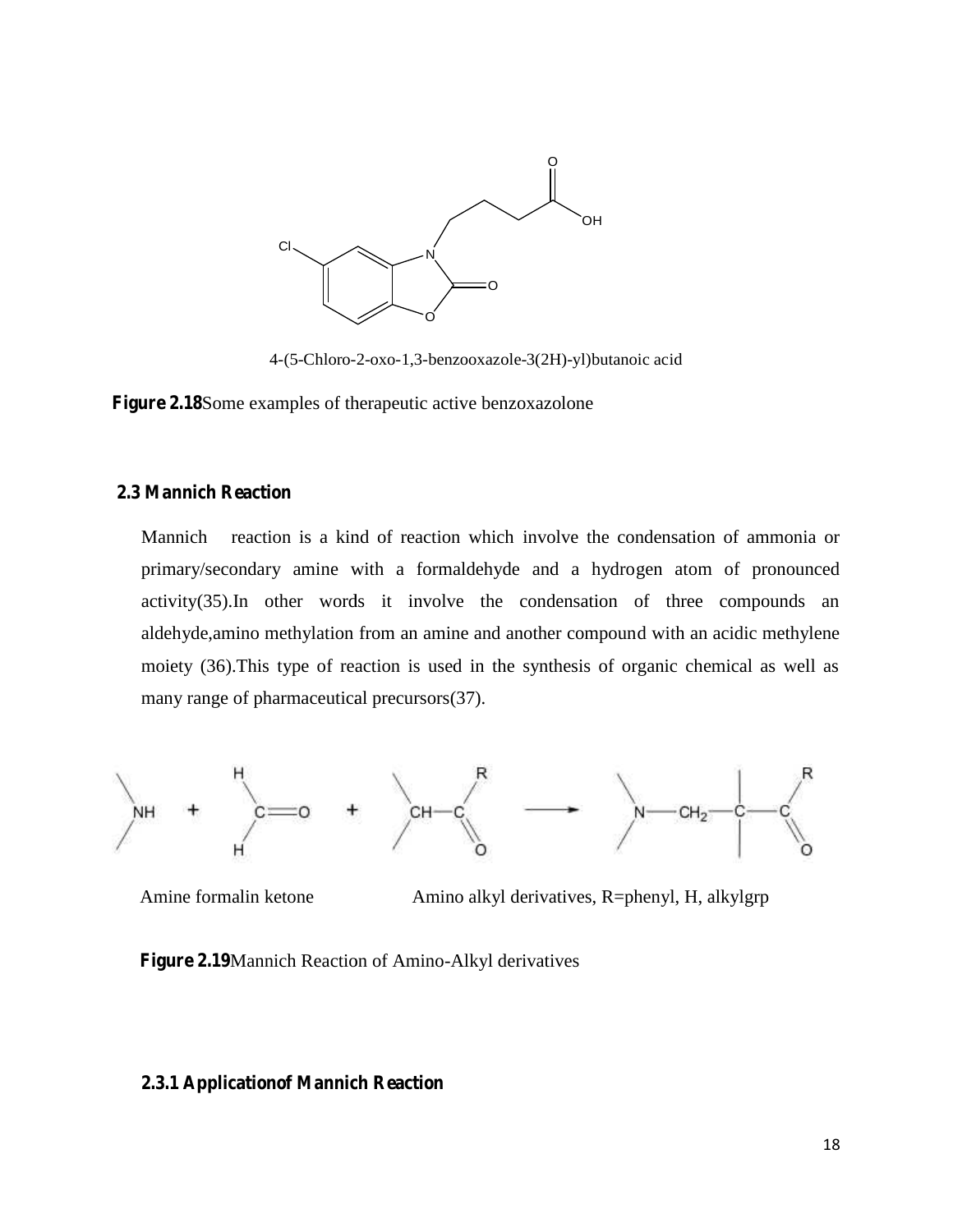Mannich reaction is one of the reactions that explores new findings especially in organic synthesis,specifically in the production of compounds with biological activities,while sometimes the kind of reaction plays an important role in the modification of an existing bioactive compounds.This mannich reaction is the most important reaction involve in the formation carbon-carbon bond,it can be involve in varieties of functional group especially in the preparation of amino carbonyl and other derivatives .The amino carbonyl is useful in the production of beta-lactam and beta-peptides, ,which are frequently present in varieties of bioactive molecules such as taxol (anti-tumor agent),tramol(analgesic agent),moban(neuroleptic agent),zelpiden(hypnotic agent),and ferroceric aminohydroxy reaction is one of the reactions that explores new findings especially in organic<br>specifically in the production of compounds with biological activities, while<br>is the kind of reaction plays an important role in the modific



naphthoquinone (anti-microbial agent).



**Figure 2.20**Tramol andTazol **Figure 2.20**

Figure 2.20Tramol and Tazol<br>First step in mechanism of mannich reaction is the formation of iminium ion obtain from amine and formaldehyde,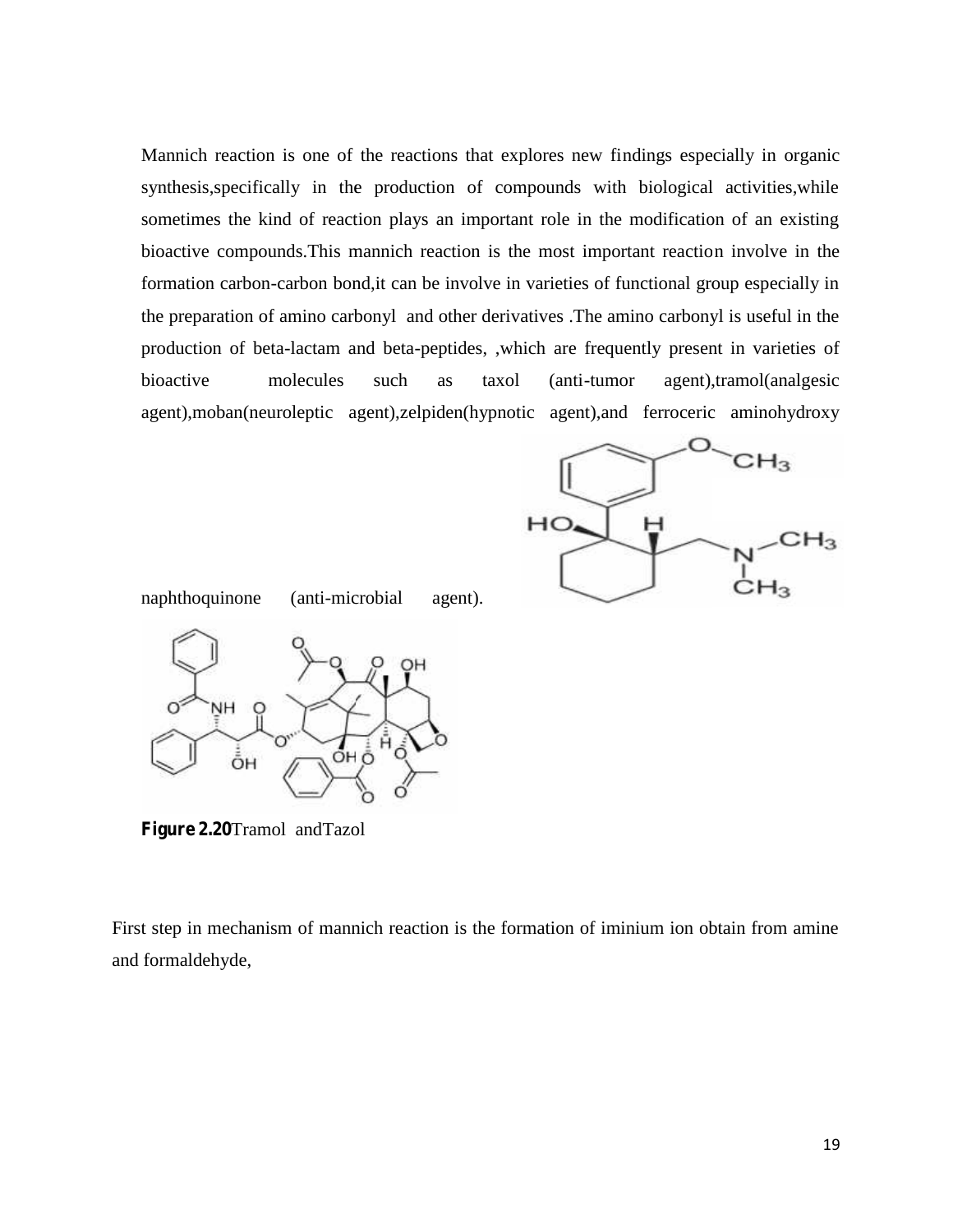

Aryl group

The compound with the carbonyl functional group can be tutomerise the enol form, after which it can attack the iminium ion.



**Figure 2.21**;Mechanism of mannich reaction

## **2.3.2 Mannich Base**

This is a beta-amino ketone produced in a mannich reaction during the condensation of ammonia or a primary lsecondary amine,formaldehyde (or an aldehyde)with an activated hydrogen in a carbon acid or its derivatives(38).This mannich bases are found to be bioactive molecules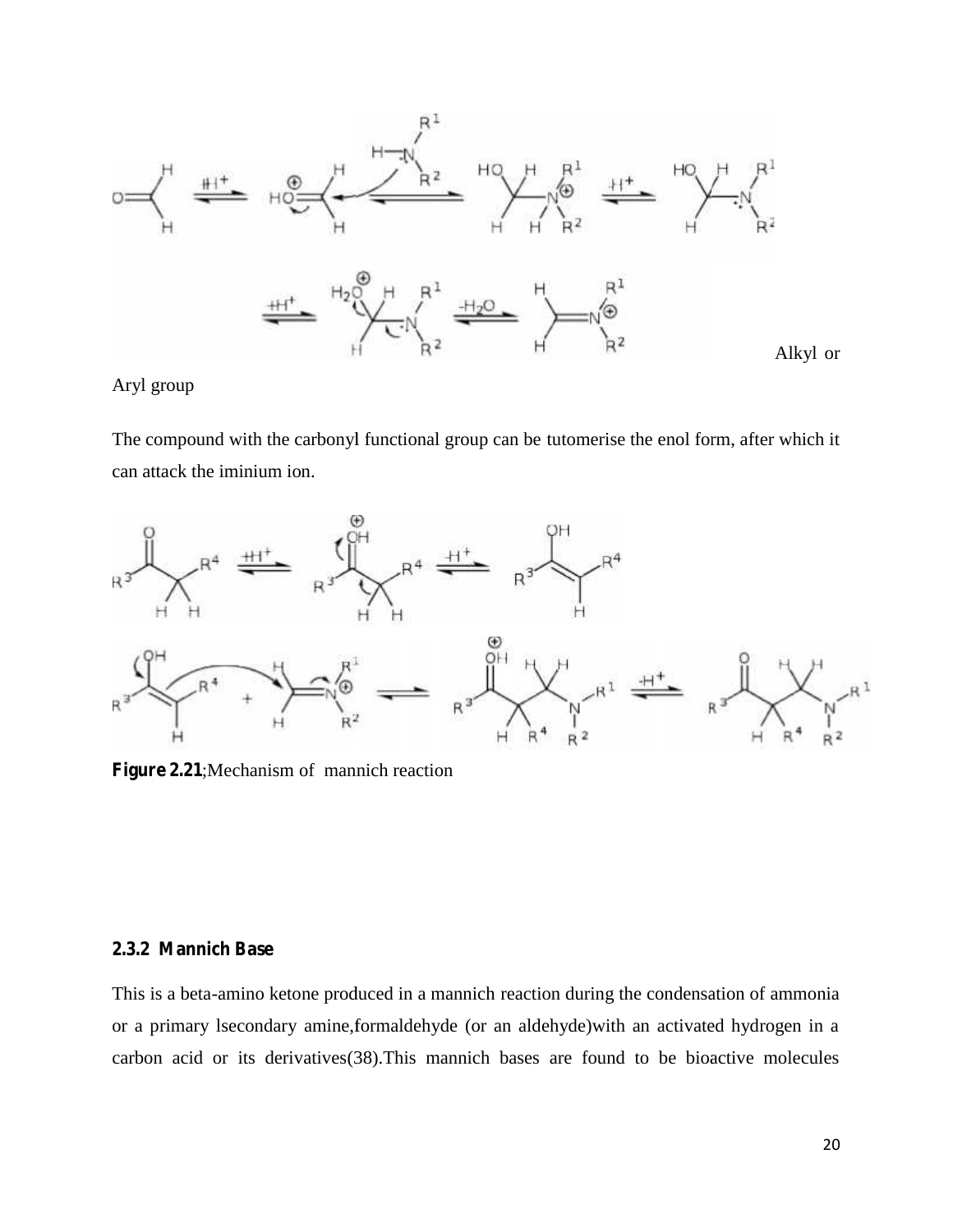example indolin-2,3-dione which is known as isatin and its derivatives have been investigated to have many biological properties such as anti-fungal,anti-HIV, anti-bacterial properties(39-40).

Thiazole also have been found to have anti-bacterial,anti-HIV,and anti-fungal properties, also isatin-beta-thio-semi-carbazone have anti-microbial properties.

Some derivatives of amino-pyridine-2-carboxaldehyde-thio-semi-carbazone have been reported to posses anti-tumor properties.Just a recent discoveries has shown that mannich bases of chalcones possess cytotoxic activities.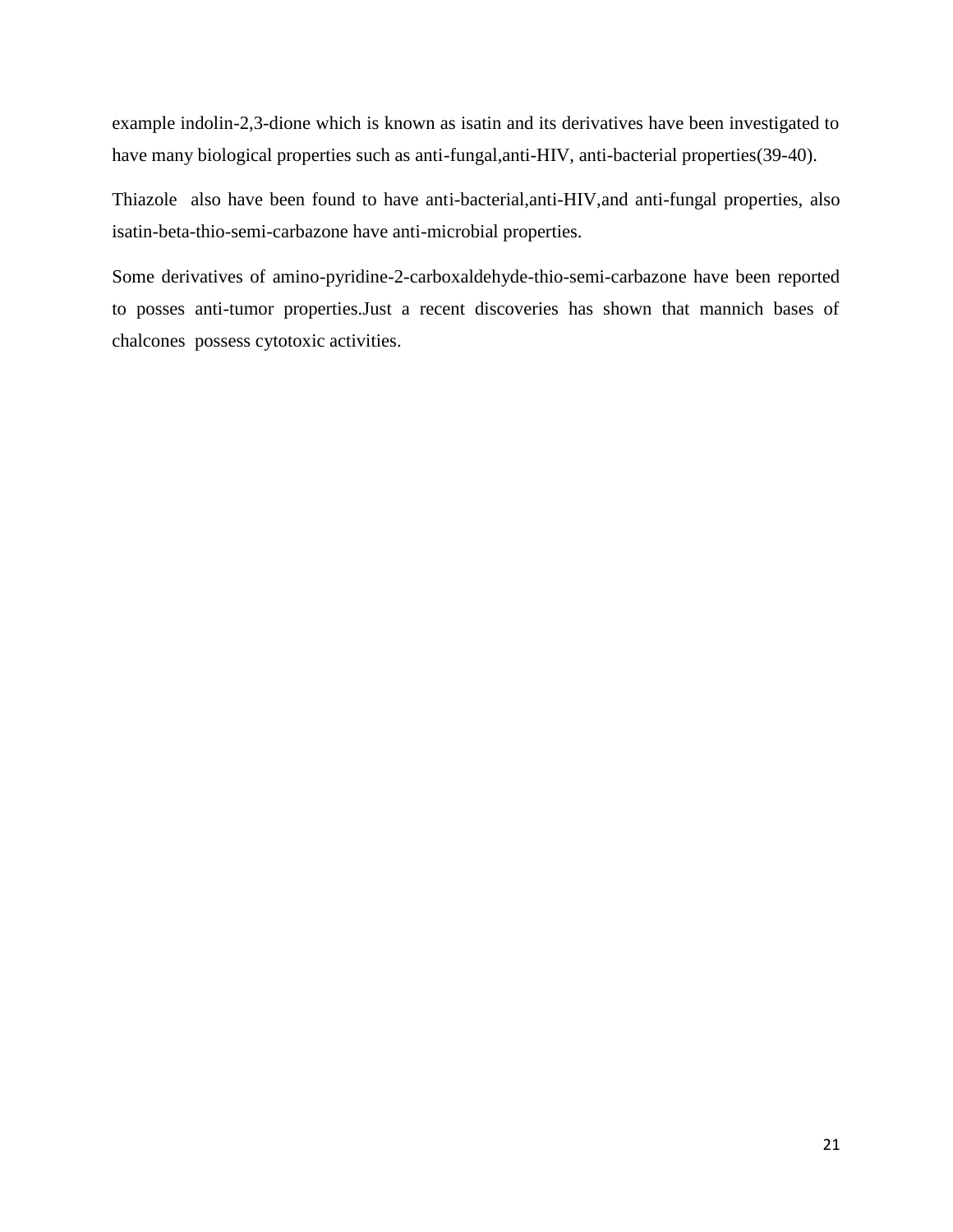## **3 MATERIAL AND METHOD**

#### **3.1 Materials**

All chemicals used were obtain from Sigma-Adrich(Germany).2(3H)-benzoxazolone, ethanol,methanol,dimethylformamide,formaline,2-methoxyphenyl-piperazine,(4-flourophenyl )piperazine, benzene , triethylamine and chloroform.

### **3.2 Thin Layer Chromatographic Method**

#### **3.2.1 Material**

Thin layer chromatography (TLC) was conducted on a silica gel plate and the solvent used were benzene, methanol and chloroform. The spotted silica gel plate was detected under UV-light.

There are two different mobile phases prepared with different solvent at different ratios.

H1: Benzene- Methanol (9:1)

H2: Benzene- Methanol (5:1

#### **3.2.2 Method**

The solvent which is the mobile phase is poured into the TLC tank with a depth of about 0.5cm.The tanks were covered and gently swirled and allowed to stand while getting the silica plate .The plates were cut horizontally of about 5 by 3cm and prepared for spotting in three different points while 0.5cm line of origin was gently drawn away from the bottom using a pencil.

The starting material and products were dissolve in chloroform and with the aid of capillary spot were made on the TLC plate and the plate was gently placed in the tank, covered and left undisturbed. The solvent was allowed to move through the plate until it reaches the solvent front. The plate was removed and the solvent front was marked with a pencil and then allowed to dry after drying the spots were viewed under UV light at 254nm and Rf values were calculated.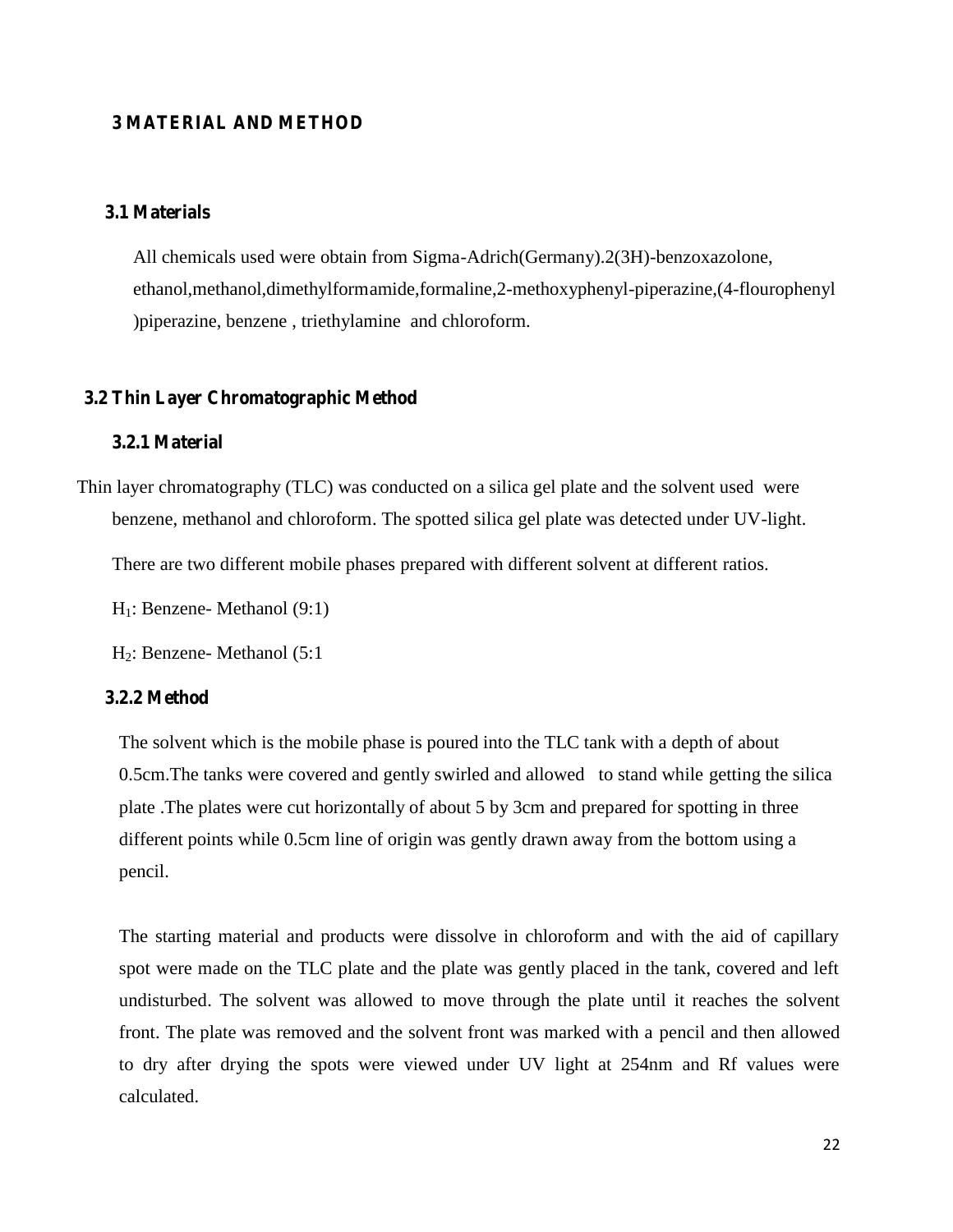## **3.3 Melting Point**

The melting point of the compound was detected with Mettler Toledo (FP900) melting

point apparatus

## **3.4 Spectroscopy**

#### **3.4.1. Fourier Transform Infrared spectroscopy (FT-IR)**

The FT-IR spectra of the compounds were recorded on Agilent Carry 630 spectrometer at Ankara University, Centered Instrumental Analysis Laboratory, Faculty of Pharmacy.

## **3.4.2. Proton Nuclear Magnetic Resonance (<sup>1</sup>H-NMR)**

The <sup>1</sup>H-NMR spectra of the compounds were recorded on a Mercury Varian 400MH NMR spectrometer using deuterated dimethyl sulfoxide  $(DMSO-d<sub>6</sub>)$  as solvent at Ankara University, Centered Instrumental Analysis Laboratory, Faculty of Pharmacy.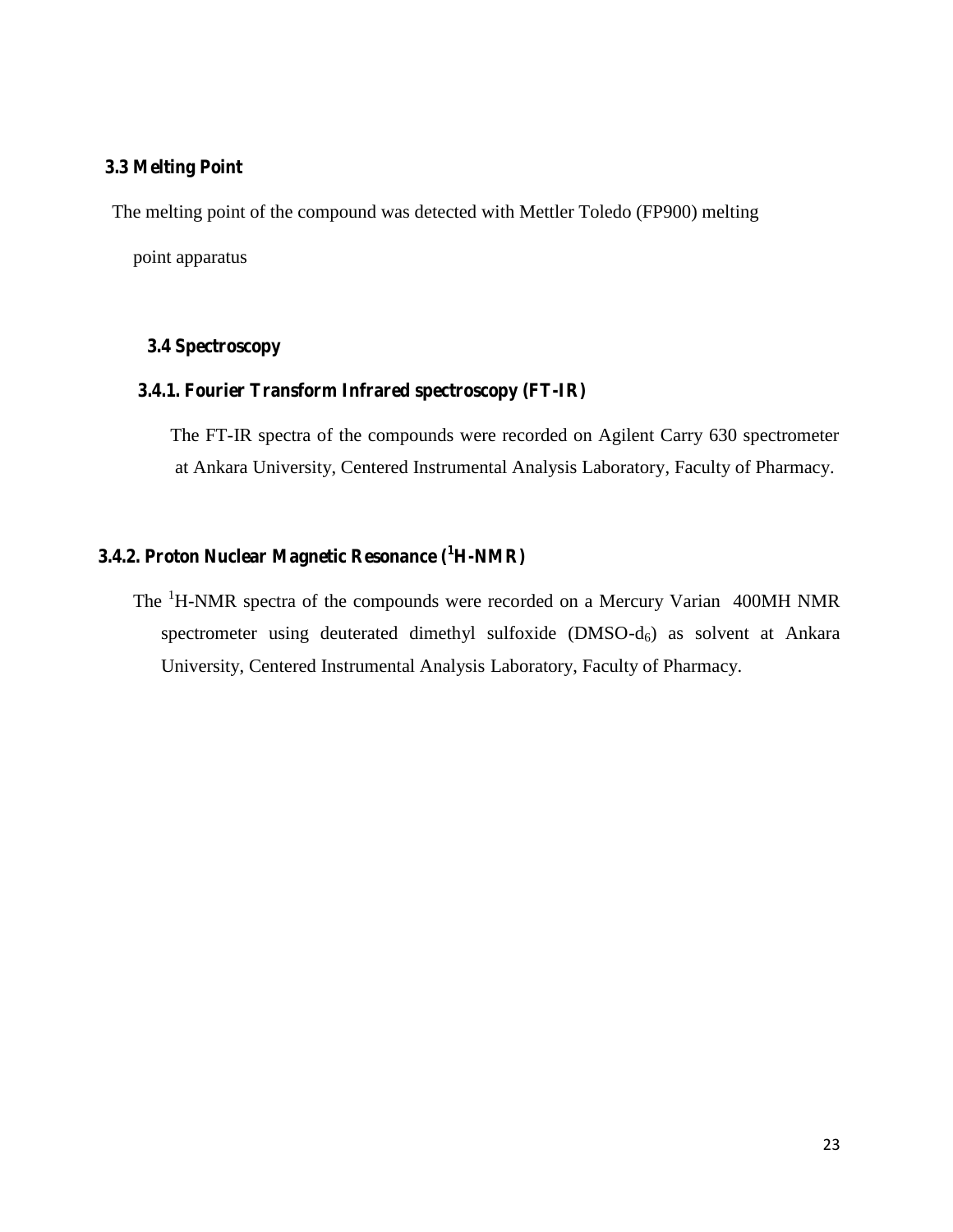## **3.5 Experimental**

#### **3.5.1 Synthesis of compound 1**

**3-(4-(2-methoxy-phenylpiperazin-1-yl) methyl-2(3H) benzoxazolone**



## **Reflux**

200mg(0.001mol) of benzoxazolone and 0.001mol of 2-methoxy phenylpiperazinewere dissolved in 8ml methanol in 50ml round bottom flask. 0.2ml (0.05 mol) of 37% formalin solution were mixed in 2ml of methanol and then poured into the reaction mixture. The solution was refluxed in a water bath for 60 min. After completion, the mixture was poured into crushed ice where a precipitate was formed. The resulting solid was filtered using vacuum filtration method to yield a crude product which was washed with ethanol and allow to dry at room temperature. After the reaction was checked by TLC and the resulting precipitate was purified by recrystallization with ethanol.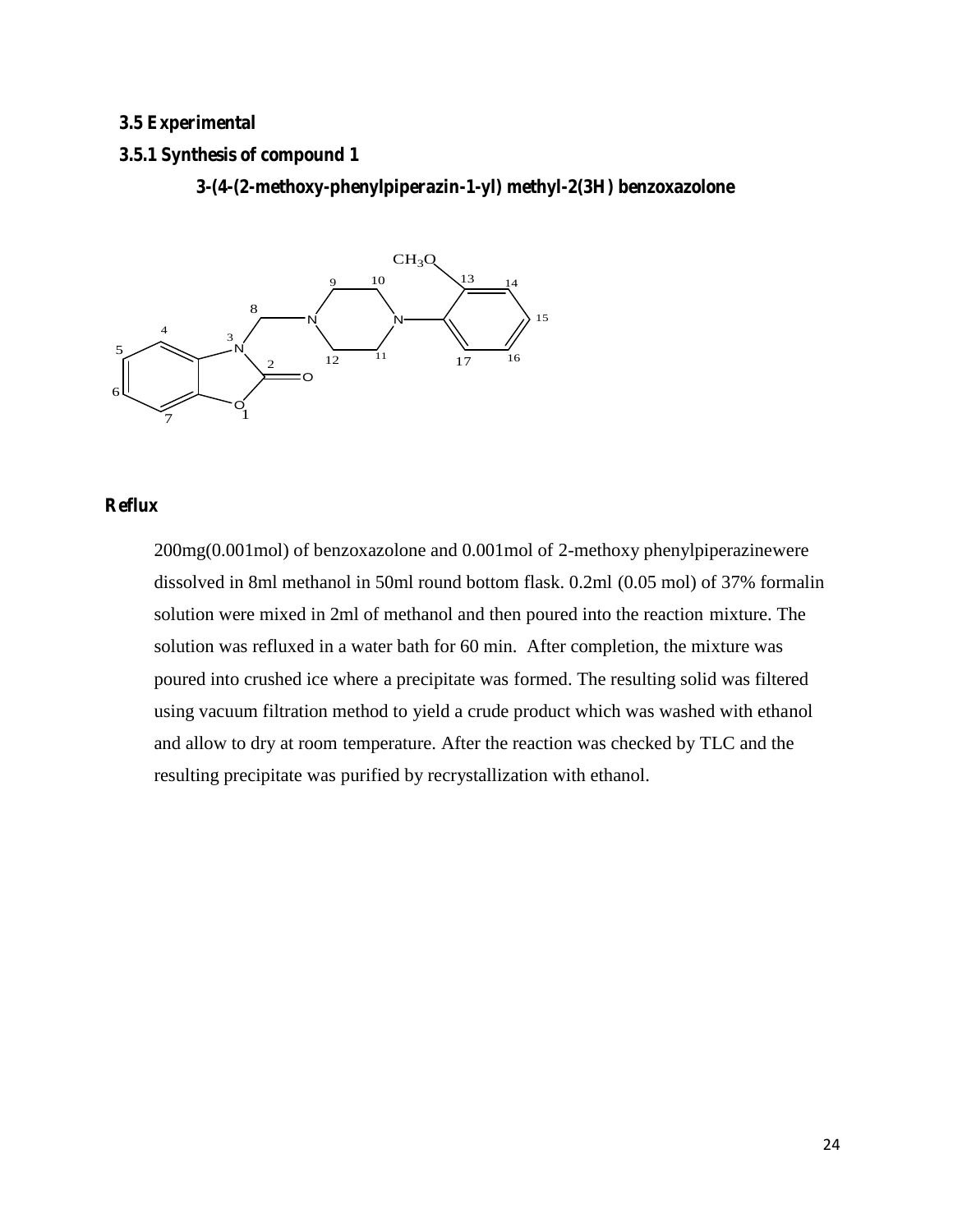## **3.5.2 Synthesis of compound 2**

**6-(4-flouro phenyl piperazine -1-yl) acetyl-2(3H) -benzoxazolone**



compound 2

#### **Reaction at room temperature**

350mg(0.01mol) of 6-(2-bromoacyl)-2(3H)-benzoxazolone was dissolved in 7ml of dimethyl formamide (DMF), 0.25ml(0.01mol) 4-flourophenyl piperazine was mixed with 0.4ml (0.06mol)triethylamine in 3ml DMF, then the solution of 6-(2-bromoacyl)-2(3H) benzoxazolone was added dropwise. The mixture was stirred at room temperature for 30hrs. The reaction mixture was poured into crushed ice and then filtered using vacuum filtration, washed with water and dried at room temperature.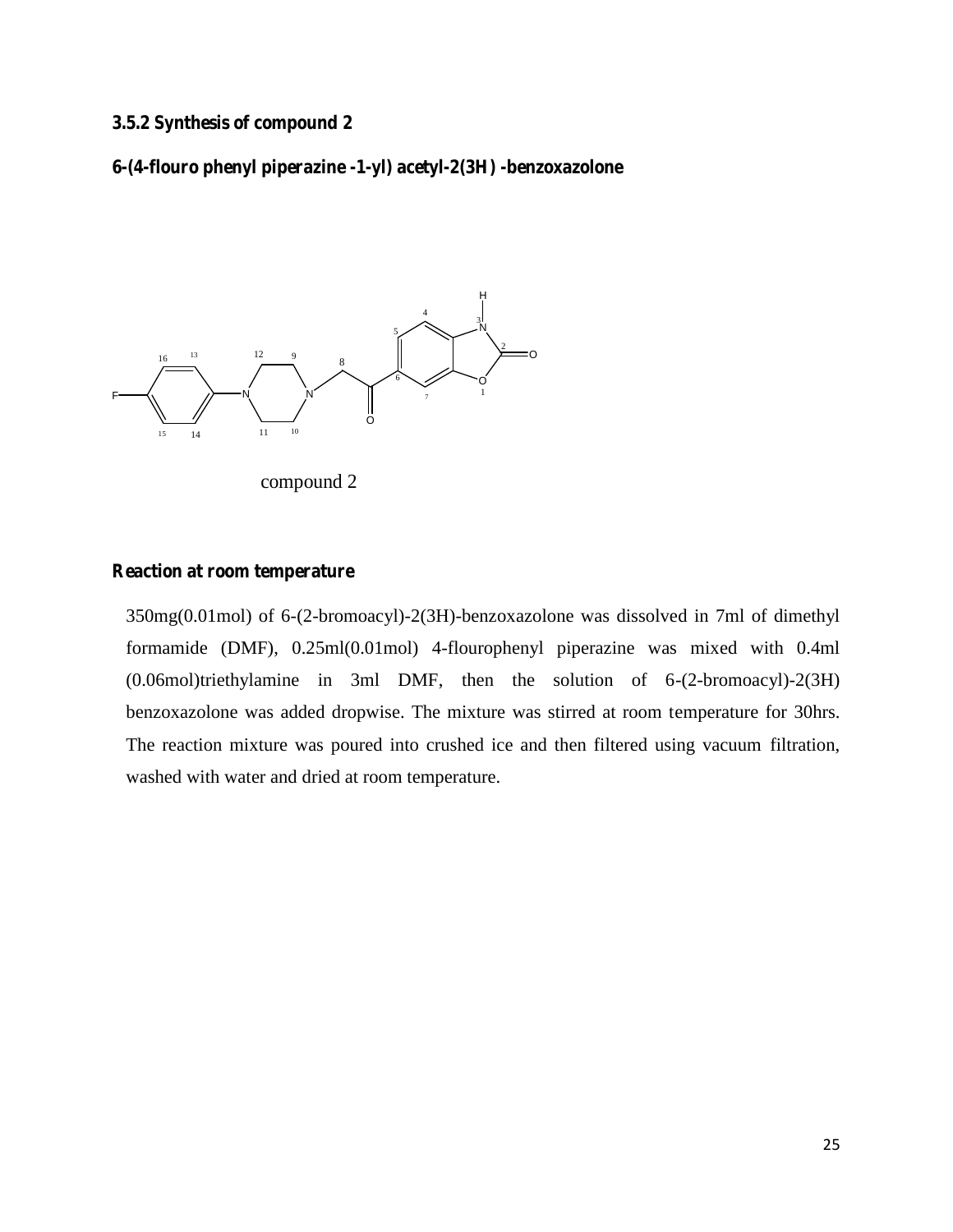## **4.0 RESULTS AND DISCUSSION**

## **4.1. Results**

**Compound 1**



## **Reflux**

- Yellowish crystalline was observe with a melting point of  $165.8^{\circ}$ C
- TLC the H<sub>1</sub> and H<sub>2</sub> mobile phases gave R<sub>f</sub> values of 0.42 and 0.59 respectively.
- Fourier Transform Infrared (FT-IR) spectroscopy ( $V_{max}$ ): FT-IR shows absorption band of aromatic and aliphatic peak at 2768-2941 cm<sup>-1</sup>(C-H stretch), and carbonyl group at  $1772 \text{ cm}^{-1}$  (C=O stretch).
- The <sup>1</sup>H-NMR spectra shows chemical shift at 6.9-7.2ppm (7H,m, Ar-H), 4.8 ppm (2H, s,  $H^8$ ), 3.8pm(3H,s,-O-CH<sub>3</sub>), 2.8-3.2ppm(8H,d,protons of pip peaks).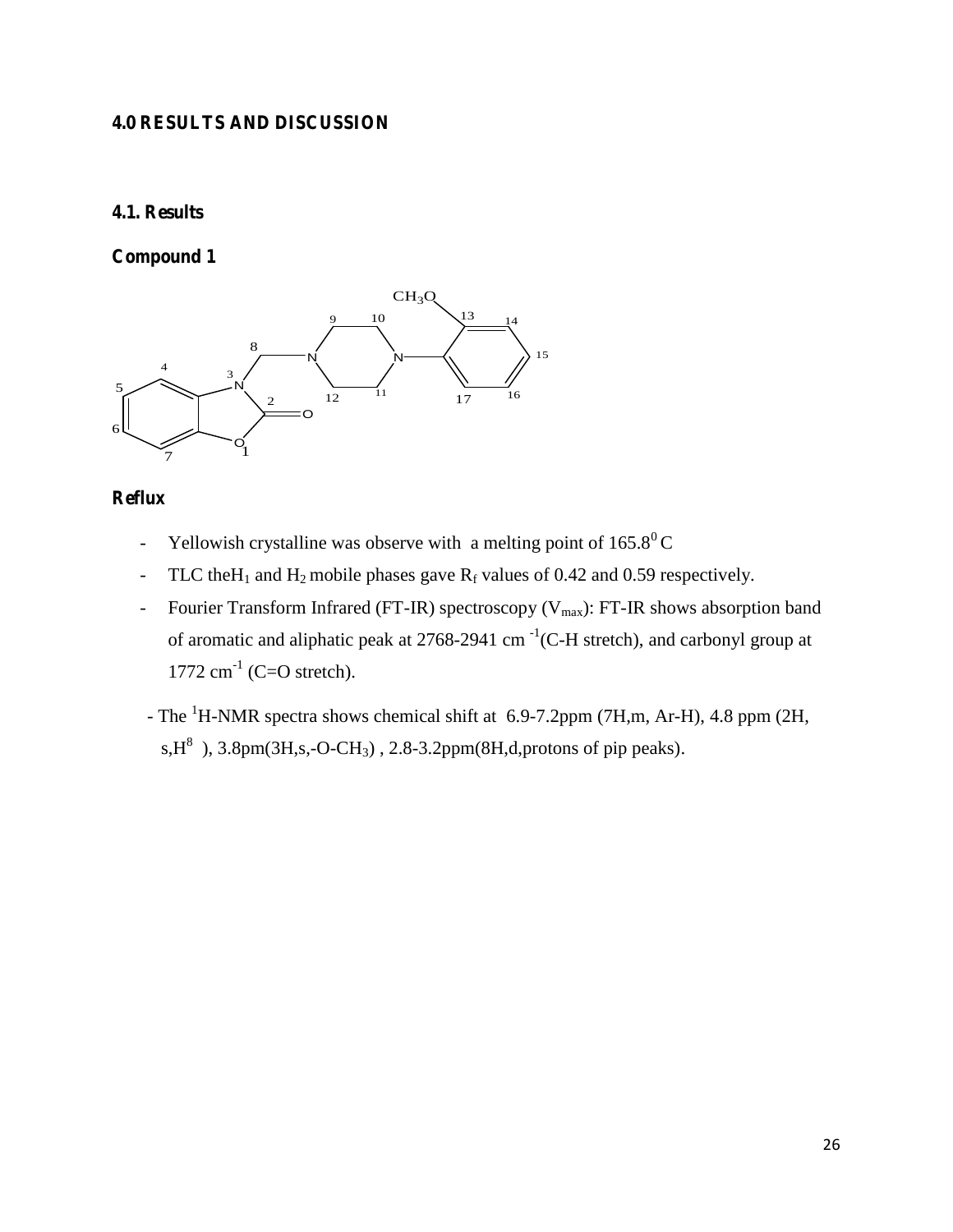## **Compound 2**



compound 2

-White solid was observed and melting point of  $141.9^0C$ .

- TLC the H<sub>1</sub> and H<sub>2</sub> mobile phases gave R<sub>f</sub> values of 0.24 and 0.48 respectively.

- Fourier Transform Infrared (FT-IR) spectroscopy (V <sub>max</sub>): FT-IR shows absorption peak at 3676  $\text{cm}^{\text{-1}}$  (N-H stretch), 2974-2826(C-H stretch),1770 carbonyl group(C=O stretch).

-The <sup>1</sup>H-NMR spectra shows chemical shift around 7.0-8.0ppm (7H,m,Ar-H), 3.8ppm (2H-s-  $CH<sub>2</sub>$ )

3.5-4.4ppm(8H,d,H<sup>9</sup>-H<sup>12</sup>).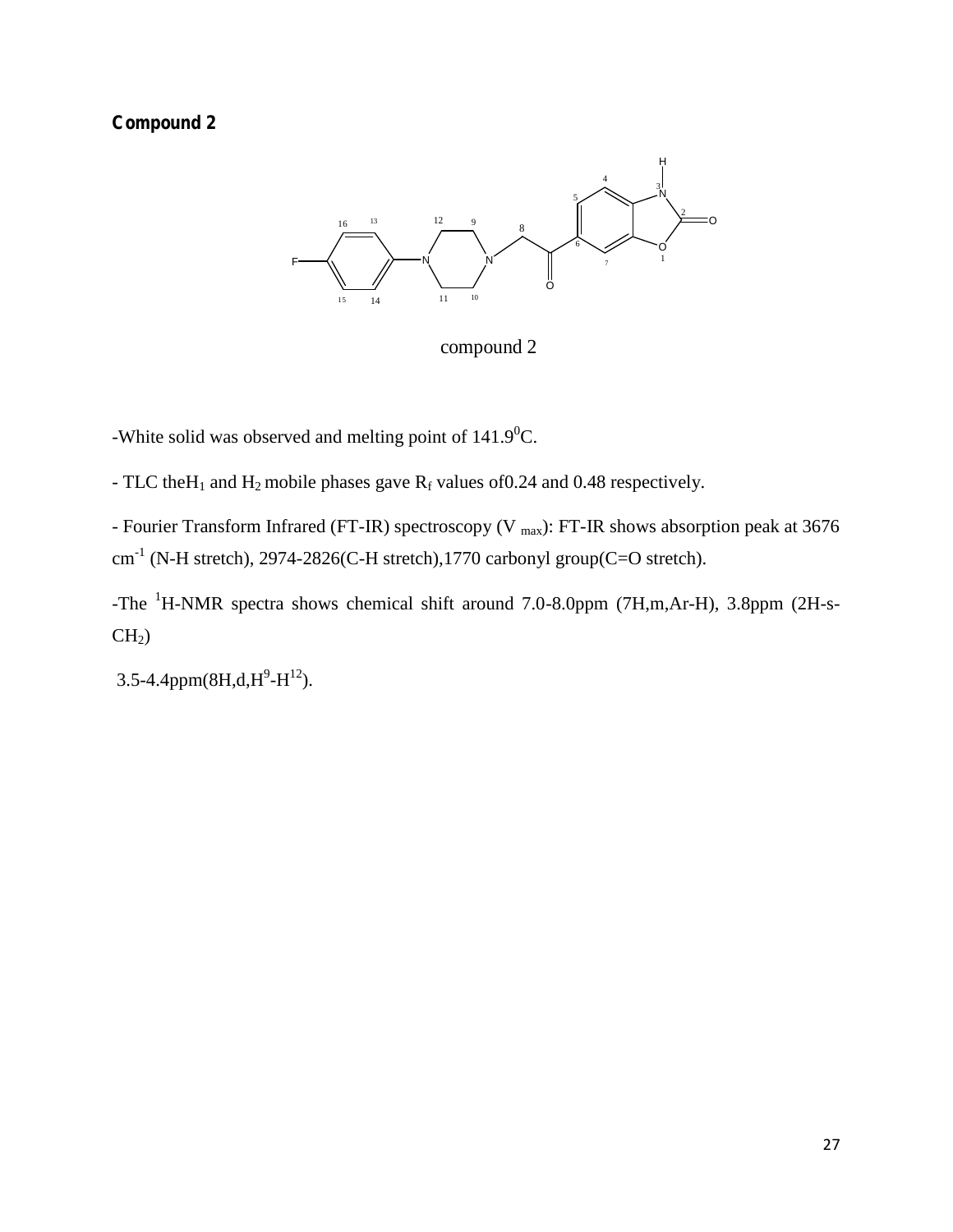## **4.2 Discussion**

In this research, two compounds of benzoxazolone derivatives were synthesized at  $3<sup>rd</sup>$  and  $6<sup>th</sup>$ position respectively. This synthesized compounds were obtained using mannich reaction which is the modification at  $3^{rd}$  position and at room temperature modification at  $6^{th}$ , These reactions were conducted to check the reactivity of 2-(3H) benzoxazolone at various positions . Table 4.2 below shows the structure, numbering and naming of the compounds.

Table 1. The chemical name,numbering and the structures of synthesized compounds.



**4.2.1** The general reactions use for the synthesis of the target compounds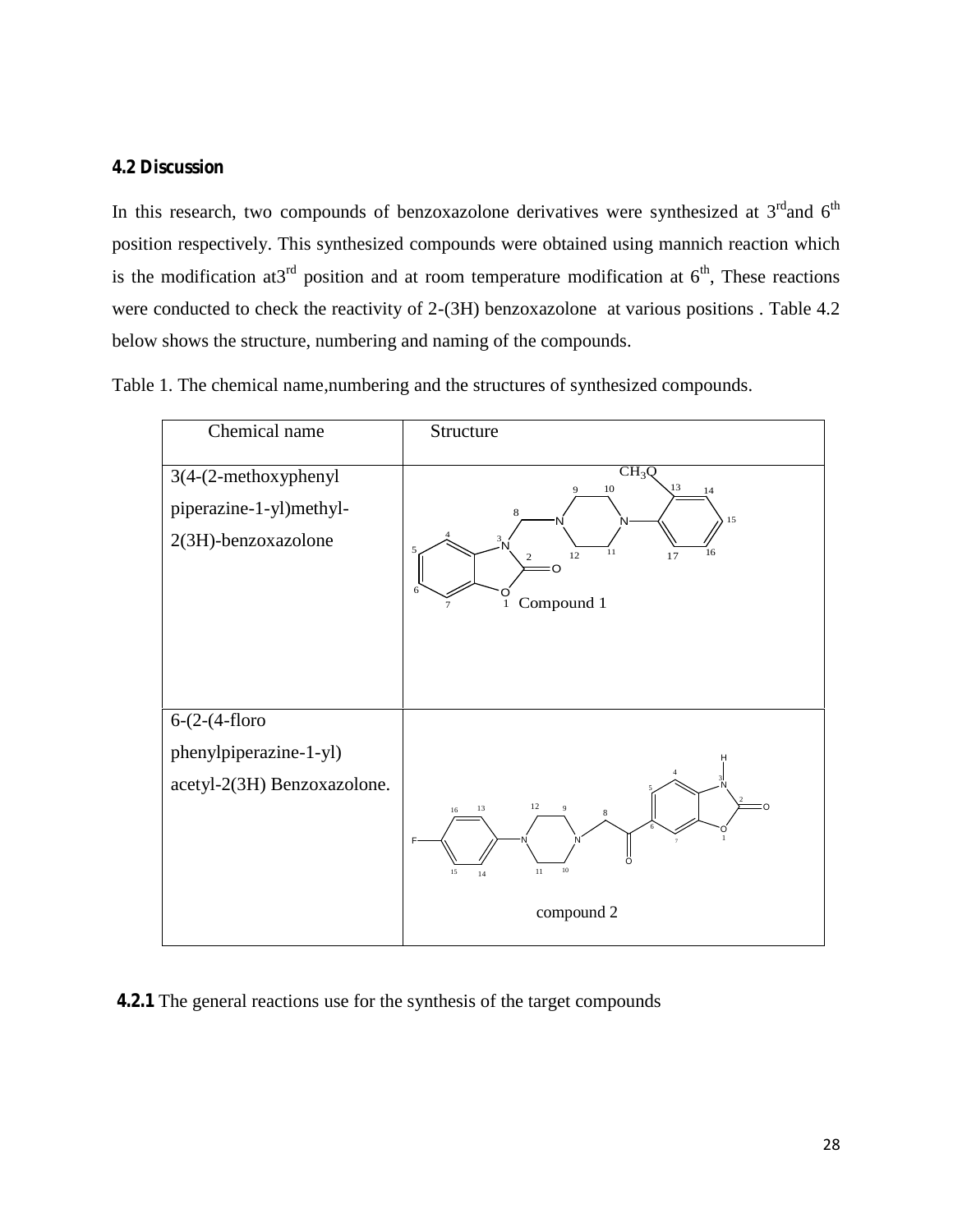**Compound 1** was synthesize using mannich reaction with a modification on N atom ofthe benzoxazolone with 2-methoxy-piperazine as the heterocyclic amine. The synthesis pathway of the reaction is given below in fig 2.34



**Figure 2.22** General synthesis of 3-(4-(2-methoxyphenyl piperazine-1-yl) methyl-2(3H) benzoxazolone.

**Compound 2**was synthesized at room temperature, where the modification was done at the 6  $6<sup>th</sup>$  position of benzoxazolone with 4-floro- phenylpiperazine.The synthesized compound was characterized by Fourier Transform Infra-red (FT-IR) and Proton Magnetic Resonance Spectroscopy (<sup>1</sup>H-NMR). Thin layer chromatography and melting point were used to check the purity of the compound.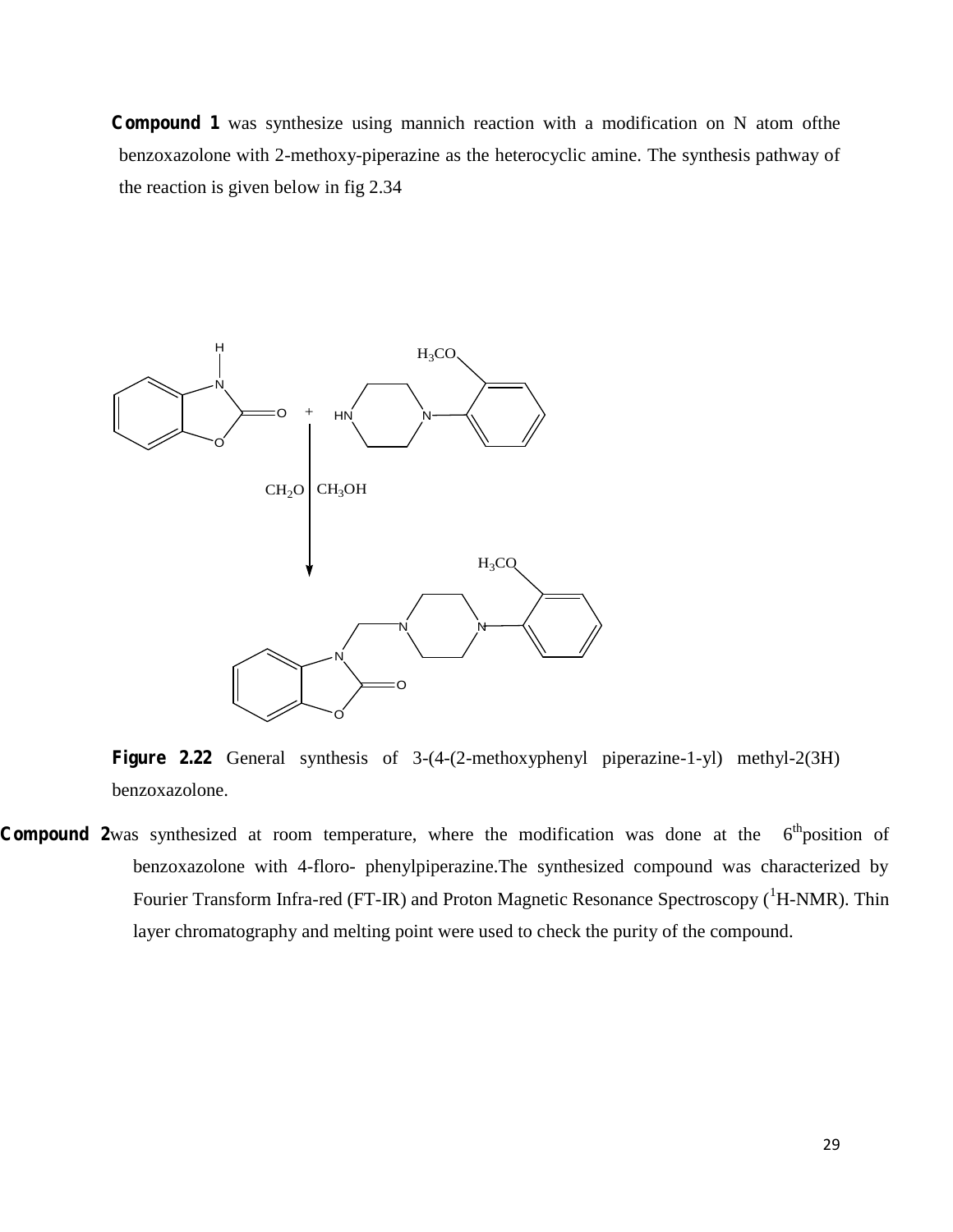

**Figure 2.23** Synthetic pathway of 6-(2-(4-flourophenyl piperazine-1-yl)acetyl-2(3H)-benzoxazolone

Table 2; Comparison of the R<sub>f</sub> Values and melting point of the starting materials and the synthesize compounds.

| Table 4.2 The above table compares the melting point and Rf values of both the two synthesize |  |
|-----------------------------------------------------------------------------------------------|--|
|                                                                                               |  |

| Methods                                           | <b>Chemical Structures</b>                                                                                                         | Melting           | $R_f$                        |
|---------------------------------------------------|------------------------------------------------------------------------------------------------------------------------------------|-------------------|------------------------------|
|                                                   |                                                                                                                                    | Points( ${}^0C$ ) | Values                       |
| Reflux (modification at<br>$3rd$ position)        | CH <sub>3</sub> O <sub>3</sub><br>13<br>10<br>14<br>8<br>15<br>5<br>11<br>16<br>12<br>17<br>3<br>6<br>Compound 1<br>$\overline{7}$ | $165^0C$          | $A_1 = 0.42$<br>$A_2 = 0.59$ |
| Reaction<br>at<br>room                            |                                                                                                                                    | $141^0C$          | $A_1 = 0.24$                 |
| temperature(modificatio<br>$n$ at $6th$ position) | 12<br>13<br>-9<br>$16\,$<br>$10\,$<br>11<br>15<br>14                                                                               |                   | $A_2 = 0.48$                 |
|                                                   | compound 2                                                                                                                         |                   |                              |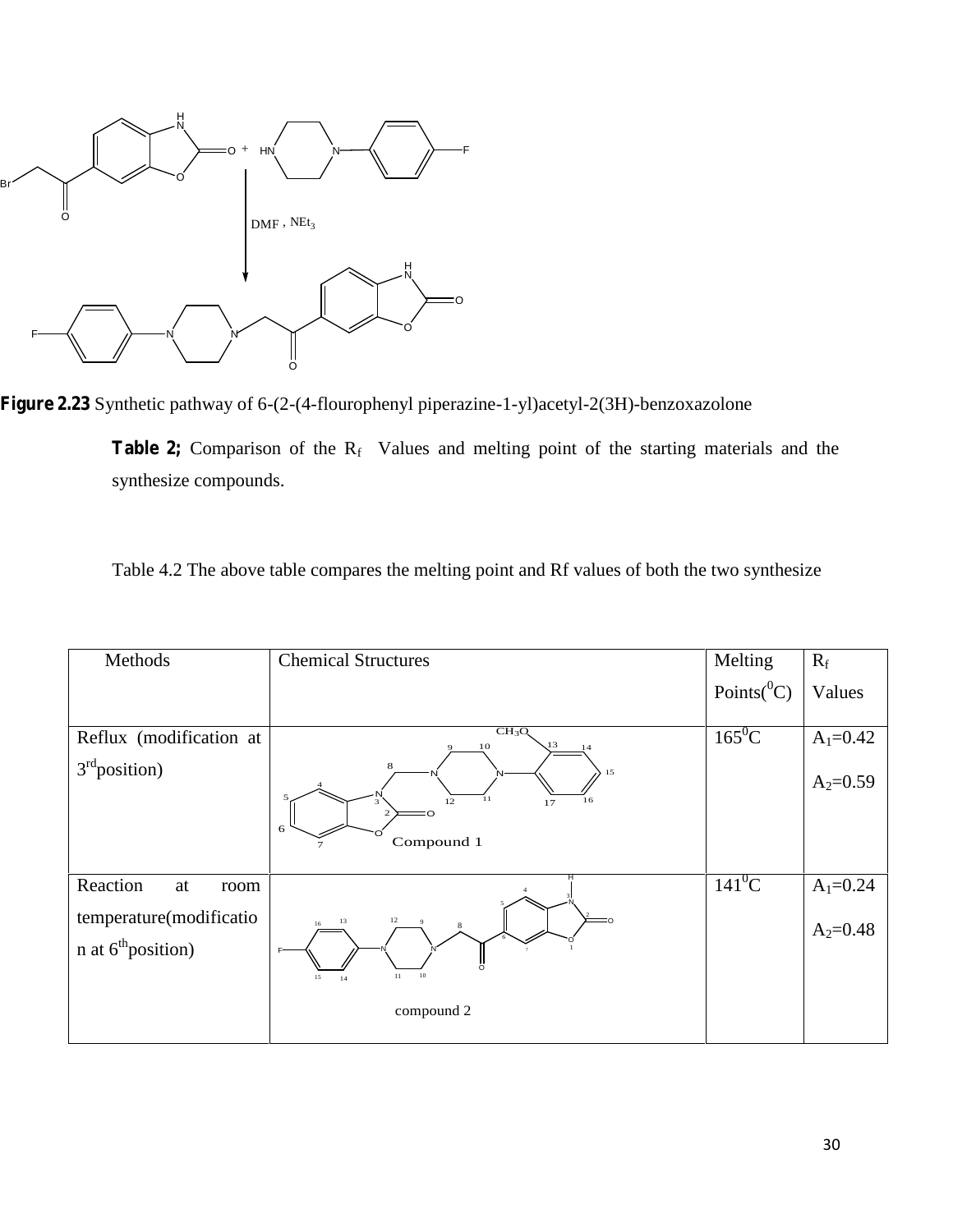The FT-IR spectrrum of the compound**1**shows the absence N-H stretch around 3100-3400cm- <sup>1</sup>, indicating the occurrence of the reaction at position 3 of 2(3H) benzoxazolone. Aromatic and aliphatic stretches are visible around 2768-2941 cm<sup>-1</sup>(C-H) stretch. A strong carbonyl (C=O) stretch appears at 1772 cm<sup>-1</sup>as expected



**Figure 2.24** FT-IR spectrum of 3-(4-(2-methoxyphenyl piperazine-1yl) methyl-2(3H) benzoxazolone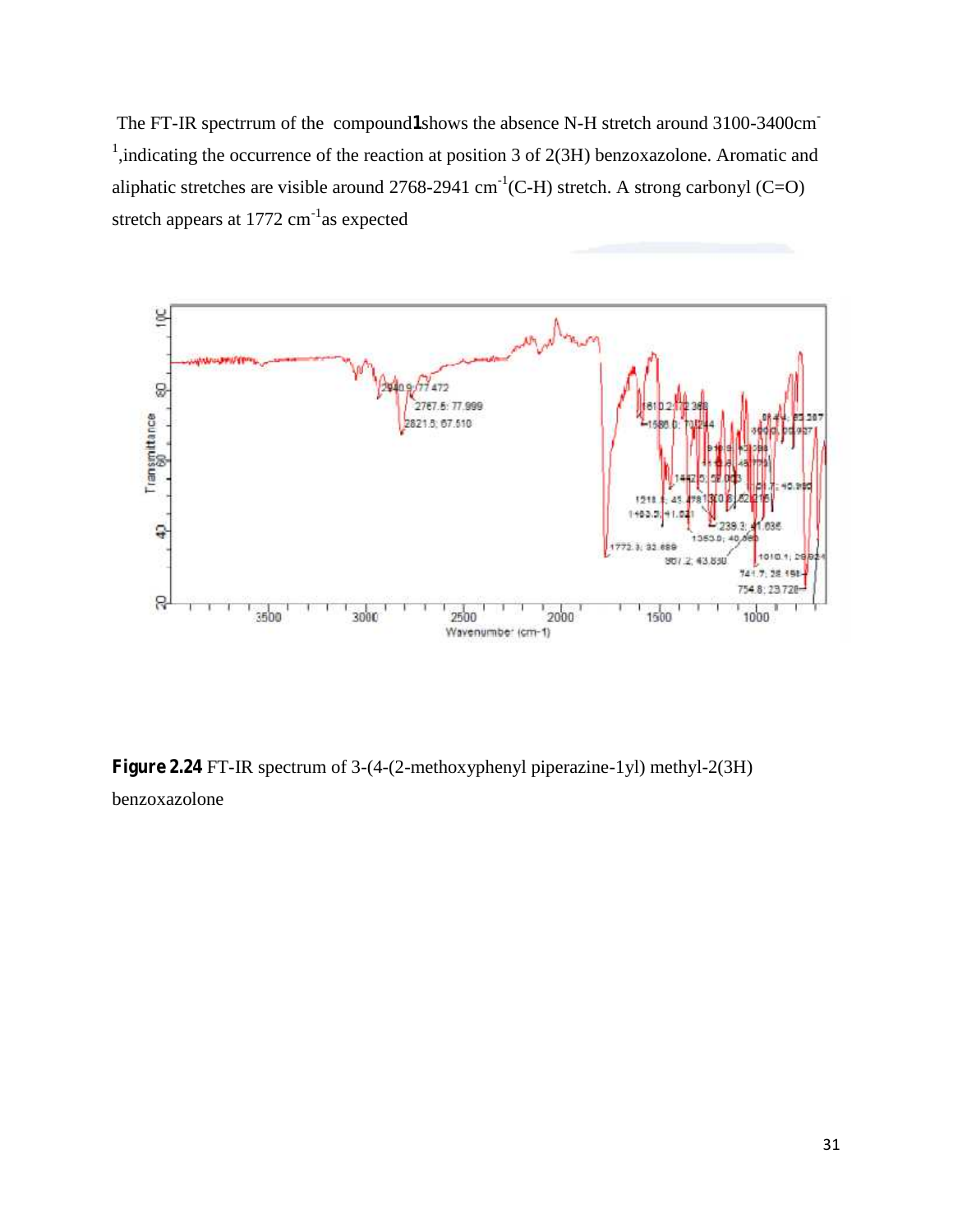The FT-IR of **compound 2** shows the presence of N-H stretch around 3676cm<sup>-1</sup> revealing that reaction did not occur at 3-position, Both aromatic and aliphatic (C-H) stretch around 2826- 2974  $\text{cm}^{-1}$ , A strong absorption band of carbonyl group around 1770 $\text{cm}^{-1}$  (C=O) appears as expected. Fig 2.36shows the FT-IR spectra of synthesized compound.



**Figure 2.25** FT-IR spectrum of 6-(2-(4-floro phenylpiperazine -1-yl) acetyl 2(3H) benzoxazolone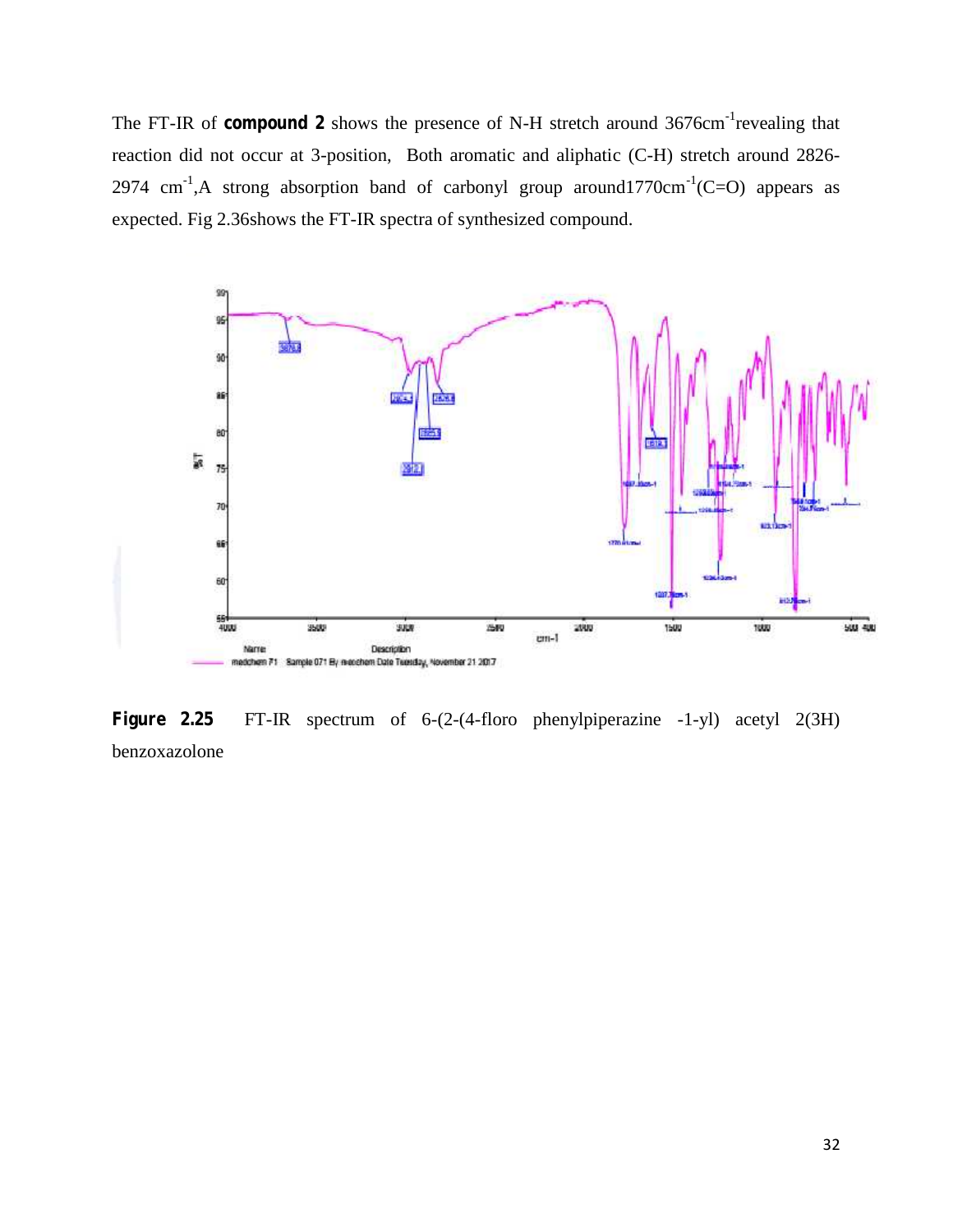<sup>1</sup>H-NMR spectrum of **compound 1** shows aromatic peak at around 6.9-7.2 ppm ppm, methylene signal was observed at a chemical shift around 4.8 ppm, a methoxy proton at a chemical shift around 3.8 ppm, piperazine proton shows a chemical shift around 2.8-3.2 ppm.



Figure2.26 <sup>1</sup>H-NMR spectrum of 3-(4-(2-methoxy-phenylpiperazine-1-yl)methyl 2(3H)benzoxazolone.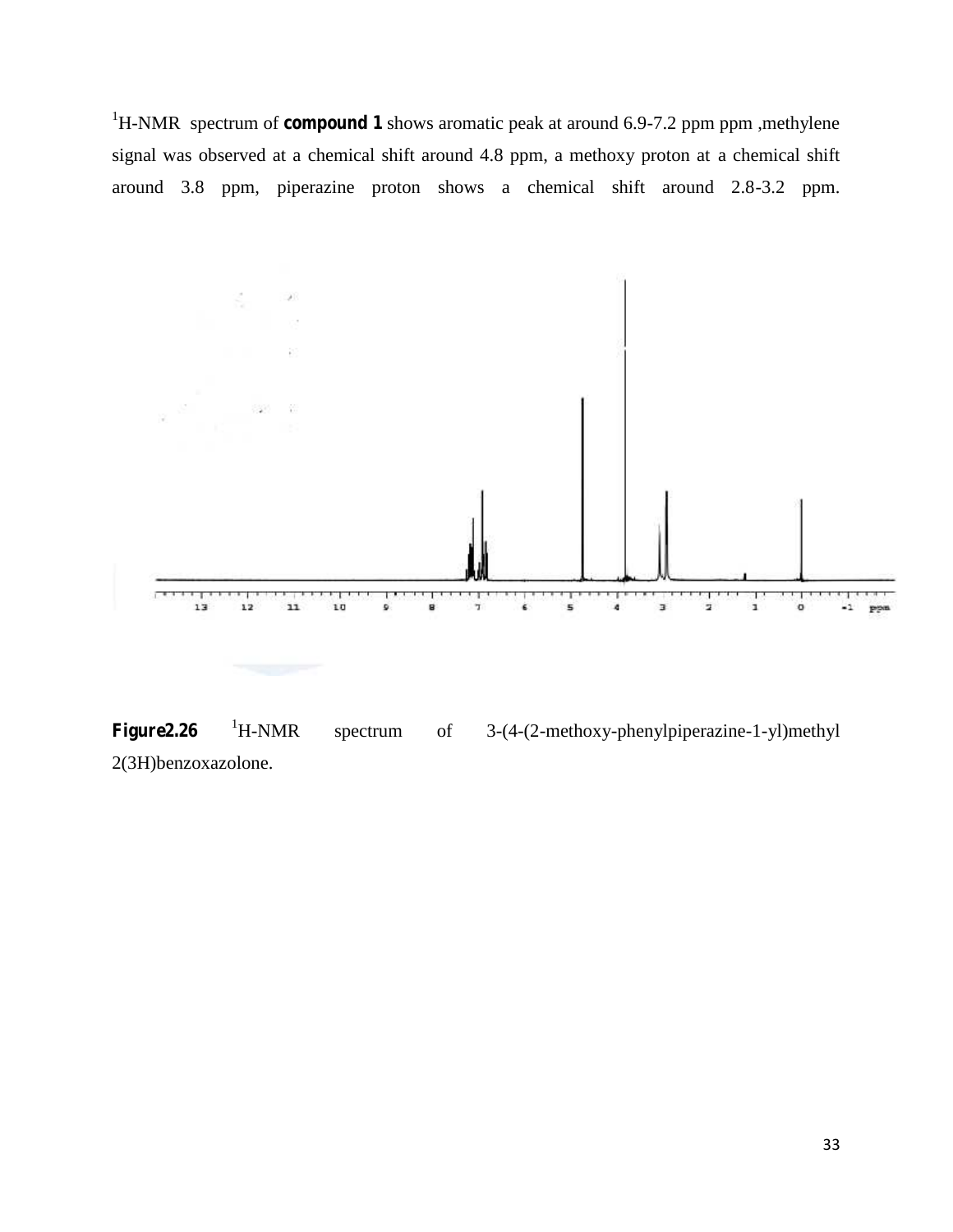<sup>1</sup>H-NMR spectra of **compound 2** shows a chemical shift 7.0-8.0 ppm indicating an aromatic proton, chemical shift at 3.8 ppm indicates a methyl proton and chemical shift at 3.5-4.4 ppm indicates a piperazine proton.



benzoxazolone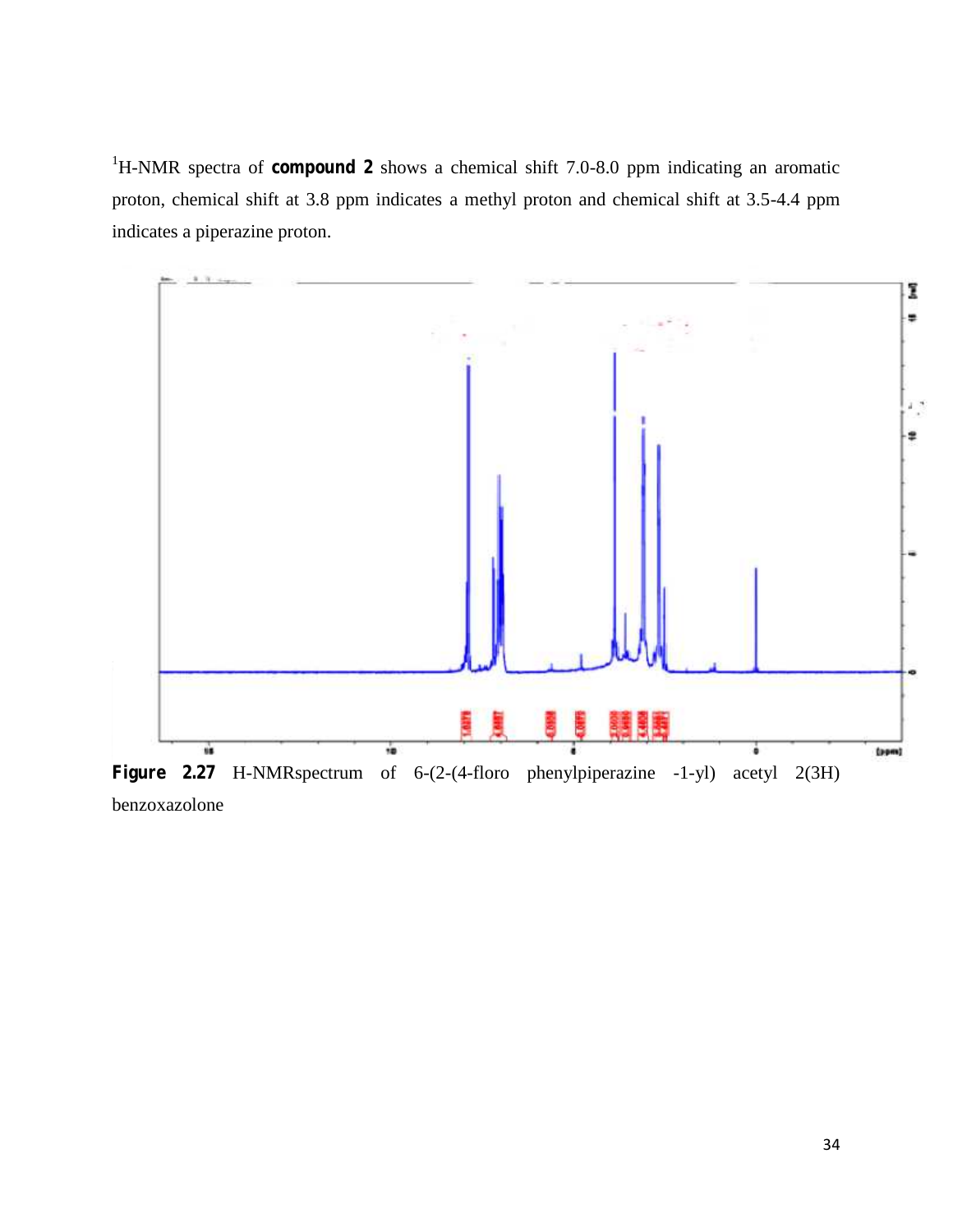## **5 CONCLUSION**

Modification of 2-(3H)-benzoxazolone at  $3<sup>rd</sup>$  and  $6<sup>th</sup>$  position was conducted using two different reaction methods namely ; mannich reaction and reaction at room temperature,respectively. The aim of this reach is to synthesize compound possessing analgesic and anti-inflammatory activity, especially COX-2 selective analgesics.

Biological activities of the synthesized compounds were not conducted due to time constrain,However the future studies will involve the biological activities. Activity studies apart from analgesic and anti-inflammatory activities are intended to be made in the future since it is possible to substitute different amine at various position of benzoxazolone core structure, Thiscould potentially cause change in the biological activities of these types of compounds.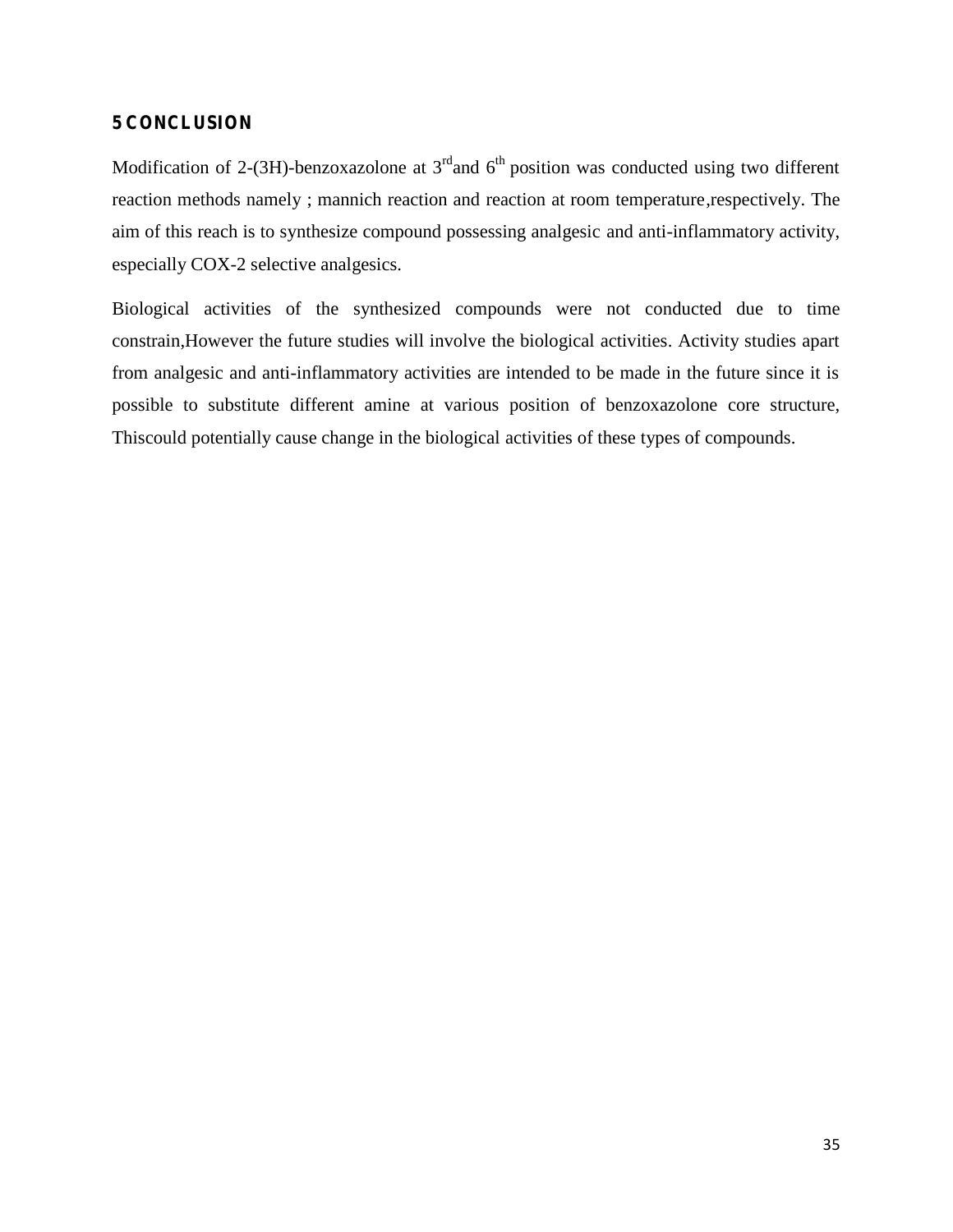#### **REFERENCES**

- 1. H Erdoğan, M Debaert, and J Cazin. (1991).Arzneim-Forsch/Drug Res 41:73–76
- 2. E Palaska, S Ünlü, F Özkanlı, G Pilli, H Erdo an, C afak, R Demirdamar, and B Gümü el. Zz (1995). Arzneim-Forsch/Drug Res 45:693-697
- 3. Alert for Healthcare Professionals Valdecoxib (marketed as Bextra). Available anhttp://www.fda.gov/cder/drug/InfoSheets/HCP/valdecoxibHCP.htm. Accessed June 24, 2005.
- 4. H Erdoğan, M Debaert, and J Cazin. (1991).Arzneim-Forsch/Drug Res 41:73–76
- 5. E;Palaska, SÜnlü, FÖzkanlı, G Pilli, HErdo an, C afak, RDemirdamar, and BGümü el. (1995).Arzneim-Forsch/Drug Res 45:693–6997.
- 6. H ;Kitani, Kuroda, T.; Moriguchi, A.; Ao, H.; Hirayama, F.; Ikeda, Y.; Kawakita, (1997)*Bioorg. Med. Cem*. *Lett*, *7*, 515-520.
- 7. T; Plech,Wujec, M.; Siwek, A.; Kosikowska, U.; Malm (2011), A. Eur. J. Med. Cem.*46*, 241-248.
- 8. Anonymous (1990). World Health Organization Technical Report Series, 804. Geneva, Switzerland: World Health Organization. pp. 1–75. ISBN 92-4-120804-X.
- 9. RH Dworkin , Backonja M, Rowbotham MC, Allen RR, Argoff CR, Bennett GJ, Bushnell MC, Farrar JT, Galer BS, Haythornthwaite JA, Hewitt DJ, Loeser JD, Max MB, Saltarelli M, Schmader KE, Stein C, Thompson D, Turk DC, Wallace MS, Watkins LR, Weinstein SM (2003). Arch. Neurol. **60** (11): 1524–34. doi:10.1001/archneur.60.11.1524. PMID 14623723
- 10. JHJaffe ,W Martin . Opioid analgesics and antagonists. In the pharmacological basics of Therapeutics (Goodman LS, Gilman A, Rail T.W, Nits A.S, Taylor whole blood assay for rapid and routine testing of non-steroidal anti- inflammatory drugs (NSAIDs) on cyclo oxygenase-2 activity.
- 11. S Laufer,CGreim,S.S Ayoub, F Dehner (2008)Institute of Pharmacy, Department of Pharmaceutical and Medicinal Chemistry, Eberhard-Karl's-University of Tübingen, Auf der Morgenstelle 8, D-72076, Tübingen, Germany. stefan.laufer@uni-tuebingen.de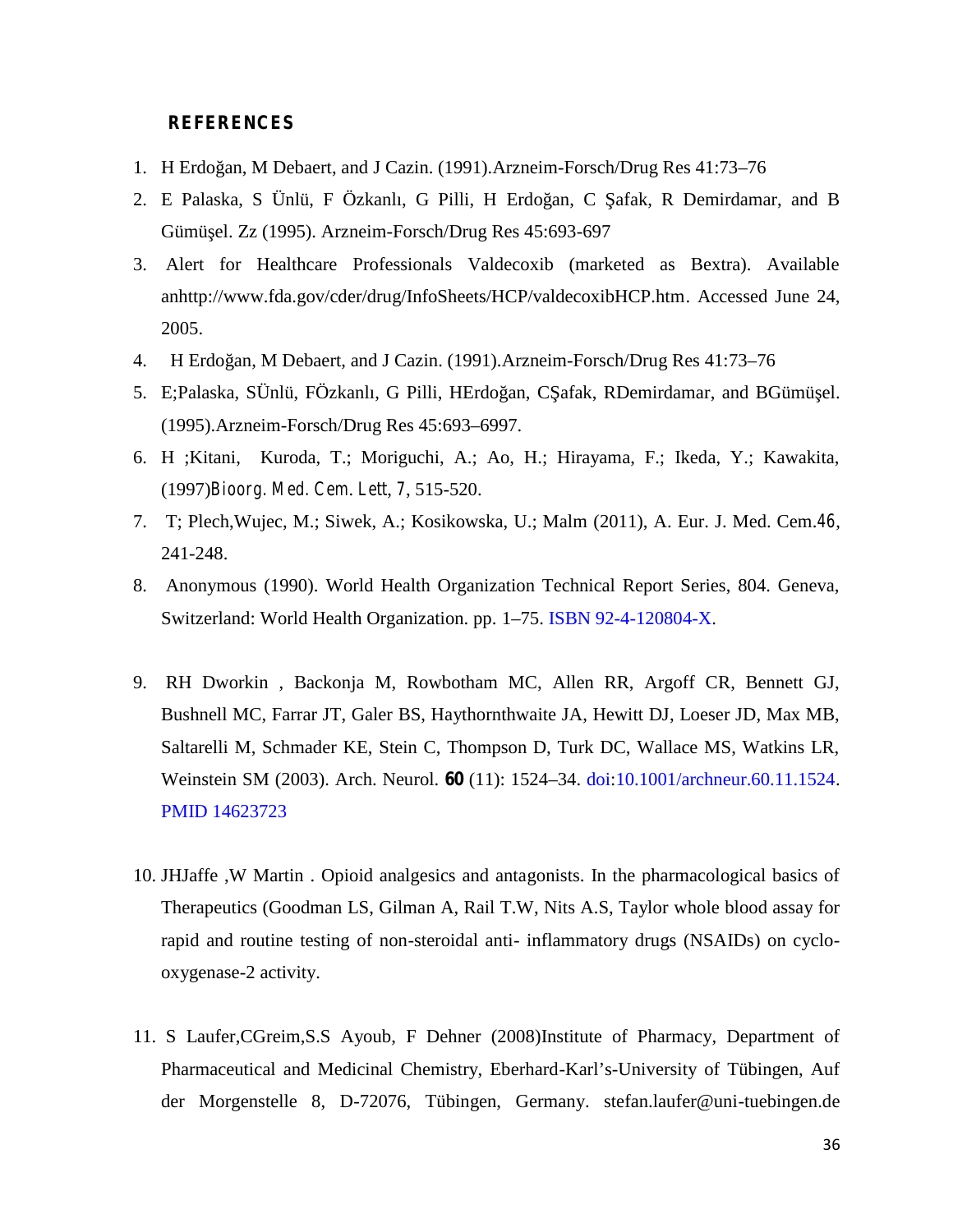Human whole blood assay for rapid and routine testing of non –steroidal antiinflammatory drugs(NSAIDs)on COX-2 activity.

- 12. Suleiman Yusif Sule (2006). Microwave synthesis and characterization of 3-substituted Benzoxazolone. Master of Science thesis2016.QD 262. S85.
- 13. B Novak , Hud lucky j, Red mulzer j.Tranner D.(2000).Morphine synthesis and biosynthesis of current organic chemistry Vol .4, page 343-362.
- 14. Barton DHR, Kirby GW, Steglich W, Thomas GM (1963) the biosynthesis and synthesis of morphine alkaloids. ProcChemSoc 203–204
- 15. Barton DHR, Bhakuni DS, James R, Kirby GW (1967). Stereochemical studies related to the biosynthesis of the morphine alkaloids. J Chem Soc (C):128–132
- 16. Narcotic Drugs: International Narcotic Control Board (2015), page 21
- 17. FDA. COX-2 Selective (includes Bextra, Celebrex, and Vioxx) and Non-Selective Non- Steroidal Anti-Inflammatory Drugs (NSAIDs). Available at http://www.fda.gov/Drugs/DrugSafety/PostmarketDrugSafetyInformationforPatientsandPr oviders/ucm103420.htm#list. Accessed: May 14, 2014.
- 18. Jack DeRuiter; Principle of Drug Action 2, fall 2002.
- 19. http://www.arthritis.co.za/arachid.html, retrieved on 5-Dec-2015.
- 20. Foye WO, Lemke TL. Foye's principles of medicinal chemistry. Lippincott Williams & Wilkins, 2008.
- 21. Bhagavan NV. Medical biochemistry. Academic Press, (2002). Data deposited in or computed by PubChem https://pubchem.ncbi.nlm.nih.gov.
- 22. Data deposited in or computed by PubChem https://pubchem.ncbi.nlm.nih.gov
- 23. Immunolog and inflammatory disease Section medicinal chemistry tutorial(cited20090ct2).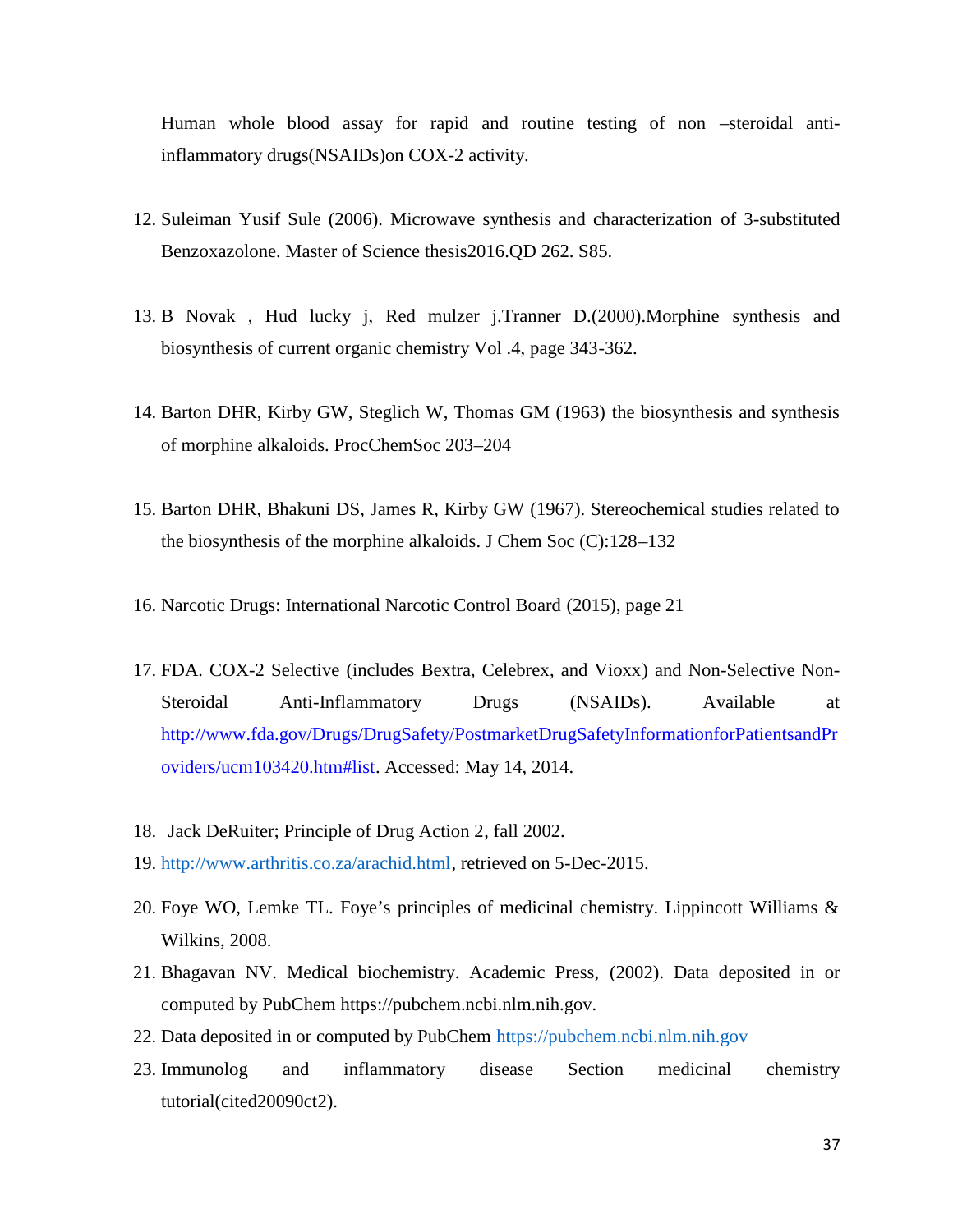24 J. Med. Chem.*, (*1998) 41 (16), pp 3102–3102., laboratory of medicinal chemistry school of pharmacy, university of louvin, journal of medicinal chemistry, Vol.411; issue pg 7: pg 1138-1145.

25. J. Med. Chem.*, (*2001), 44 *(*22), pp. 3750–3753.Laboratory of medicinal chemistry school of pharmacy, university of louvin, journal of medicinal chemistry, Vol.411; issue pg 7: pg 1138-1145

26.HUcar,K.V Derpoorten,P Depovere,D Leiseur, Isa M.,et al.; "Fries Like" Rearrangement a Novel and Efficient Method for the Synthesis of 6-Acyl-2(3H) benzoxazolone and of 6-Acyl- 2(3H) benzoxazolone. Tetrahedron, 1998. 54: page (1763-1772).

27.Lespagnol, A.; Lefebvre, J.Bull. Soc. Chim. (1945), 386.61; mahidulla s; marcincal-lA; la benzoxazoloneetses Device consider Sous I angle de la chimieTherapeutique.

28. Lespagnol, A. ; Lefebvre, J.Bull. Soc. Chim. (1945),386.61.

29.Priyanka: Manish, K.G, Sharma, N.K, Jha, K.K, Vijayakumar, M: Journal of Advance Scientific research (2014), 5(1): 22-27.

30. Nesrin, G, Goknur, A, Erdogan,H; Turkish Journal chemistry,(2004) 28, 123-132.

31. Sridhar,S.KRamish, Bio Pharm.Bull.(2001),24,1149-1152.

32.Laspagnol, A.; Lefebvre, J.Bull. Soc. Chim. (1945),386. Warembourg;H;Butaeye, P;Lille medical 1951,6,8.60.

33.Gorski JC, Jones DR, Wrighton SA, Hall SD: Xenobiotica .(1997) march;27(3): 243-56 (Peb Med : 9141232).

34.Gulcan, H.O.; Kupeli, E.; Unlu, S.; Yesilada, E.; Sahin, M.F.Arch Pharm. Pharm. Med Chem. 2003; 336,477.81.

35. Close W.J., Tiffany B.D., Spielman M.A.; The Analgesic Activity of Some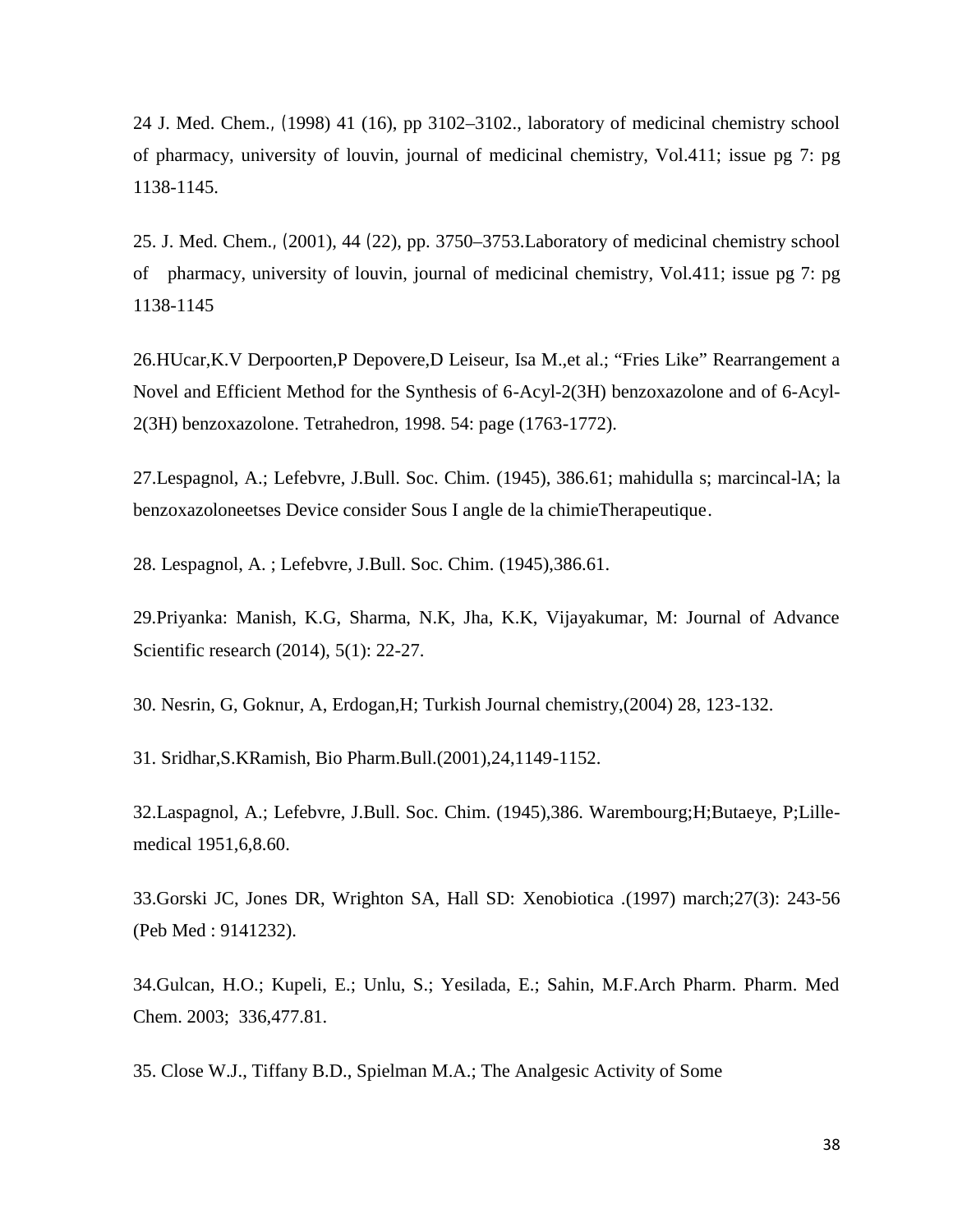BenzoxazolinoneDerivates .J. Am.Chem Soc., (1949 )(71): p. 1265

- 36 Gulcan, H.O, KupeliE; Unlu, S Yelsilada, Sahin, MF Arch Pharm.Pharm.MED.Chem.2003:336,447.8
- 37 Jam W. Goosh (2007), Mannich Reaction, Encyclopedia dictionary of polymer  $2<sup>nd</sup>$  edition p 38 Jie Jack li-(2009).Mannich Reaction, Name Reaction 3378-338.
- 39 Vicario, J.L, Badra, Dj, Carillo, L.org let (2001) Vol 13 pg 775

40 A.L Wilds, C.H. Shrink, (1943). The preparation of derivatives of chrysene by means of Robinson. Mannich base synthesis of unsaturated ketones. Journals of American chemical society.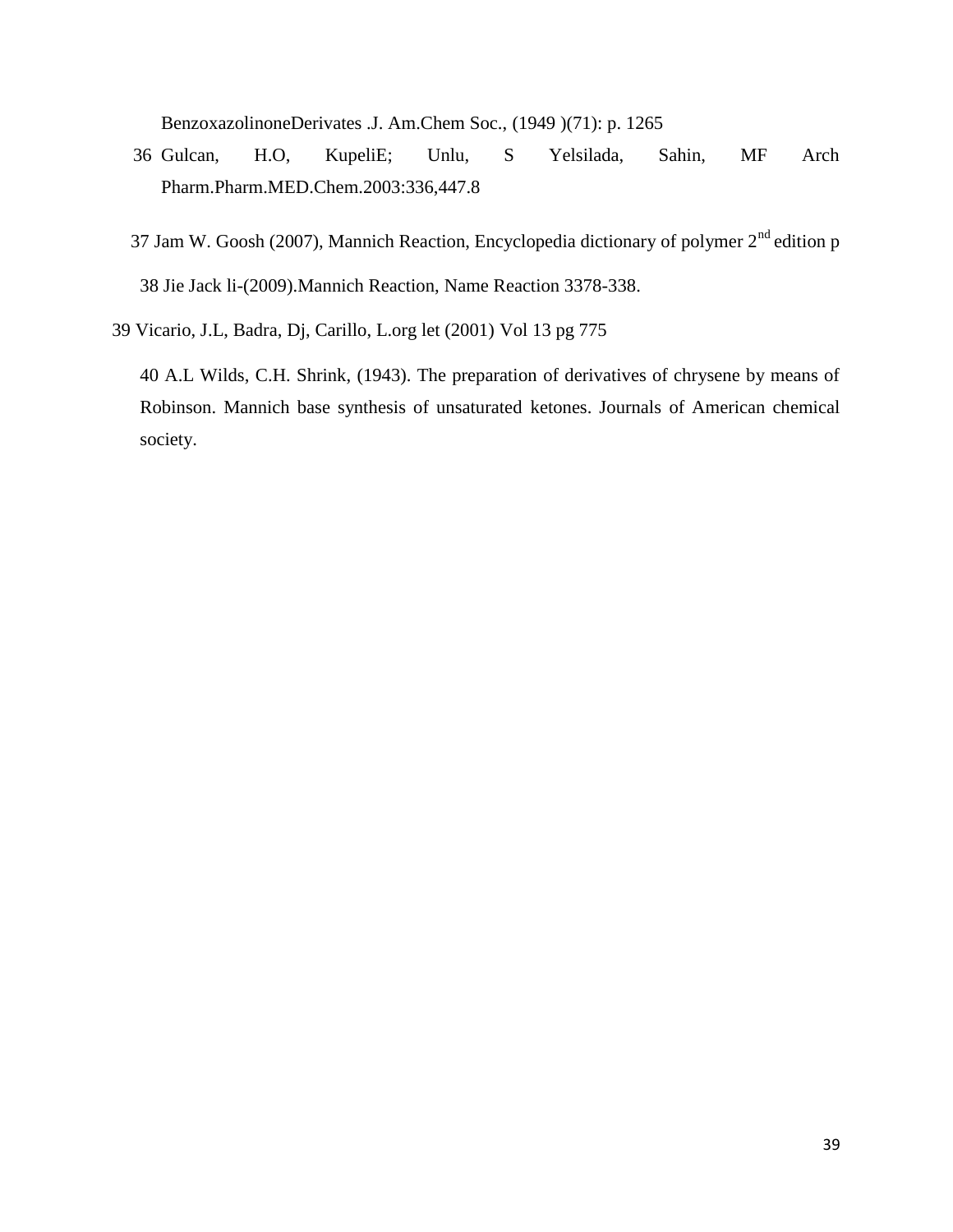# **T.R.N.C NEAR EAST UNIVERSITY HEALTH SCIENCE INSTITUTE**

## **MODIFICATION OF 2(3H) BENZOXAZOLONE AT THE 3 rdAND 6thPOSITION**

## **HASSANA AMMANI MUHAMMAD**

# **PHARMACEUTICAL CHEMISTRY MASTER OF SCIENCES**

**Nicosia, 2018**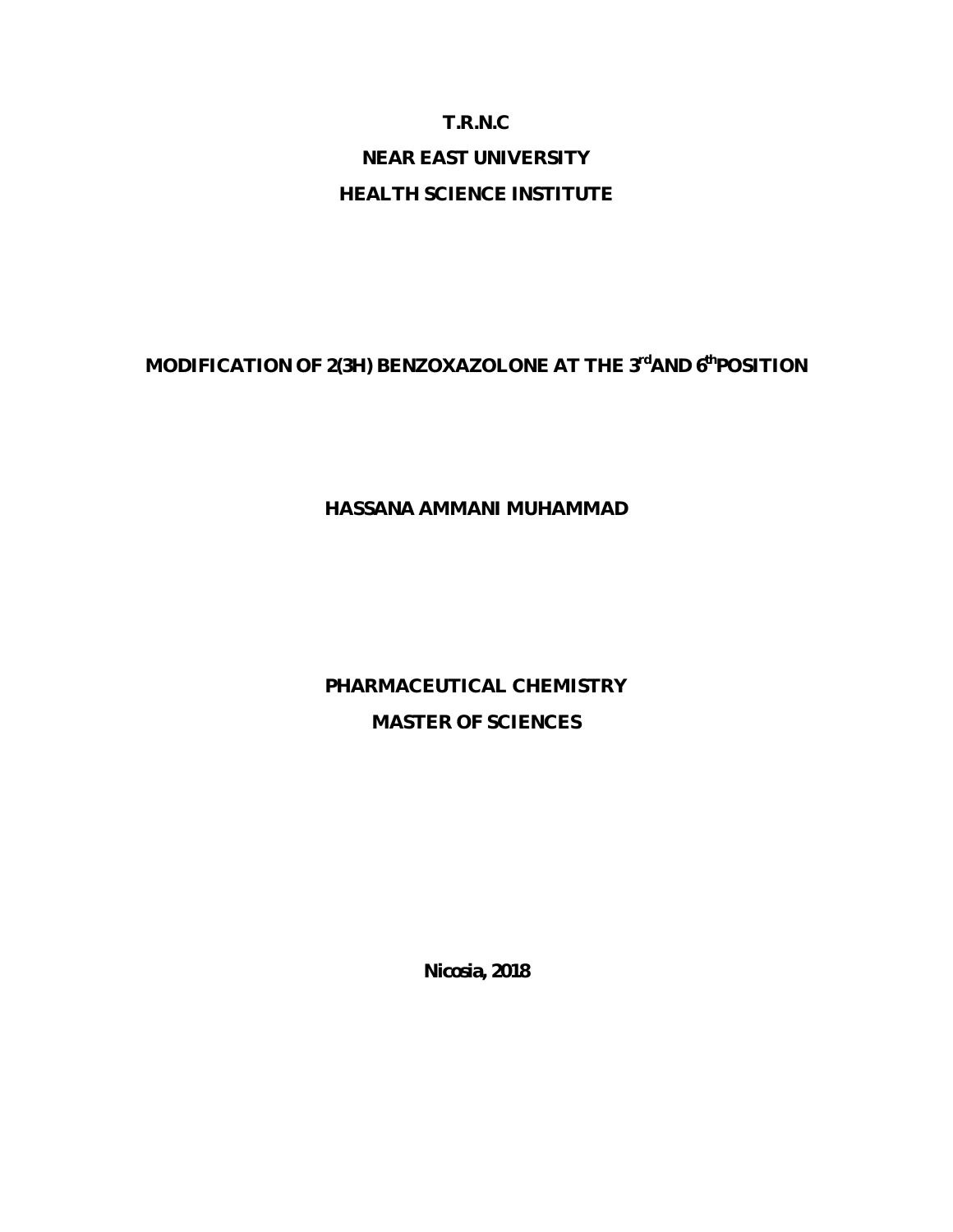## **T.R.N.C**

# **NEAR EAST UNIVERSITY**

## **HEALTH SCIENCE INSTITUTE**

## **MODIFICATION OF 2(3H) BENZOXAZOLONE AT THE 3 rdAND 6thPOSITION**

# **HASSANA AMMANI MUHAMMAD**

**(20156625)**

# **PHARMACEUTICAL CHEMISTRY MASTER OF SCIENCE**

**Advisor**

Assist. Prof. Dr. Banu Ke anlı

**Nicosia, 2018**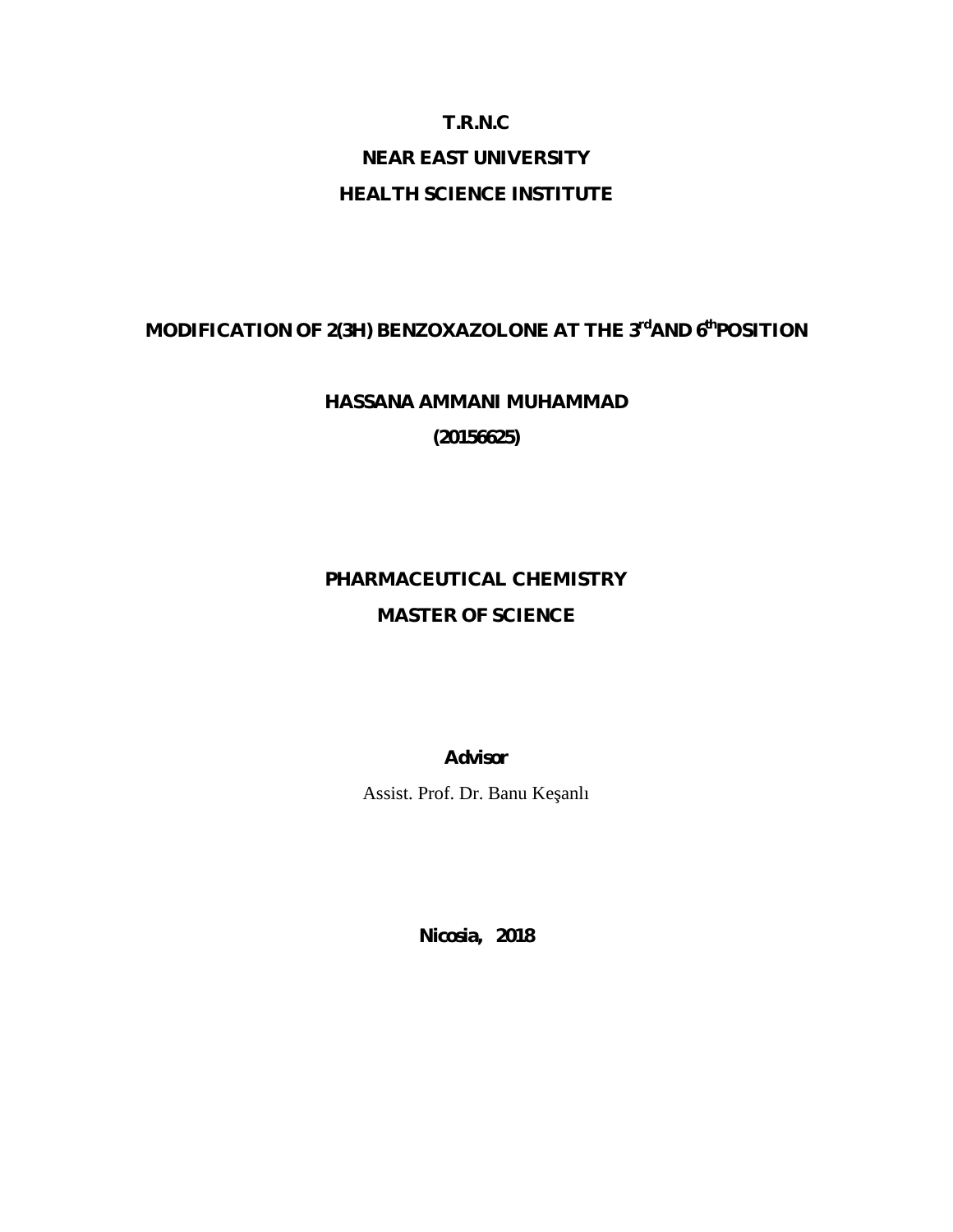## **The Directorate of Health sciences institute**

This study has been accepted by the thesis committee for the degree of Master of Science in pharmaceutical chemistry.

Thesis committee

Chairman of the committee: Assist. Prof. .Dr. Aybike YEKTAO LU Eastern Mediterranean University

Supervisor: Assist. Prof. Dr. Banu Ke anlı Near East University

Member :  $\qquad \qquad$  Assist. Prof. Dr Yusuf MÜLAZ M Near East University

Approval:

According to the relevant articles of the Near East University Postgraduate study-Education and Examination Regulations, this thesis has been approved by the members of the thesis committee and decision of the Board of Directors of the institute

> Prof. Dr. K. Hüsnü Can Baser Director of Institute of Health Sciences